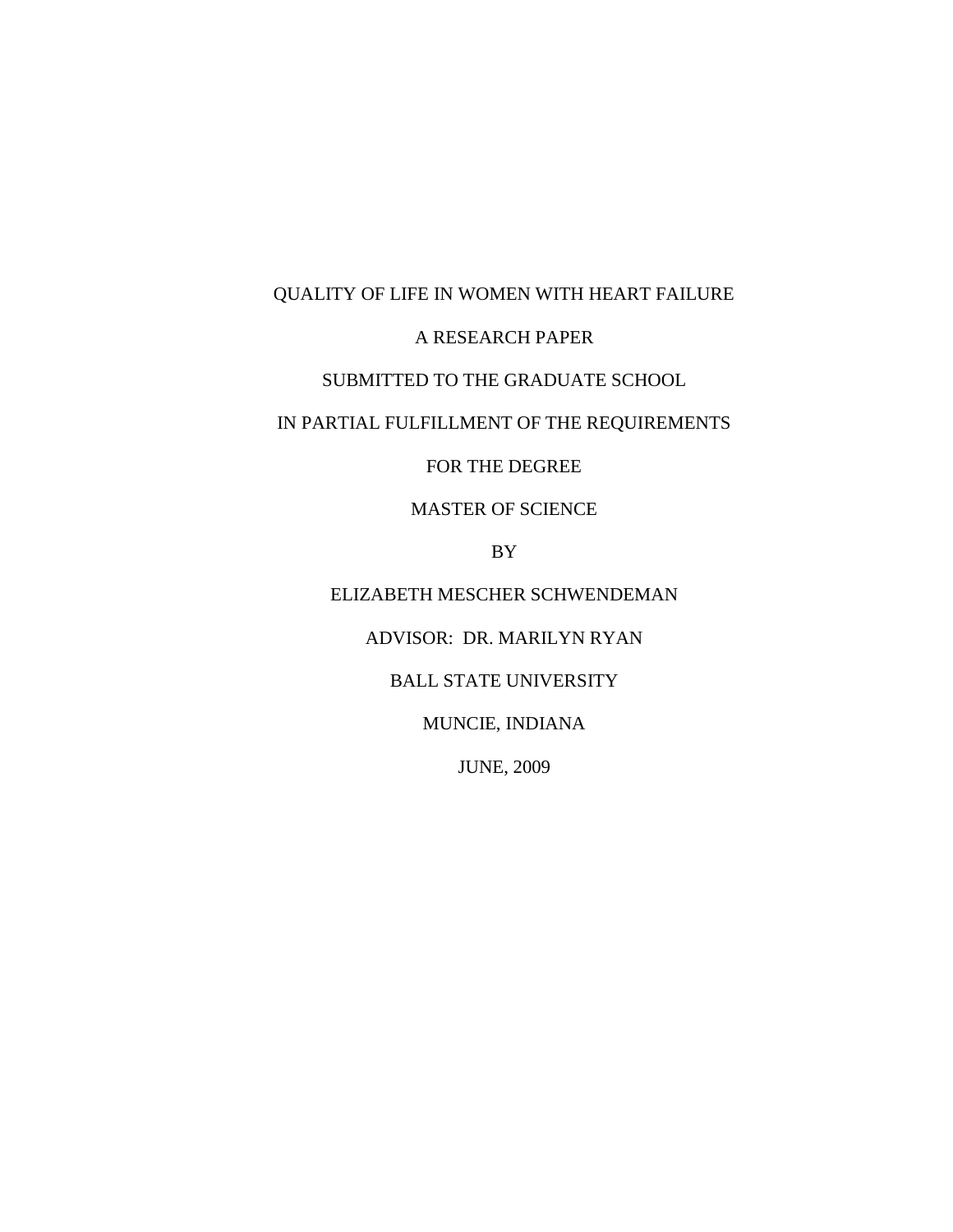# TABLE OF CONTENTS

| Chapter II: Review of Literature.<br>9              |  |  |  |
|-----------------------------------------------------|--|--|--|
|                                                     |  |  |  |
|                                                     |  |  |  |
|                                                     |  |  |  |
| Patient's Perception of Living with Heart Failure11 |  |  |  |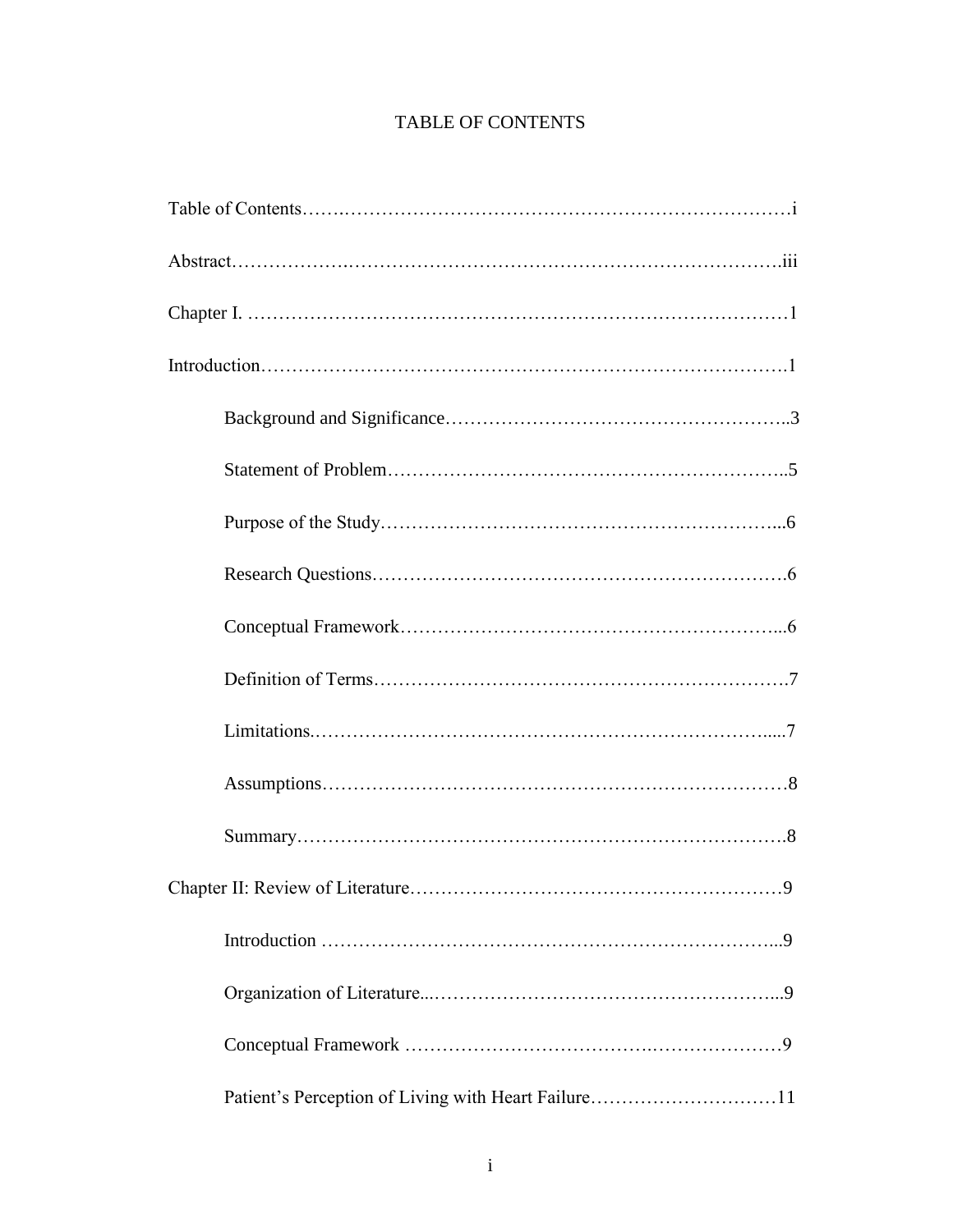| Spouse's Perceptions of Living with Heart Failure14 |  |
|-----------------------------------------------------|--|
|                                                     |  |
|                                                     |  |
|                                                     |  |
|                                                     |  |
|                                                     |  |
|                                                     |  |
|                                                     |  |
|                                                     |  |
|                                                     |  |
|                                                     |  |
|                                                     |  |
|                                                     |  |
|                                                     |  |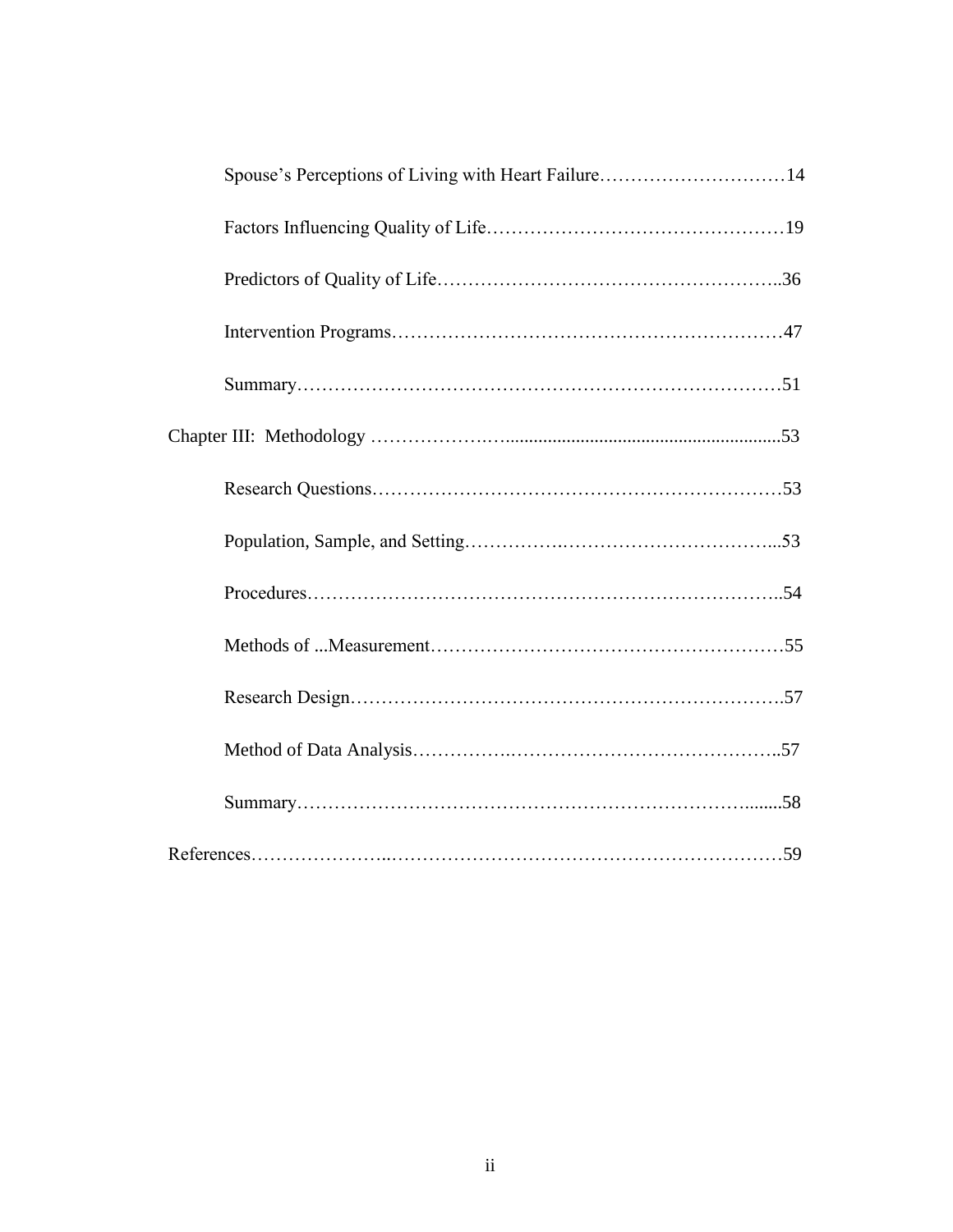### ABSTRACT

| <b>RESEARCH SUBJECT:</b> | Quality of Life in Women with Heart Failure |
|--------------------------|---------------------------------------------|
| STUDENT:                 | Elizabeth Mescher Schwendeman               |
| DEGREE:                  | Master of Science                           |
| <b>COLLEGE:</b>          | College of Applied Science and Technology   |
| DATE:                    | January 2008                                |

Women may develop heart failure (HF) after experiencing a myocardial infarction (MI), and after age 75 at a higher rate than men. Impaired quality of life (QOL), frequent hospitalizations, and high mortality rates are associated with HF (Bennett, Baker & Huster, 1998). The purpose of this study is to describe the impact of symptoms of HF on QOL for women. The sample will include 50 women with New York Heart Association Class 2 or Class 3 HF recently discharged from a Midwest urban hospital. The women will have been newly diagnosed with HF. The Minnesota Living with Heart Failure Questionnaire (MLHF) will be used to measure the impact of symptoms of HF on quality of life. Findings will provide information about quality of life of women with HF that may help nurses to design interventions to improve QOL for women diagnosed with HF.

iii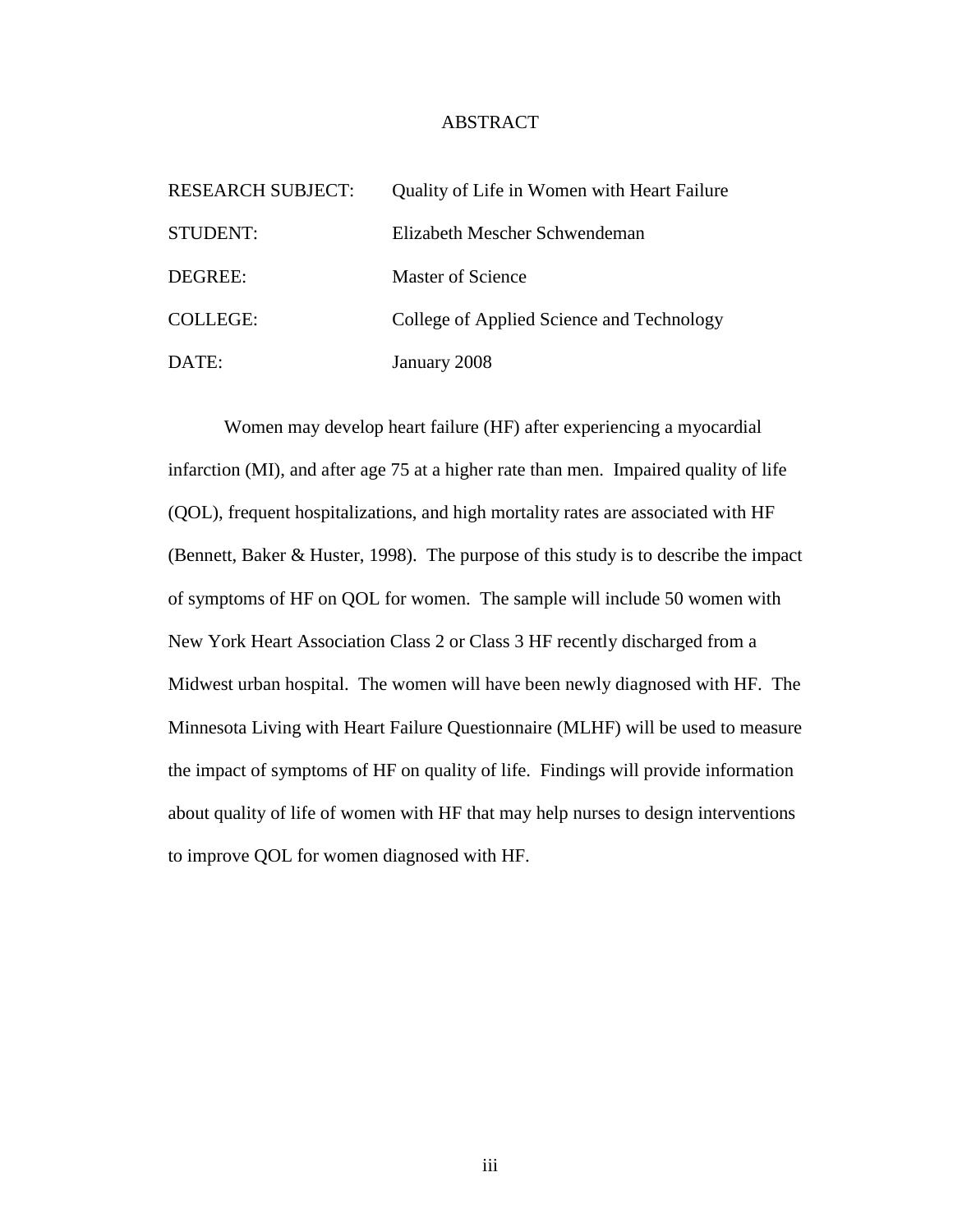## Chapter I

#### *Introduction*

Heart failure (HF) continues to be a major public health problem in the  $21<sup>st</sup>$ **c**entury. The World Health Organization (WHO) estimates indicate that 396,406 people die annually from HF worldwide (WHO, 2004). However, by 2009, the American Heart Association (AHA) estimated that 5.7 million Americans are living with HF and an additional 670,000 will be diagnosed annually (American Heart Association, 2009). In the United States (U.S.), the prevalence of HF is increasing exponentially in an aging population. Rates are estimated at less than 1% of the population under age 50 to 10% in individuals over the age of 80 (Rich, 2001). In 1992, close to 450,000 women were discharged from U.S. hospitals after treatment for HF (American Heart Association, 2007).

The U.S. Census Bureau estimated that there are currently 34.8 million Americans over age 65 (58.5% female) and 9.2 million Americans over age 80 (65.7 % female). It is projected that there will be 70.3 million Americans over age 65 and 18.6 million over age 80 by the year 2030. With the projections, it is anticipated that there will be nearly 2 million new cases of HF among persons over 65 and that half of the cases will occur in persons over 80 years of age (U.S. Census Bureau, 2009).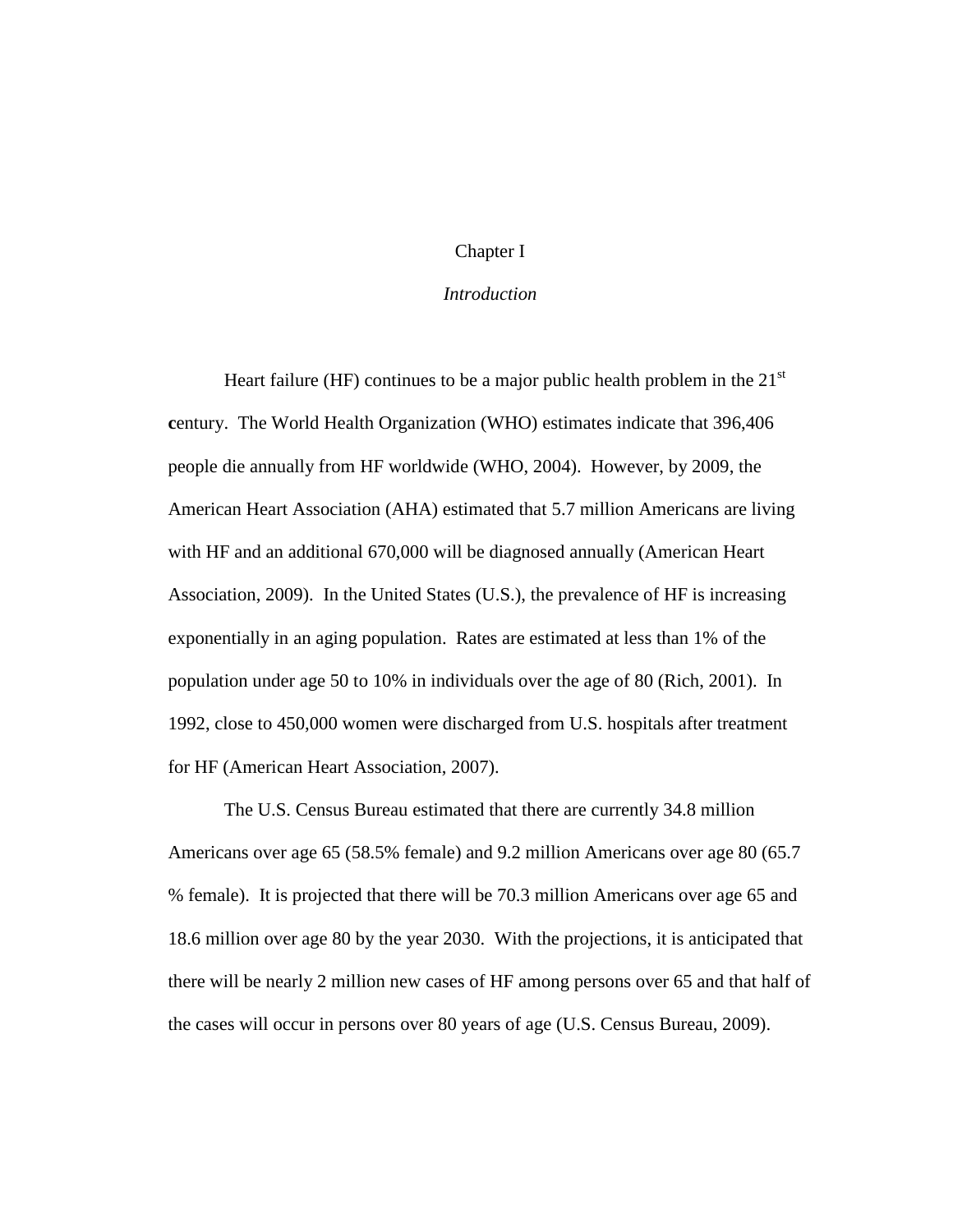HF is the leading indication for hospitalization in older adults, with 79% of HF admissions occurring in persons over age 65 (Rich, 2001). This represents a substantial increase is hospitalizations for HF from 402,000 in 1979 to 1, 101,000 in 2004 (National Hospital Discharge Survey, 2004). HF is the most common reason for hospitalizations for people on Medicare (Rich, 2001). Because of the frequent hospitalizations HF is the most costly illness in the U.S. with annual expenditures in excess of \$40 billion. Currently this represents 5.4% of the total healthcare budget. The fiscal impact of the epidemic of HF over the next 30 years will be significant (Rich, 2001).

HF has a high mortality rate causing more than 287,000 deaths each year. Deaths from HF increased 20.5% from 1993-2003. During the same time period, the death rate declined 2%. Despite the therapeutic advances in the pharmacological management of HF, the 1 year mortality rate for HF patients approaches 40% (MacMahon, 2003). Currently, the overall death rate for HF is approximately 19.7 per 100,000 deaths (CDC, 2009).

HF is the end stage of many diseases of the heart and a major cause of morbidity and mortality (Davis, Hobbs,  $\&$  Lip, 2000). Coronary heart disease was thought to be the most common etiology of HF, however, recent evidence points to hypertension as the most common cause (Rich, 2001). Furthermore, 7 of 10 people diagnosed with HF were afflicted with high blood pressure before being diagnosed (CDC, 2009).

Gender-related differences exist in diagnosis and management of HF (Paton, Backlund, Barnes & Thirsk, 2007). Women with HF have more co-morbidities, more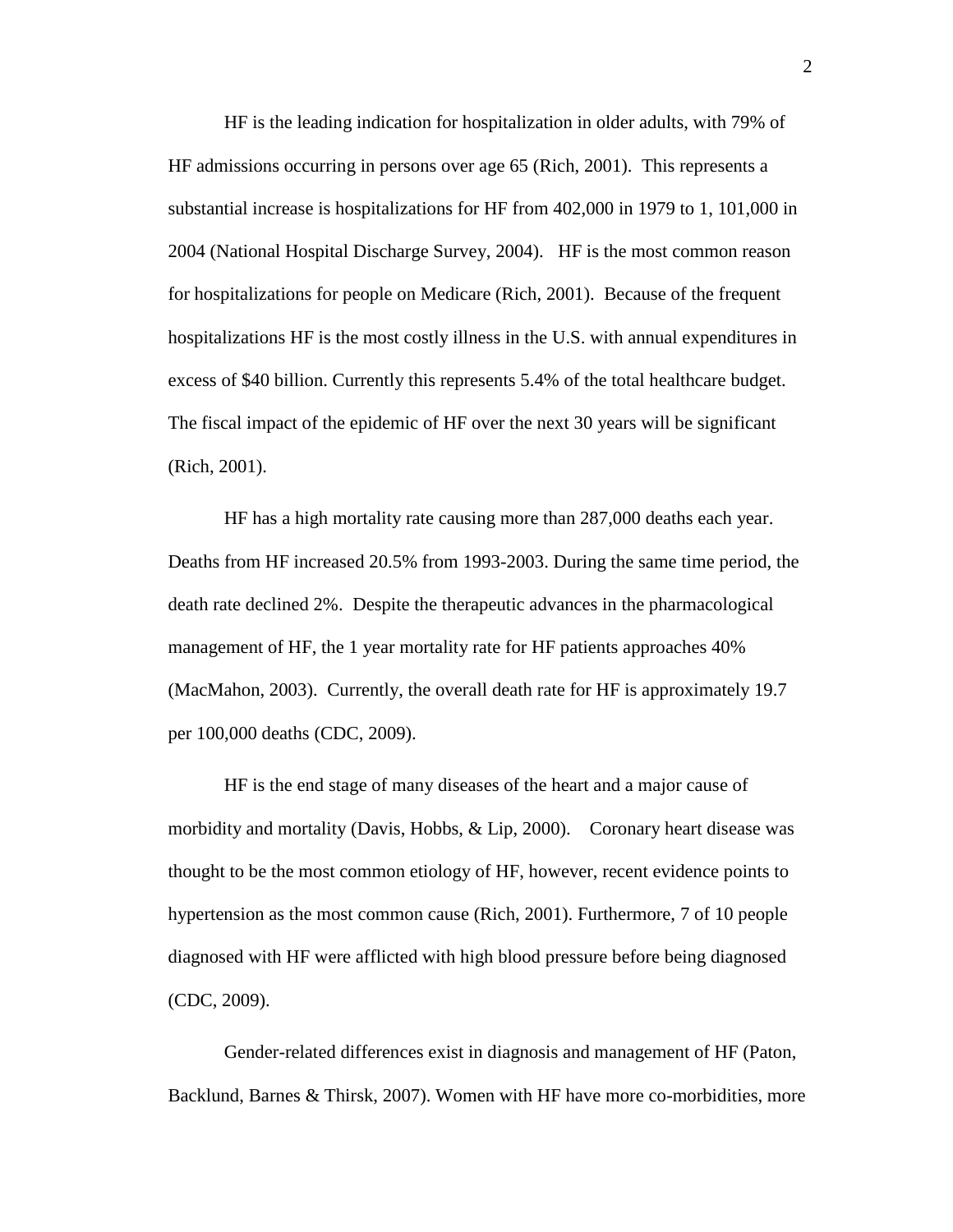significant consequences on social alterations, and higher family responsibilities than men. Studies report QOL issues in individuals with HF including social isolation, depression, sleep deprivation, fatigue and anxiety. The percentage of women participating in the studies is small and the gender-specific knowledge that nurses need to support and educate women is inadequate (Paton et al., 2007). The etiology, management, and QOL of women with HF need further evidence-based research to prepare women to remain independent (Schall & Flannery, 2005).

#### *Background and Significance*

HF is a serious condition that prohibits the heart from pumping enough blood and oxygen to meet the needs of the other body organs. HF is a devastating disease that affects quality of life (QOL) due to changes in the lungs, circulation and skeletal muscle resulting in symptoms of fatigue, dyspnea and limitations in exercise capacity. Older adults are predisposed to develop HF due to age-related changes throughout the cardiovascular system combined with the prevalence of cardiovascular disease. The 1 year mortality rate for patients with advanced HF still approaches 40% and even with less serious HF patients often experience considerably impaired QOL (MacMahon, 2002).

The progressive nature of HF causes many patients to encounter troublesome symptoms that challenge QOL and increase the potential for numerous hospitalizations. Symptoms that may be related to HF can be neurological, cardiovascular, or pulmonary. Neurological symptoms include depression, syncope, difficulty with concentration, confusion, and panic attacks. Cardiovascular symptoms include fatigue, angina, syncope, palpitations, orthostatic hypotension, edema, and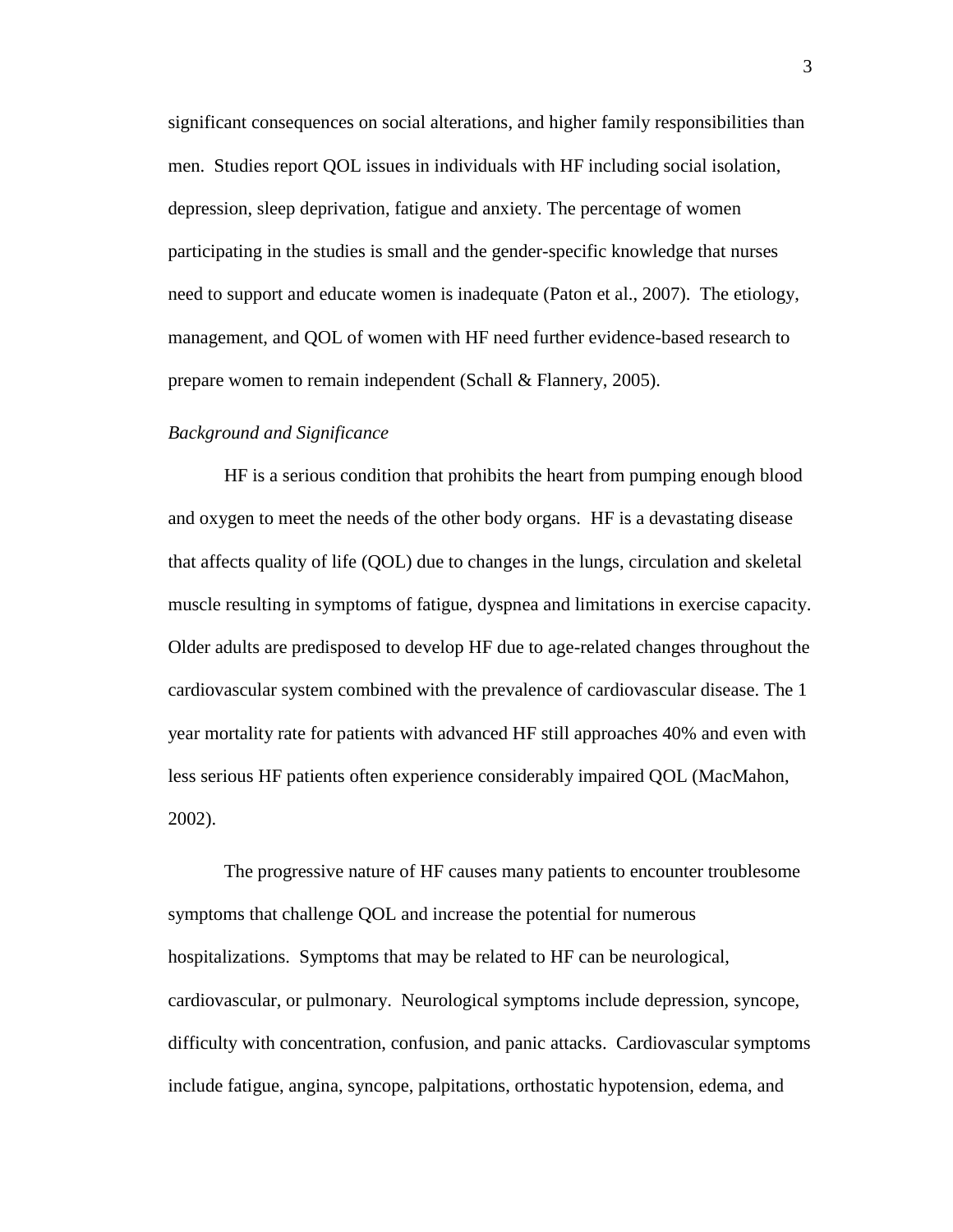discoloration of extremities. Pulmonary symptoms include dyspnea at rest or with exertion, cough, orthopnea, paroxysmal nocturnal dyspnea, hemoptysis, wheezing, frequent upper respiratory infections and sleep apnea (Chojnowski, 2006). The most commonly reported symptoms of HF include dyspnea, fatigue, anorexia, cachexia, edema, sleeplessness, attention deficit, and memory impairment (Friedman & King, 1995).

QOL is a multidimensional concept and includes physical symptoms, perceptions and functional ability (Bosworth et al., 2004; De Jong et al., 2005; Gott et al., 2006; Wilson & Cleary, 1995). Perceptions depict one's judgment of one's health status. Functional ability includes self-care activities, interpersonal areas, social support, sleep and intellectual functioning which include coping and emotions (Wenger, 1989). QOL and outcomes for patients living with HF can be improved by taking medications as prescribe, reducing daily salt intake, increasing physical activity as recommended by health providers, taking steps to correct increased symptoms, monitoring weight daily, and developing coping strategies to deal with depression and stress.

Rhodes and Bowles' (2002) findings indicated that no aspect of women's lives escape the impact of HF. Women diagnosed with HF are generally older than are men and have more comorbidity. Women patients also suffer more significant consequences on social alterations and have higher family responsibility than do men diagnosed with HF (Richardson, 2001). Little research reflects women's perceptions of lives with HF (Rhodes & Bowles, 2002).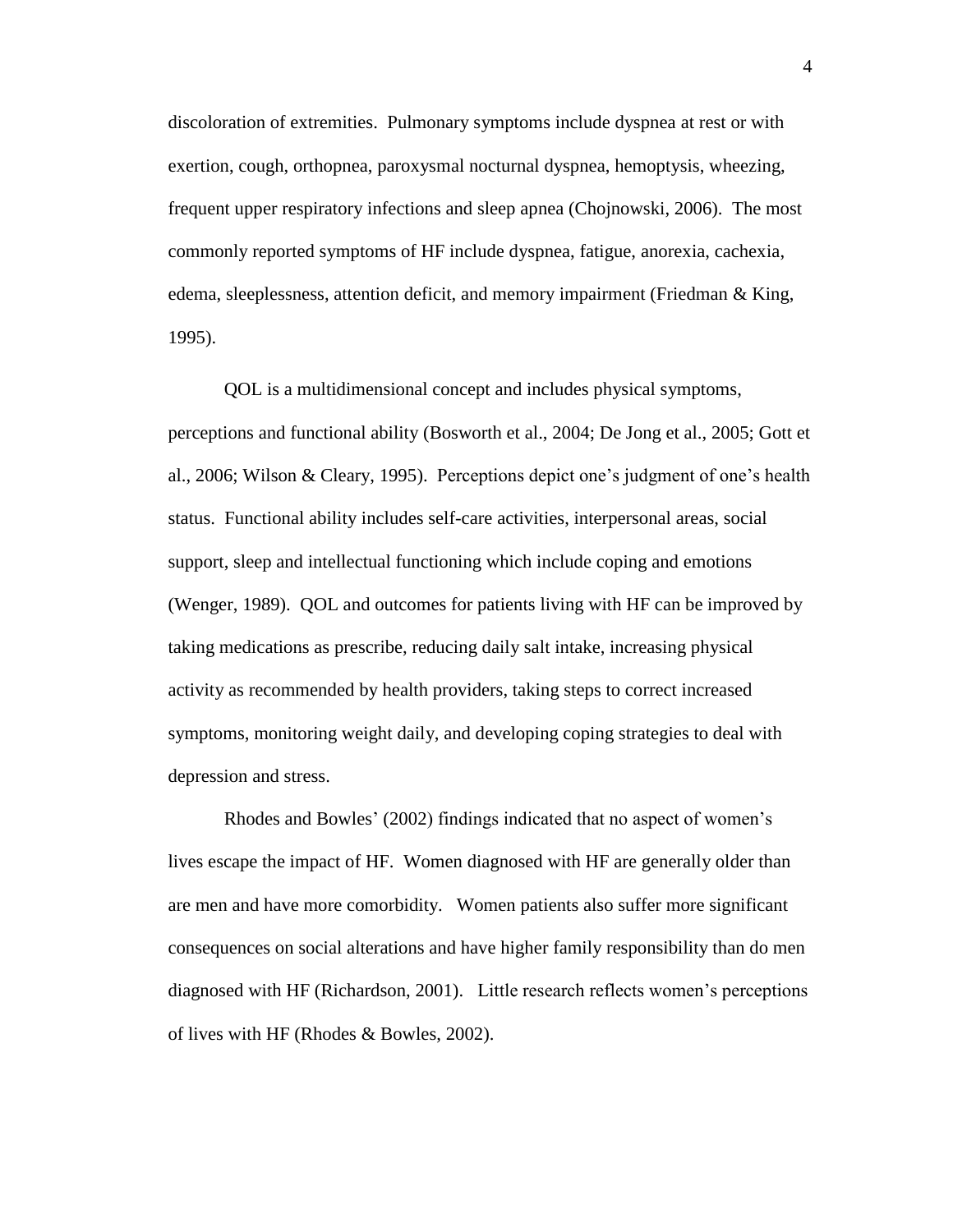The differences in cardiac anatomy and physiology of women when compared to men are numerous. In women, heart size, muscle fiber, and coronary arteries are smaller. Women have increased vasospasm, higher resting ejection fraction and heart rate, lower left ventricular end-diastolic pressure and volume, higher estrogen levels, longer QT intervals, and potential difference in metabolism and clearance of drugs (Richardson, 2001). The incidence of developing HF after suffering a myocardial infarction is higher in women than in men (American Heart Association, 2007)*.* 

The progressive nature of HF has a significant impact on the lives of all individuals. There are gender-related differences in diagnosing, managing and supporting patients living with HF. Historically, women's needs have been managed less aggressively or overlooked (Paton et al., 2007). Women with HF report the inability to perform household chores, support others, and the feeling of being a burden to others. The majority of research regarding QOL and HF had been conducted on men. The experience of women with HF and the gender-specific knowledge needed by nurses to care for and educate patients when discharged may be based on research done primarily on men and may therefore be inadequate in the treatment of women with HF (Paton et al., 2007).

#### *Statement of Problem*

Women develop HF after myocardial infarction and after age 75 at a higher rate than men. Impaired QOL, frequent hospitalizations, and high mortality rates are associated with HF. Perceived health status is highly related to life satisfaction and overall QOL. HF may impact QOL differently in women than in men.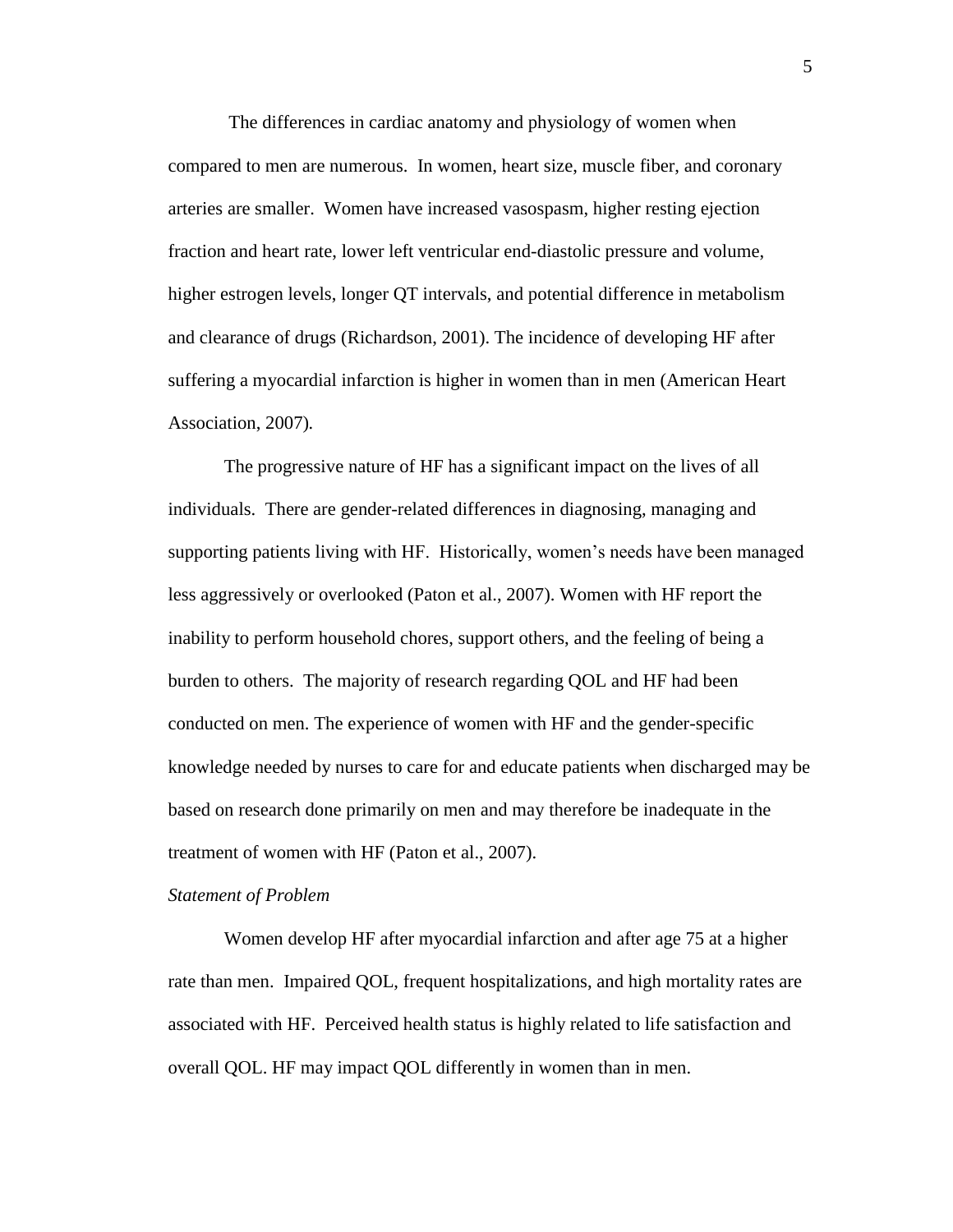The purpose of this study is to describe the impact of symptoms of HF on QOL in women. This is a partial replication of Bennett, Baker, and Huster's (1998) study.

*Research Questions*

- 1. What are the symptoms most frequently reported as having the greatest impact by women with HF?
- 2. What are the relationships among symptom impact, perceived social support, perceived heath status, and overall QOL in women with HF?

### *Conceptual Framework:*

Health-related QOL is the conceptual framework for this study. Healthrelated QOL (Wilson & Cleary, 1995) addresses how different types of patient outcome measures interrelate. The health-related QOL model integrates two different paradigms: one held by clinicians and the other held by social scientists. Wilson and Cleary identified the clinical paradigm as the biomedical model which deals with causation, diagnosis, and treatment. The social science paradigm is focused on functioning and overall well-being and measures complex behaviors and feelings (Wilson & Cleary, 1995).

Wilson and Cleary's model serves as an organizing scheme for different measures of health outcomes, linking traditional clinical variables to measures of health-related QOL. As one moves from left to right on the continuum, the levels are increasingly integrated and increasingly difficult to define and measure. This model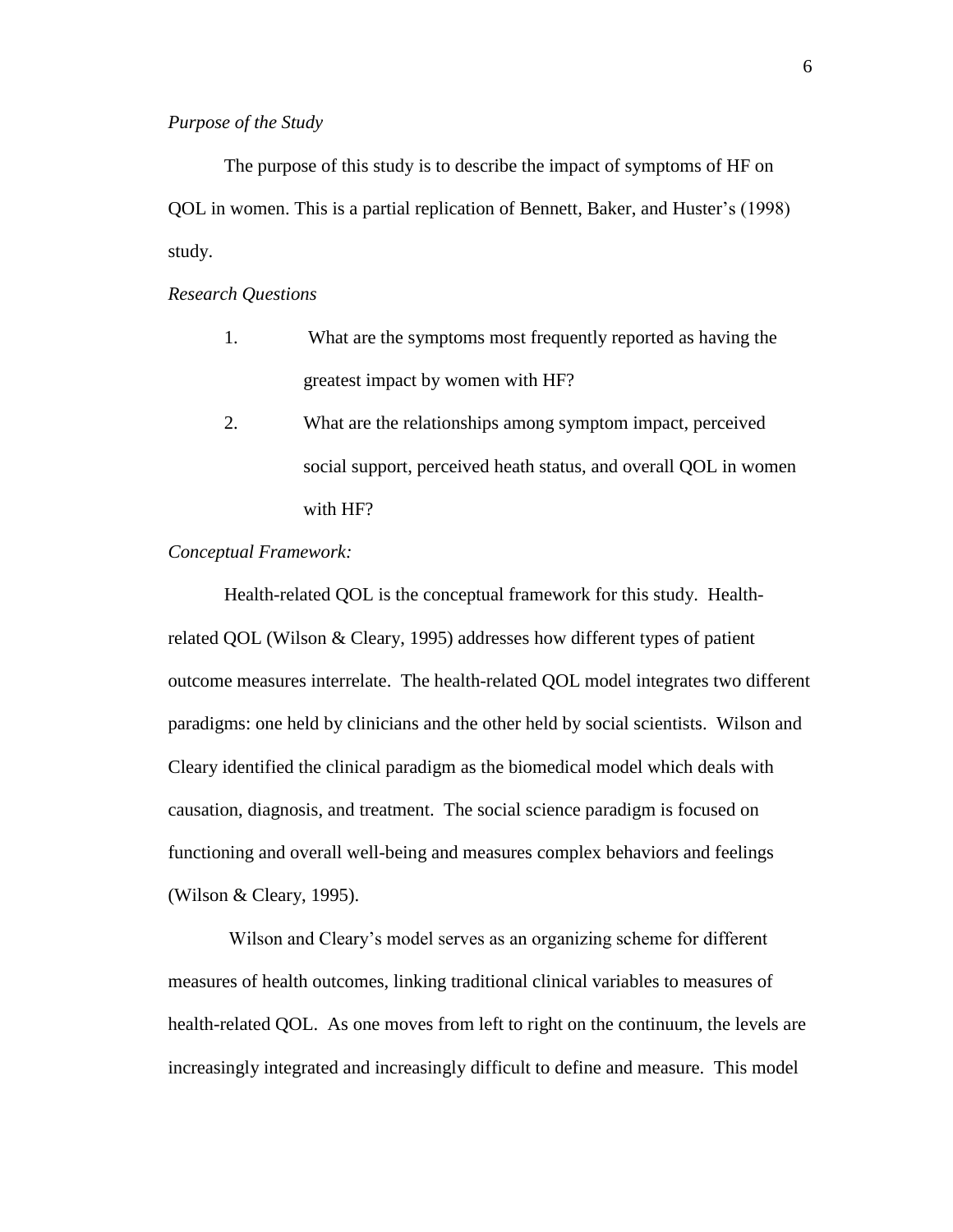has diagnostic and therapeutic implications with regard to improving QOL in HF patients. By having a clear understanding of the determinants of health-related QOL, healthcare workers can develop rational and cost effective ways to remedy healthrelated QOL problems (Wilson & Cleary, 1995).

*Definition of Terms*

*Quality of Life: Conceptual.*

QOL is described as a multidimensional concept and includes physical symptoms, perceptions and functional ability (Wilson & Cleary, 1995).

## *Quality of Life: Operational*

Symptom impact of HF was operationalized by the Minnesota Living with Heart Failure Questionnaire (MLHF). The MLHF measures impact of symptoms of HF on patients over a month long period. The MLHF is a battery of 21 questions with a 6-point Likert response scale (0=*no impact* to 5= *very much*). The total MLHF score is the sum of all responses. A higher score indicates more symptomatic impact on patients' lives (Rector, 2005).

### *Limitations*

Generalization is limited as the sample selection will be women discharged from a hospital in a Midwestern urban setting. Discharged women who are doing well or have social support may be more compelled to complete a questionnaire within the month allocated than women whose treatment was not as effective. Study results could also be limited due to inaccurate reporting by HF patients who are illiterate or educationally challenged.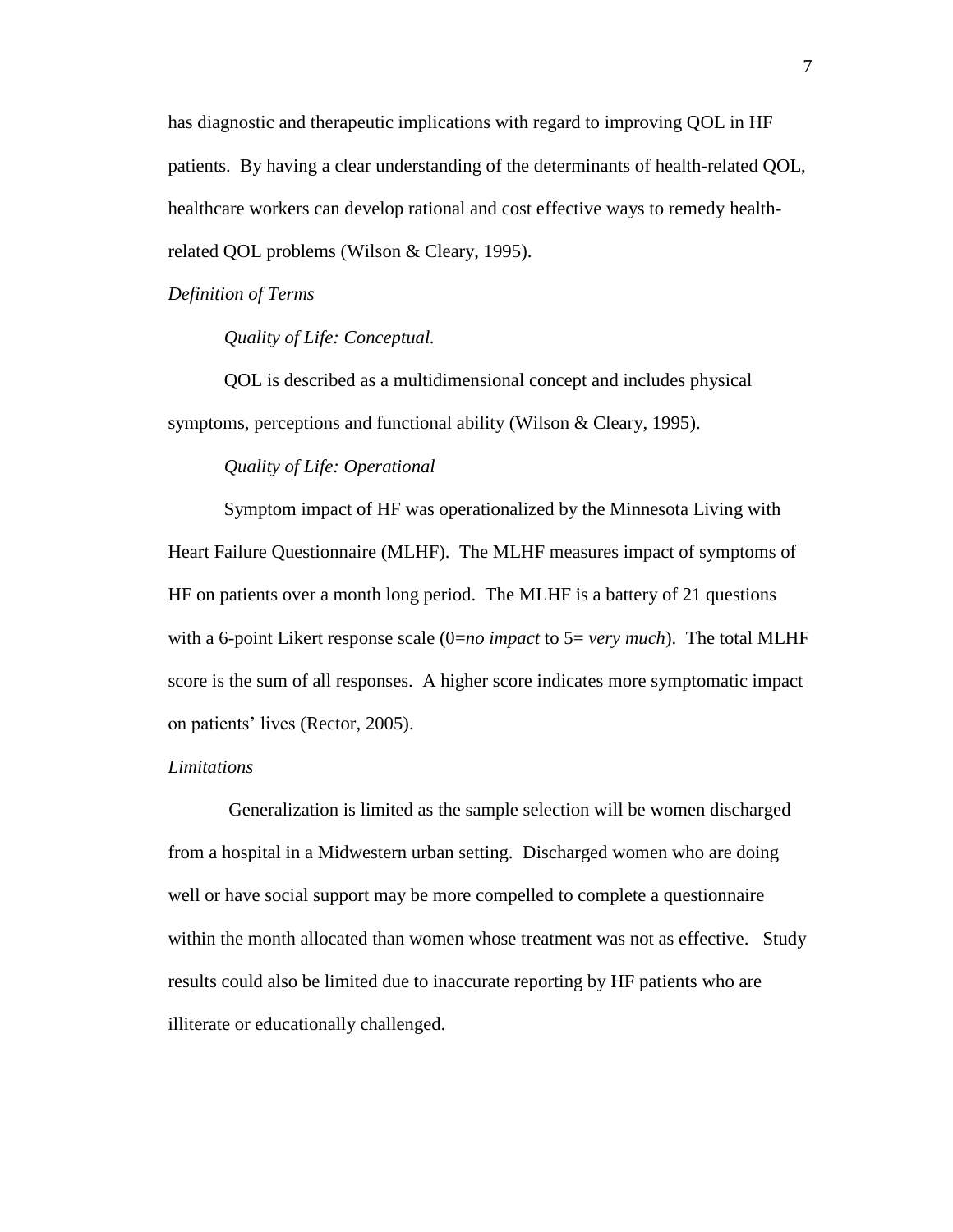## *Assumptions*

The following assumptions underlie this study: (a) increased QOL in women with HF is desirable, (b) women with HF experience changes in QOL status; (c) identifying symptoms that affect QOL in women may help patients with HF cope with these changes; and (d) identifying symptoms that affect QOL in women may help direct nursing care of women with HF.

### *Summary*

HF is a major public health problem worldwide and is growing in epidemic proportions. HF threatens to consume astronomical resources in the years to come as our population ages and the number of older adults at risk for developing HF continues to increase. HF management demands a multidisciplinary approach that will effectively address all aspects of patient care. HF symptoms impact QOL in both men and women. Little research has been done regarding QOL in women with HF. There is a need to develop more effective treatment of HF in women. The purpose of this study is to determine what symptoms are most frequently reported as having the greatest impact on women with HF and to determine the relationships among symptom impact, perceived social support, perceived health status and overall QOL in women with HF. Improved nursing intervention and patient education for women with HF may help to improve QOL.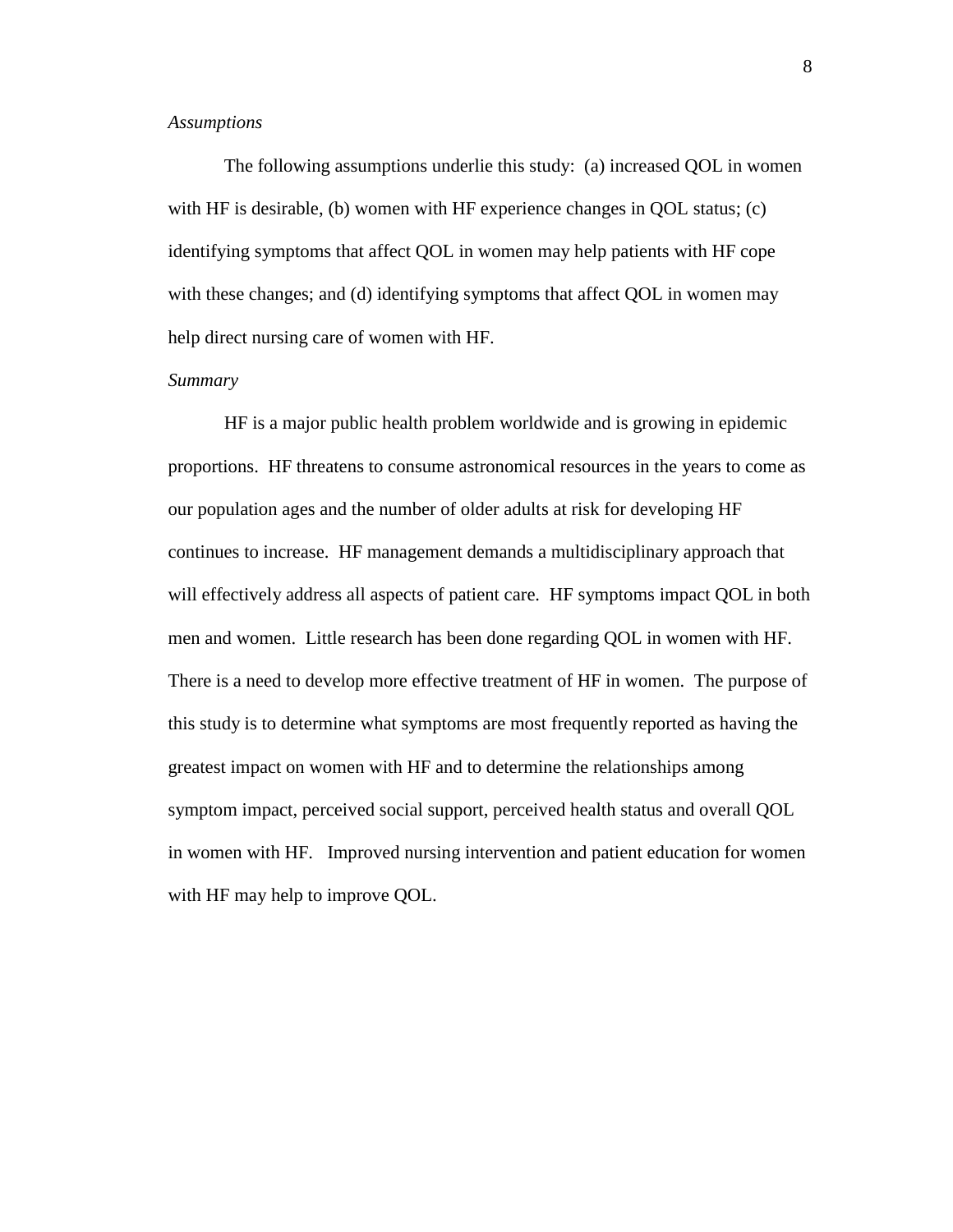## Chapter II

### *Review of Literature*

## *Introduction*

The purpose of this study is to describe the impact of symptoms of HF on QOL in women. The literature review covers selected studies associated with QOL in women with HF. Quantitative studies were reviewed to identify previous research findings. Qualitative studies were included to help describe the HF experience of patients and families. Much has been learned about the pharmacological treatment of HF. The review of the following studies can help to address symptoms of HF and symptom impact of HF. The supportive literature review is divided into five sections:

- 1. Conceptual Framework
- 2. Patients' perception of living with HF
- 3. Spouses' perceptions of living with HF
- 4. Factors influencing QOL
- 5. Predictors of QOL
- 6. Intervention Programs

## *Conceptual Framework*

Health-related QOL is the conceptual framework for this study. The healthrelated QOL (Wilson & Cleary, 1995) addresses how different types of patient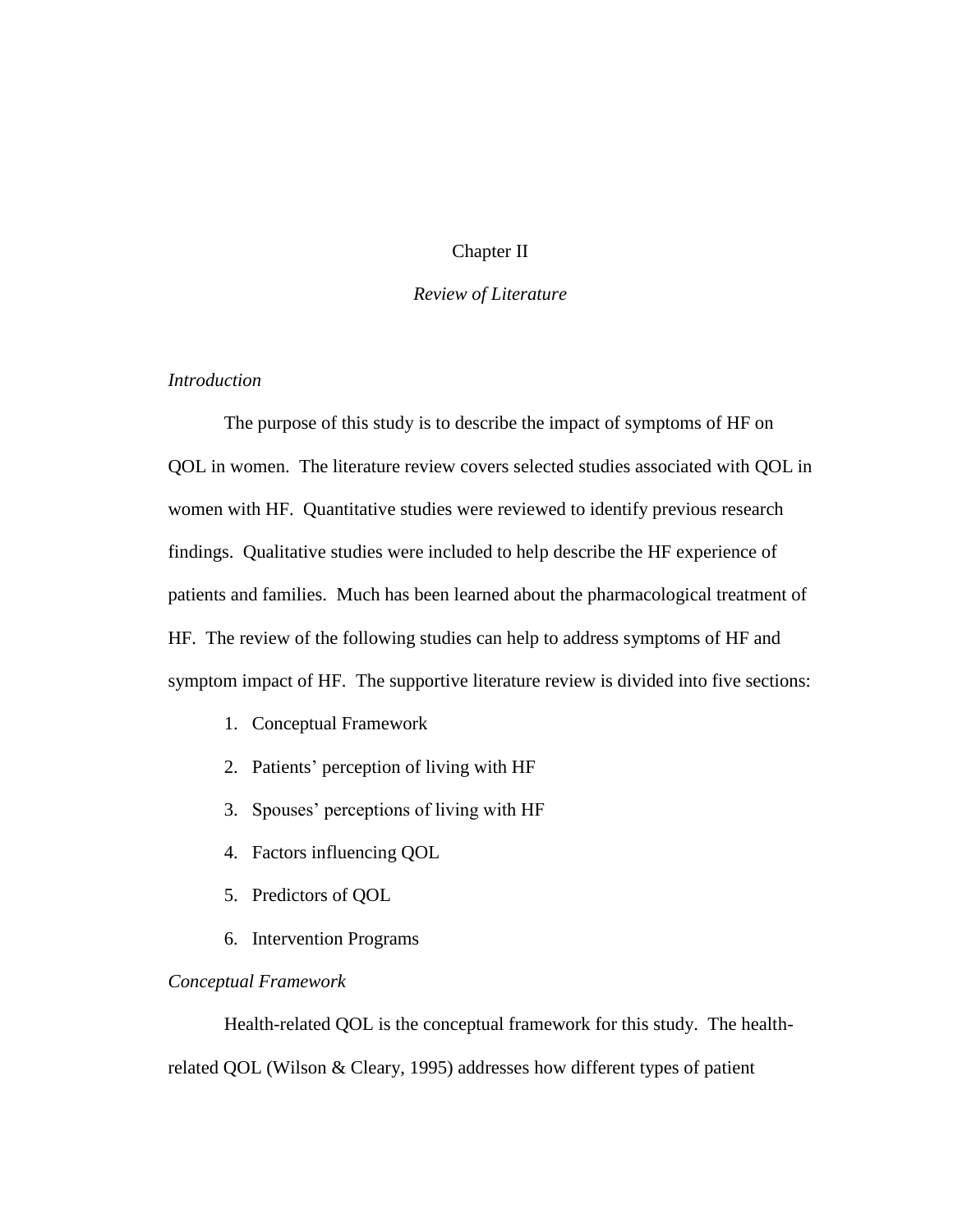outcome measures interrelate. The health-related QOL model integrates two different paradigms: one held by clinicians and the other held by social scientists. Wilson and Cleary identify the clinical paradigm as the biomedical model which deals with causation, diagnosis, and treatment. The social science paradigm is focused on functioning and overall well-being and measures complex behaviors and feelings (Wilson & Cleary, 1995).

The health-related QOL model consists of five levels: biological and physiological factors, symptoms, functioning, general health perceptions, and overall quality of life. This model uses a continuum moving from left to right and begins with the simplest forms of cells, organs, systems. This represents physiological function. The continuum moves to the right when the focus shifts from cells to organisms as a whole. This level reflects more complex matters such as perceptions, feelings or beliefs about the state of one's body. This level is called symptoms, and also includes symptoms previously associated with mental health. By the time a patient has sought medical attention about a symptom, several processes have already occurred. The patient has perceived some sensation, and relying on demographic or cultural factors, has made a judgment about the meaning of the sensation (Wilson  $\&$ Cleary, 1995).

The next level, or the center of the continuum, is functioning, or the ability to perform defined tasks. The four domains of function that are usually measured are: physical function, social function, role function, and psychological function. The fourth level on the continuum is general health perceptions which includes all items previously mentioned and mental health. This level is rated subjectively. The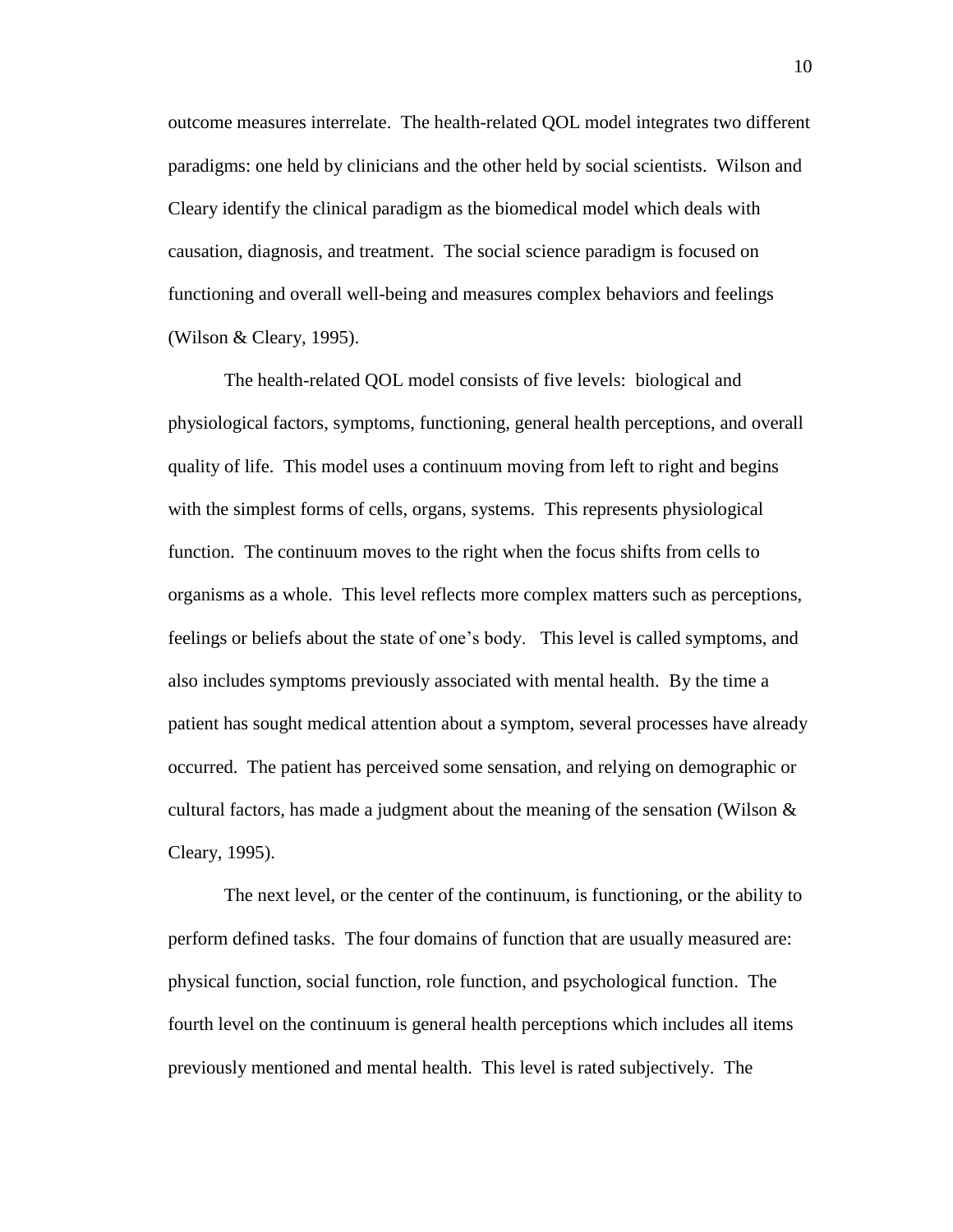importance of general health perceptions stems from the observation that they are the best indicators of the use of general medical and mental health services (Wilson  $\&$ Cleary, 1995).

The fifth level, to the far right of the continuum, is overall QOL. This level includes QOL and contentedness with life circumstances**.** Personality, motivation, and characteristics of the environment affect the levels of symptoms, functioning and general health. Patients' values affect the general health perception level and the overall quality of life level (Wilson & Cleary, 1995).

Wilson and Cleary's model serves as an organizing scheme for different measures of health outcomes, linking traditional clinical variables to measures of health-related QOL. This model has diagnostic and therapeutic implications with regard to improving QOL in HF patients. By having a clear understanding of the determinants of health-related QOL, healthcare workers can develop rational and cost effective ways to remedy health-related QOL problems (Wilson & Cleary, 1995). *Patient's Perceptions of Living with Heart Failure*

Little is known about how women experience HF. Rhodes and Bowles (2002) used a phenomenological approach to examine and describe the experiences of living with HF from the perspective of women with Stage II HF. The research question addressed was "How do older women with Stage II HF perceive their own lives?" (Rhodes & Bowles, 2002, p. 441).

Participants  $(N=5)$  in the study were women ranging in age from 60-90 years old who self-reported diagnosis of New York Heart Association (NYHA) Stage II HF. If a participant was uncertain of HF stage, the researcher determined the stage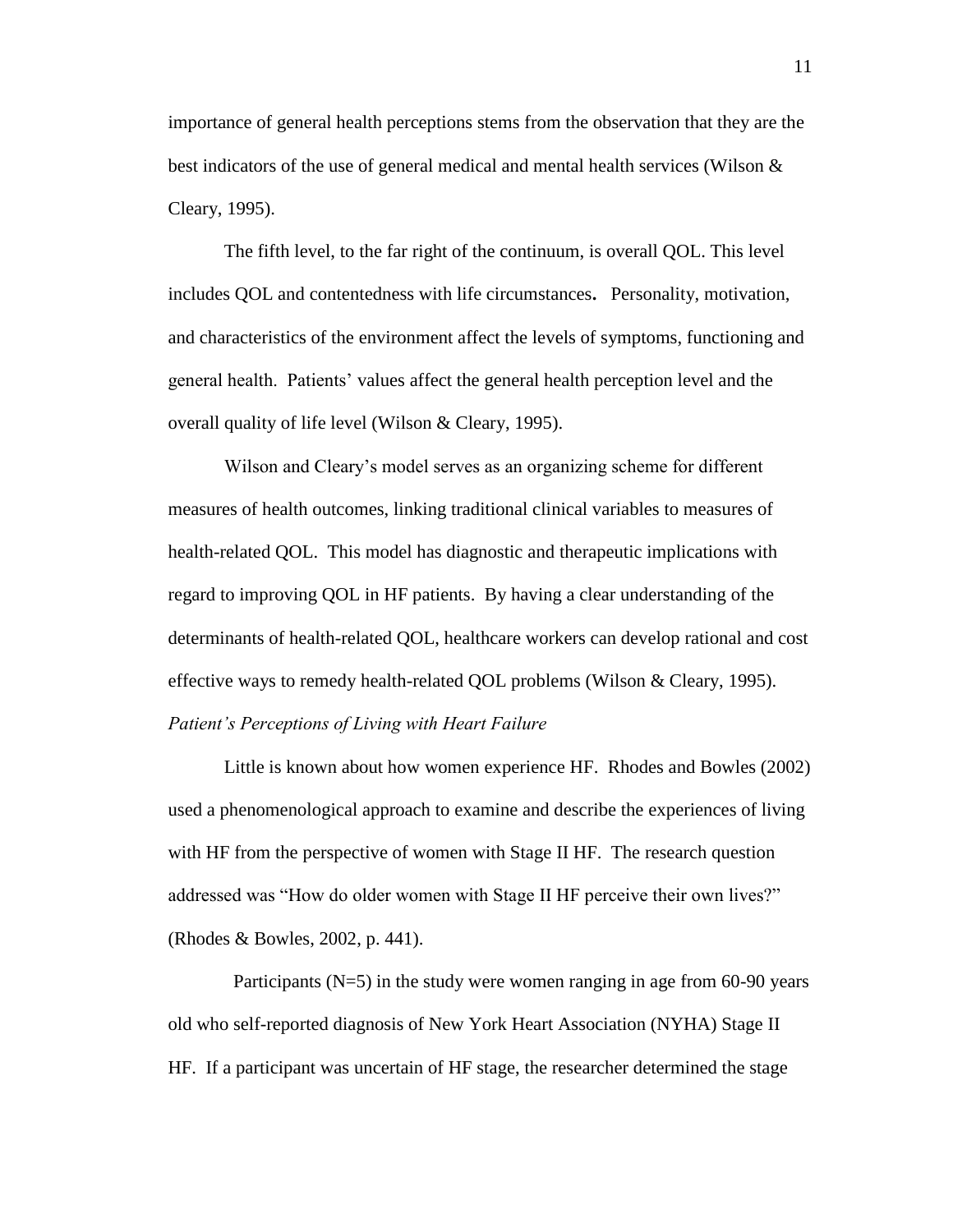with a limited physical examination and questions regarding activities of daily living (ADL). Participants with Stage II HF were chosen to tolerate the required time for the interviews, be aware of HF's effect, were able to live at home, and to perform ADLs (Rhodes & Bowles, 2002).

The five women were between 60 and 90 years of age. All participants were Caucasian, had been diagnosed with HF from 2-10 years earlier, and were recruited from individuals identified by health professionals or through presentations at retirement centers. The study protocol was approved by the Office for the Protection of Human Subjects at the University of Nevada, Las Vegas. Participants were asked to sign an informed consent prior to the interviews (Rhodes & Bowles, 2002).

Participants were asked to participate in four semi-structured interviews in the setting of choice. Choosing the setting allowed greater relaxation and more informative interviews. Four participants chose to be interviewed in the homes, the fifth in a quiet corner of a senior center. A broad question was asked to start each interview: "In what ways has having HF affected your life?" After that, the interviewer spoke as little as possible, asking additional questions only to keep the interview focused or to clarify information given. Interviews lasted not more than 1 hour, depending upon the endurance and willingness of participants. Interviews were audiotaped with the participants consent (Rhodes & Bowles, 2002).

The audiotapes were transcribed verbatim. Colaizzi's seven steps were used to analyze the transcripts. These steps are: (a) reading and re-reading the data to gain a sense of the whole, (b) extraction of significant statements and phrases related to HF, (c) drawing meanings from the phrases and statements, (d) clustering these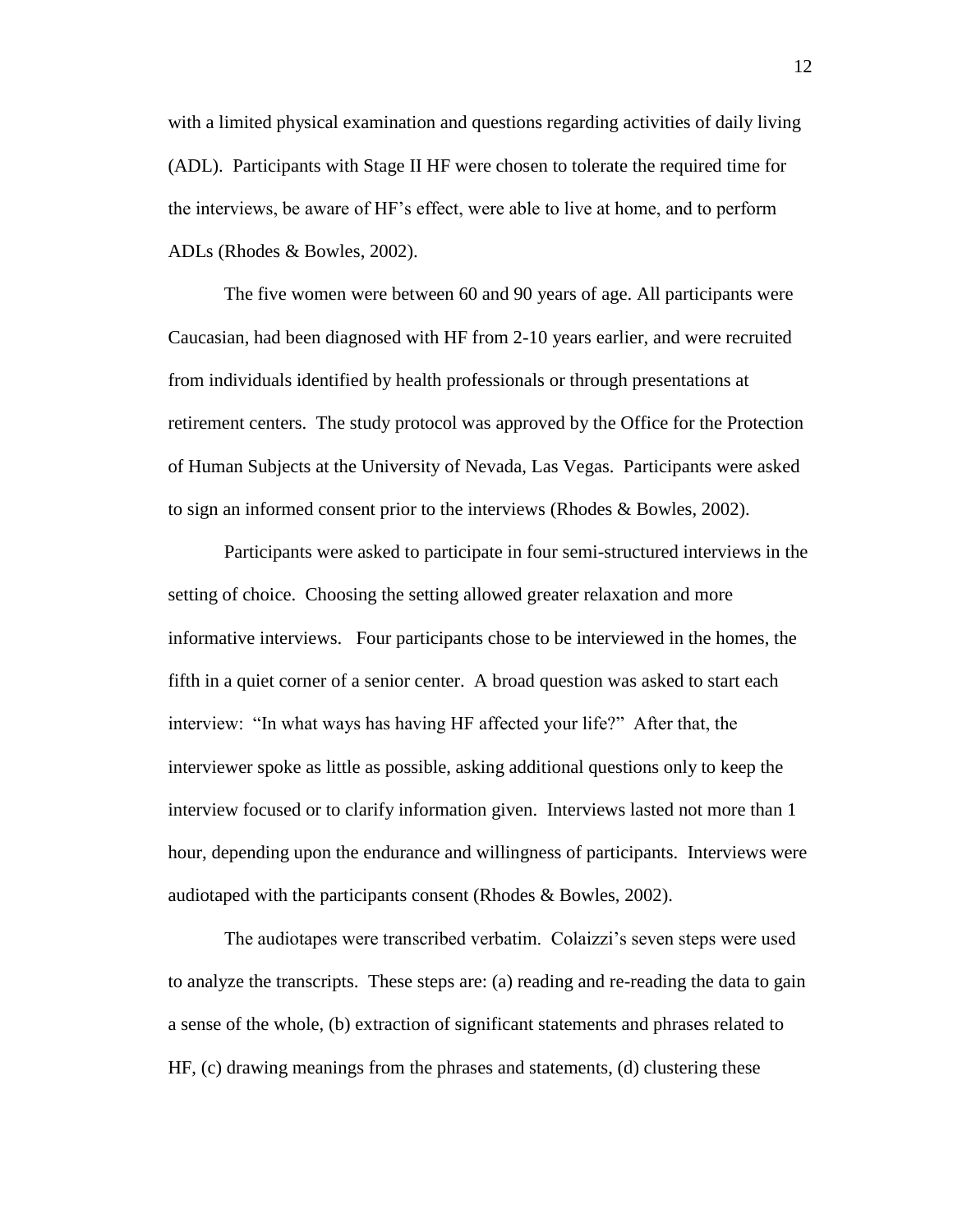meanings into themes, (e) using themes to develop as complete a description as possible of the experience of living with HF, (f)) forming a statement of identification from this description, and (g) verifying this description with the participants in the study. The researcher bracketed beliefs and assumptions derived from experience and the literature, recording in a log before interviewing participants. The researcher returned each participant's copy of the results. An experienced, doctorally-prepared, phenomenological researcher was given copies of the interviews and the audit trail and was able to arrive at the same themes found by the researcher (Rhodes & Bowles, 2002).

Four themes emerged from the data: (a) acknowledging loss, (b) accepting losses, (c) changing lives, and (d) deepening relationships. Accepting losses included physical and social losses, perceived loss or threat of loss of control of life, greater difficulty achieving happiness and a decline in finances. All five women spoke freely of losses, complained of decreased energy, shortness of breath and fatigue, found satisfaction in making choices about major changes. All five fought to maintain independence. In accepting the losses, the women learned to accept physical limitations, change mental outlook, and shift emotions. All five believed that a major shift was allowing tasks to go unfinished. Two women made a choice to be happy. Accepting loss was not enough for the five women. Women changed lifestyles, including changing diets to low salt and exercising within abilities. The women learned to let others perform tasks when not able. The women focused on what tasks could be done, rather than on what could not be done. All five women discussed forming deeper and more meaningful relationships and curtailing relationships with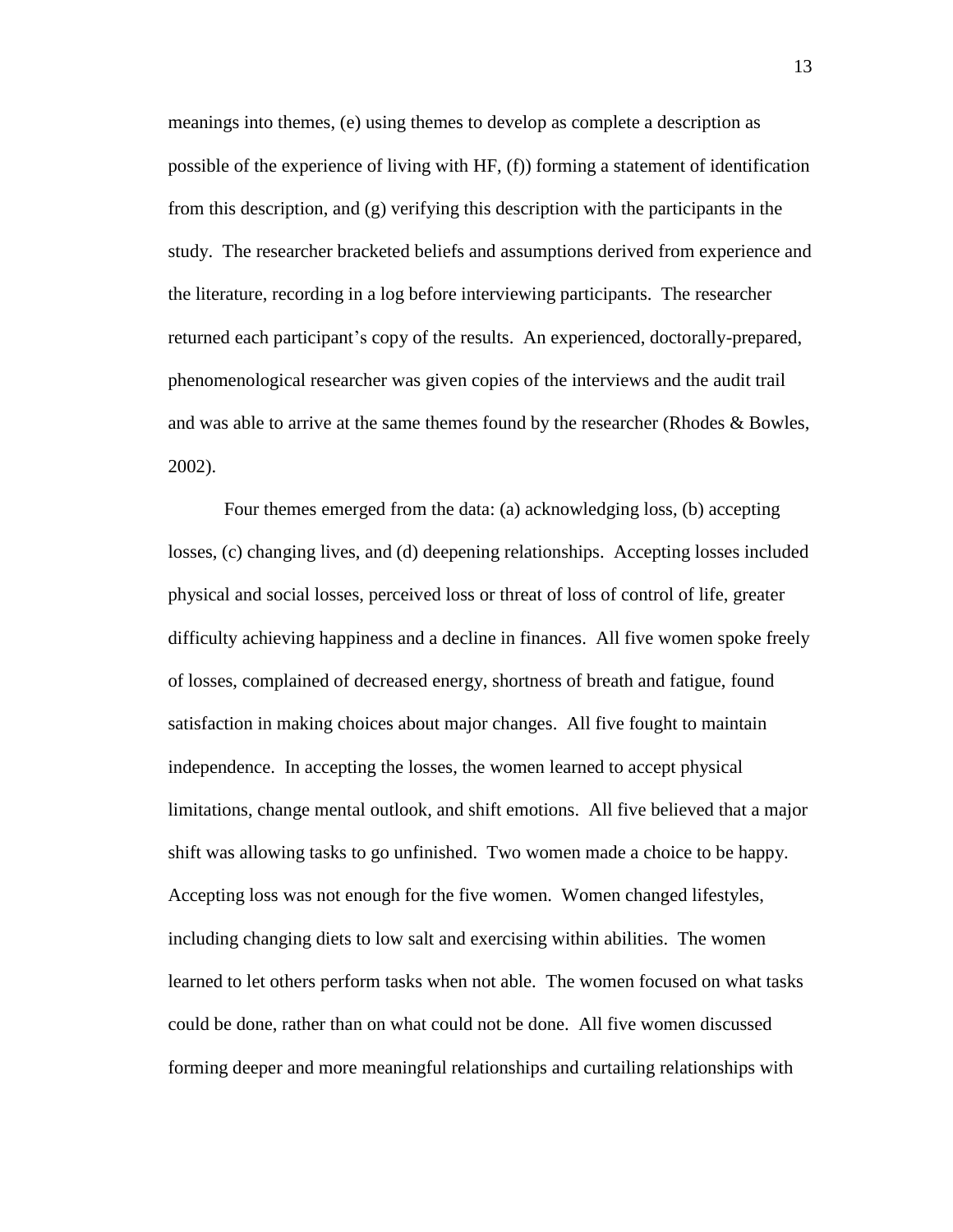more casual acquaintances. Two of the women described the importance of pets (Rhodes & Bowles, 2002).

The authors believed that if nurses and other health care professionals can foster a positive focus in patients with HF, and encourage them to take charge of life and illness, both physical and mental health will benefit, and patients will enjoy a better QOL. The authors concluded that no aspect of women's lives escaped the impact of HF. Despite the tremendous changes and loses, women learned to find contentment in life (Rhodes & Bowles, 2002).

## *Spouses' Perceptions of Living with Heart Failure*

Sleep related breathing disorders, such as obstructive sleep apnea (OSA), Cheyne-Stokes respiration (CSR), and central sleep apnea (CSA), are commonly found in patients with HF. Sleep disorders have a poor prognosis and are associated with higher incidences of mortality in the HF population. Polysomnographic studies found shorter duration of sleep and disturbed sleep structure with frequent arousals and sleep stage changes in patients with HF. Sleep disturbances decreased QOL due to increased in fatigue, listlessness, loss of concentration and loss of temper. Coping with HF is often a task involving couples and families. The purpose of this qualitative study was to describe decisive situations that influence spouses' support to patients with HF in relation to the couple's sleep situation (Broström, Strömberg, Dahlström, & Fridlund, 2003).

The study was conducted at two HF clinics in Sweden. Spouses  $(N=25)$  of people with HF were included in this study. Demographic characteristics included: gender, age, education, diagnosed diseases of the spouse, NYHA classification,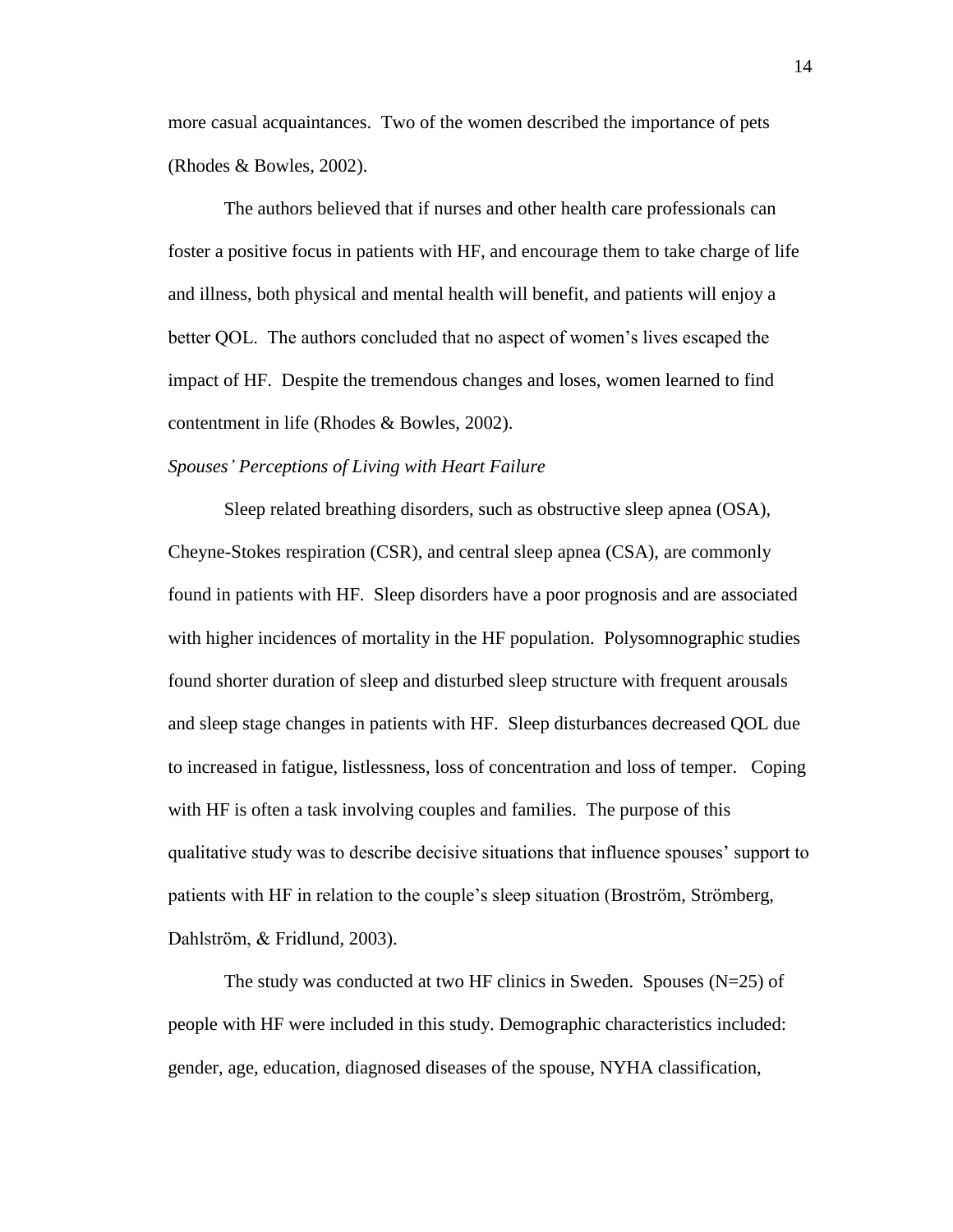duration of HF, and sleep related breathing disorders of the patients, including OSA and CSR. Male patients ( $N=15$ ) and female patients ( $N=10$ ) and spouses participated in the study (Broström et al., 2003).

A qualitative descriptive design using the critical incident technique (CIT) was used. The CIT is a systematic, inductive and highly flexible research method. Specific descriptions of human behavior in defined situations are collected using semi-structured interviews. A critical incident is the most central concept in CIT and represents a major event in the life of the person involved. One hundred such incidents are sufficient for a qualitative analysis (Broström et al., 2003).

For this study, an interview guide consisting of eight questions was used to focus the conversation on relevant areas. Interview questions were as follows:

Describe a situation in which:

- 1. you were affected by your spouse's sleep situation
- 2. you personally could affect your spouse's sleep situation
- 3. it was easy to handle your spouse's sleep situation
- 4. it was difficult to handle your spouse's sleep situation
- 5. you felt support from your family in relation to your spouse's sleep situation
- 6. you felt a lack of support from your family in relation to your spouse's sleep situation
- 7. you felt support from health care personnel in relation to your spouse's sleep situation
- 8. you felt a lack of support from health care personnel in relation to your spouse's sleep situation (Broström et al., 2003, p. 226).

Each question was complemented by follow-up questions in order to clarify

the critical incident. Interviews lasting 30-90 minutes were conducted in a place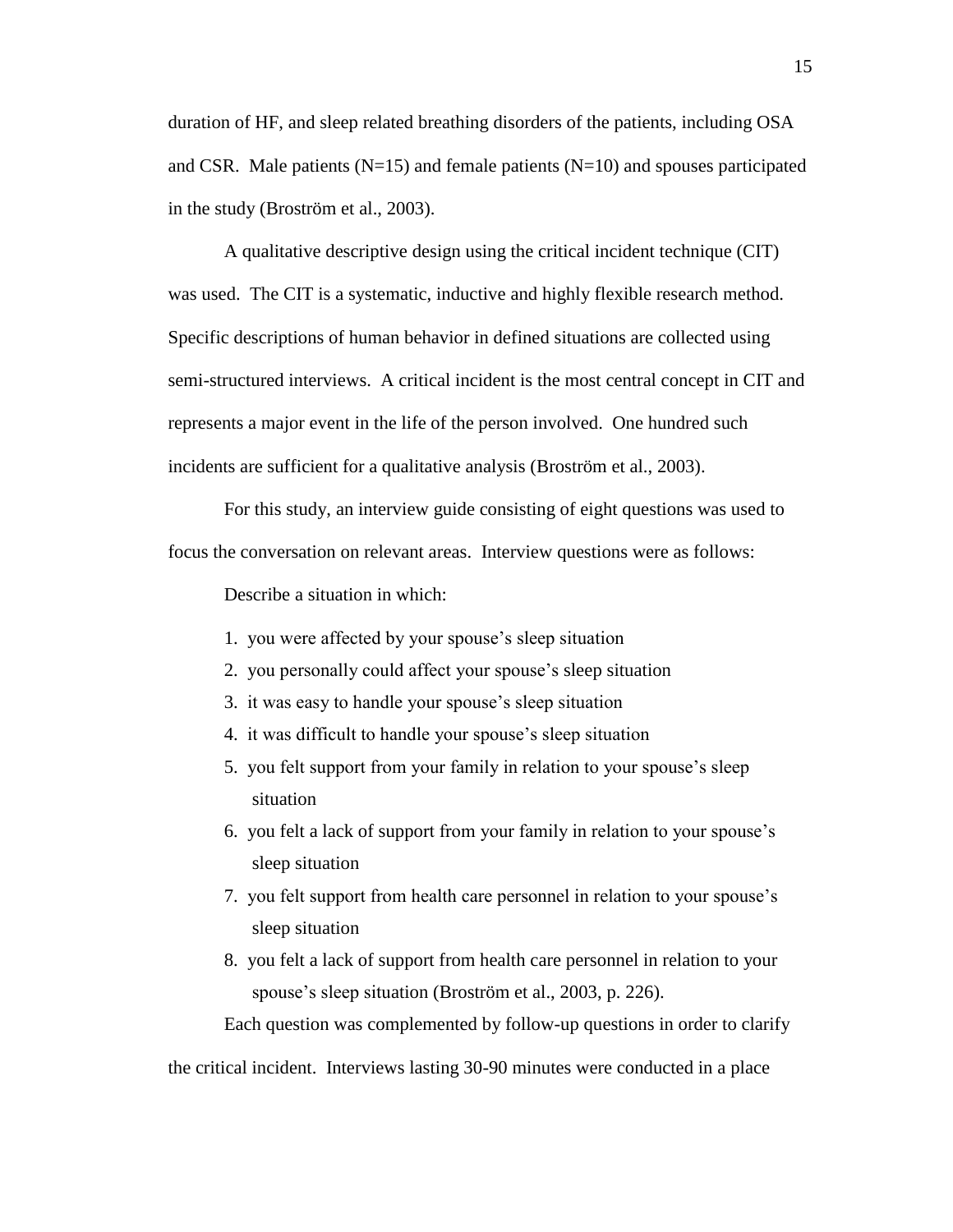chosen by the informant and were taped and transcribed verbatim by the interviewer. The transcribed interviews were read several times to get a sense of repetitive themes. Then, incidents were marked and identified as critical if related to the material (Broström et al., 2003).

Four hundred-seventy critical incidents were identified, with each informant providing between 18 and 45 incidents for each question. Support inhibiting situations and support stimulating situations were the two main areas that emerged from the analysis. Support inhibiting situations included sleep disturbances as a result of the patient's symptoms. Disturbed sleep led to tiredness for spouses that negatively affected the possibility of support for the patient. Spouses' sleep was disturbed by patient's dyspnea, snoring, coughing, nocturia, and nightmares. Another support inhibiting situation includes anxiety in relation to patients' disease causing the spouse problems in falling to sleep and staying asleep. Spouses tried to watch as patients slept, listening to patient's breathing for example, which left spouses sleep deprived and impatient the following day. Limitations as a result of the sleeping habits, dissatisfaction with care in relation to the sleep situation and being left to cope alone were examples of other support inhibiting situations (Broström et al., 2003).

Support stimulating situations were identified as psychosocial adaptations which included strategies by spouses to calm and comfort patients before going to bed. The strategies included foot massages, reading poetry together, and giving up drinking coffee in the evening. Examples of practical adaptations made by spouses included allowing patients to sleep longer in the morning, encouraging patients to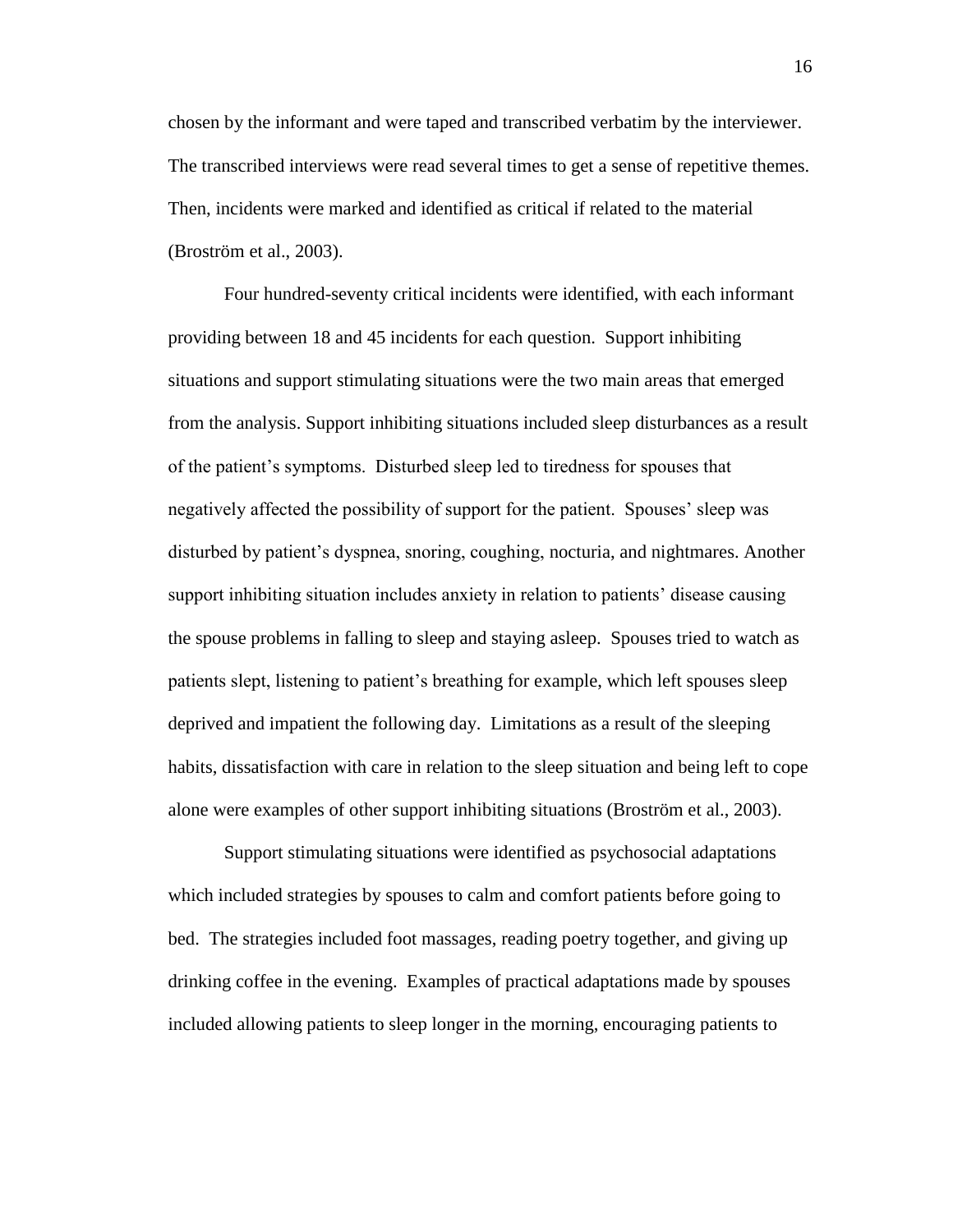take naps in the afternoon, and purchasing beds where the head of the bed could be elevated for the patient's comfort (Broström et al., 2003).

The authors concluded that there were decisive situations to stimulate or inhibit spouses' support to patients with HF in relation to the couple's sleep situation. Identifying situations can help health care personnel decide if an intervention is needed in order to improve the sleep situation for HF patients and spouses (Broström et al., 2003).

Having the support of a partner is essential for outcomes in HF patients. The purpose of a study conducted by Luttik, Jaarsma, Veeger and van Veldhuisen (2005) was to determine psychosocial adjustment and functional capabilities in HF patients and spouses. The study was conducted at the Netherlands Heart Foundation. Patients (N=179) met criteria if admitted to a University Hospital in the Netherlands with symptoms of chronic HF for at least 3 months, had been classified by the attending physician as NYHA Class III or IV, were over 50 years of age and were literate in Dutch. Partners of married patients (N=96) completed a short questionnaire. A total of 40 partners completed the questionnaire, but two partners were excluded because of missing data of the patient. Of the 38 HF patients and spouses who both completed the QOL ladder, 32 (82%) were males and 6 (16%) were females (Luttick, Jaarsma, Veeger, & van Veldhuisen, 2005).

The Cantril Ladder of Life was used in this study. It is an instrument used in various cardiovascular studies and is considered to be a valid measure of global wellbeing. Participants rate sense of well being on a scale 0-10 with 10 indicating the best and 0 indicating the worst possible life. Once medically stabilized, participants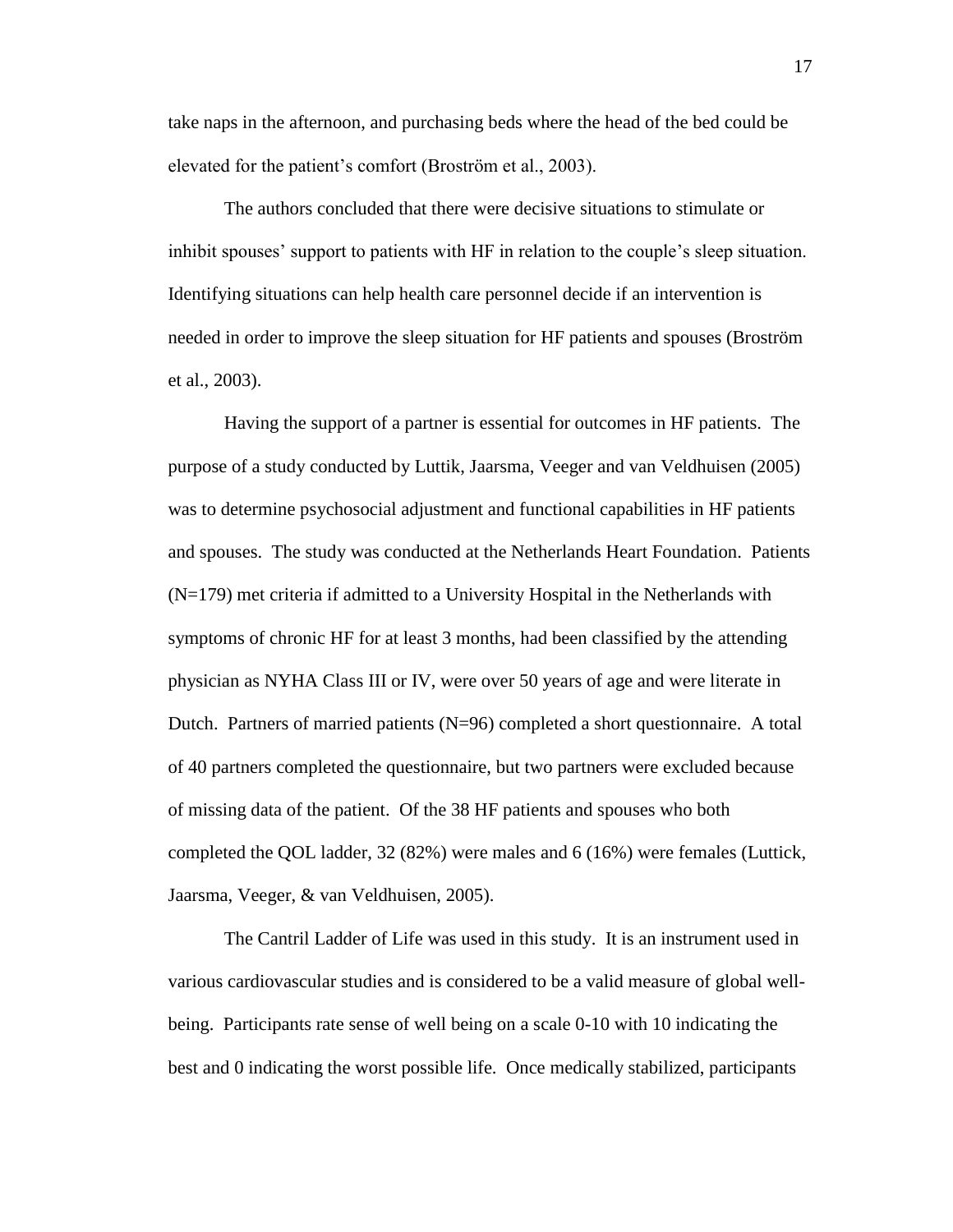were asked to rate well-being during hospital admission, with regard to the time of interview, with regard to the month prior to the hospital admission and with regard to expectation of well-being for 3 years in the future (Luttick et al., 2005).

The QOL scores of partners varied from 6.1 in the month prior to hospital admission, 5.9 during hospital admission and 6.4 for future expectations. The QOL score of HF patients were more variable over time with a low QOL score of 4.9 in the month prior to admission, and a higher score of 6.8 during hospital admission and 6.7 for future expectations (Luttick et al., 2005).

A multivariate analysis was performed in order to correct for the differences in age and gender between the HF patients and partners. In the month prior to admission, HF patients rated QOL significantly lower than did partners (4.9 vs. 6.8 p=0.035). During hospitalization, the QOL of HF patients increased above the QOL reported by partners with partners having a significantly lower QOL score than HF patients (5.9 vs. 6.8, p=0.025). Differences in QOL scores between partners and patients remained statistically significant. Scores of patients and partners on QOL in 3 years did not differ significantly. QOL of HF patients was low compared to QOL scores of patients in cardiac rehabilitation and in patients after cardiac surgery. QOL scores of partners stayed stable in time, whereas scores of HF patients fluctuated in time (Luttick et al., 2005).

The authors concluded that the variance in QOL scores of HF patients may be as a consequence of a worse clinical status before hospital admission and the feeling of relief after treatment for the physical crisis. It was furthered concluded that QOL scores for partners were low (4.9-6.4) when compared to members of a healthy,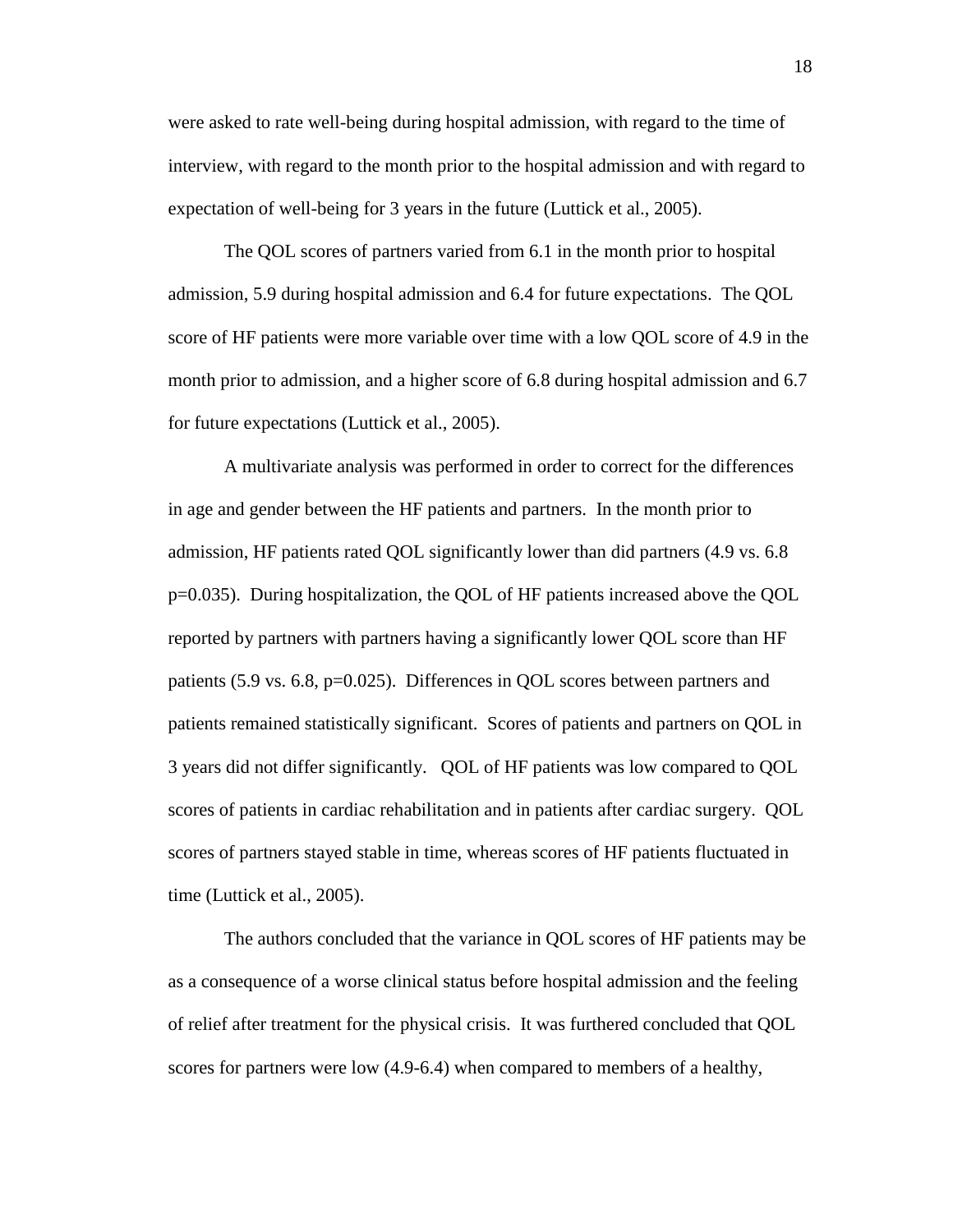elderly population who previously scored 7.9 on the Cantril Ladder of Life (Luttick et al., 2005).

### *Factors Influencing Quality of Life*

Fatigue is an incapacitating symptom that interferes with normal functioning and can be related to physiological, behavioral, psychological and situational factors. The factors all contribute to decreased QOL in women with HF. Friedman and King (1995) sought to determine the relative contribution of mood and other physical symptoms of fatigue in older women with heart failure. The purpose of this study was to describe psychological factors and physical symptoms as factors relate to fatigue in older women with heart failure (Friedman & King, 1995).

The study took place in Canada. Women (n=145) met the criteria, and 80 (45%) agreed to participate in the study. Fifty-seven (71%) of the original 80 women completed a second interview 18 months after the initial interview. Eligible participants were English-speaking, female gender, 55 years old or older, hospitalized for HF in the last 12 months, and discharged to home. Of the original 80 women, the following demographic information was provided: age range was from 55-92 years (mean 76); 80% were white and 20% were black; 51% were widowed, 14% were divorced or separated and 6% were never married. Women (48%) lived alone, 27% lived with spouses and 25% lived with children or siblings (Friedman & King, 1995).

The Hollingshead Four Factor Index was used to calculate the social status of the married and widowed women and the Hollinghead Two Factor Index was used to calculate the social status of the divorced, separated and never married women. Using the indexes, 70% of the women were found to be in the lower three of the five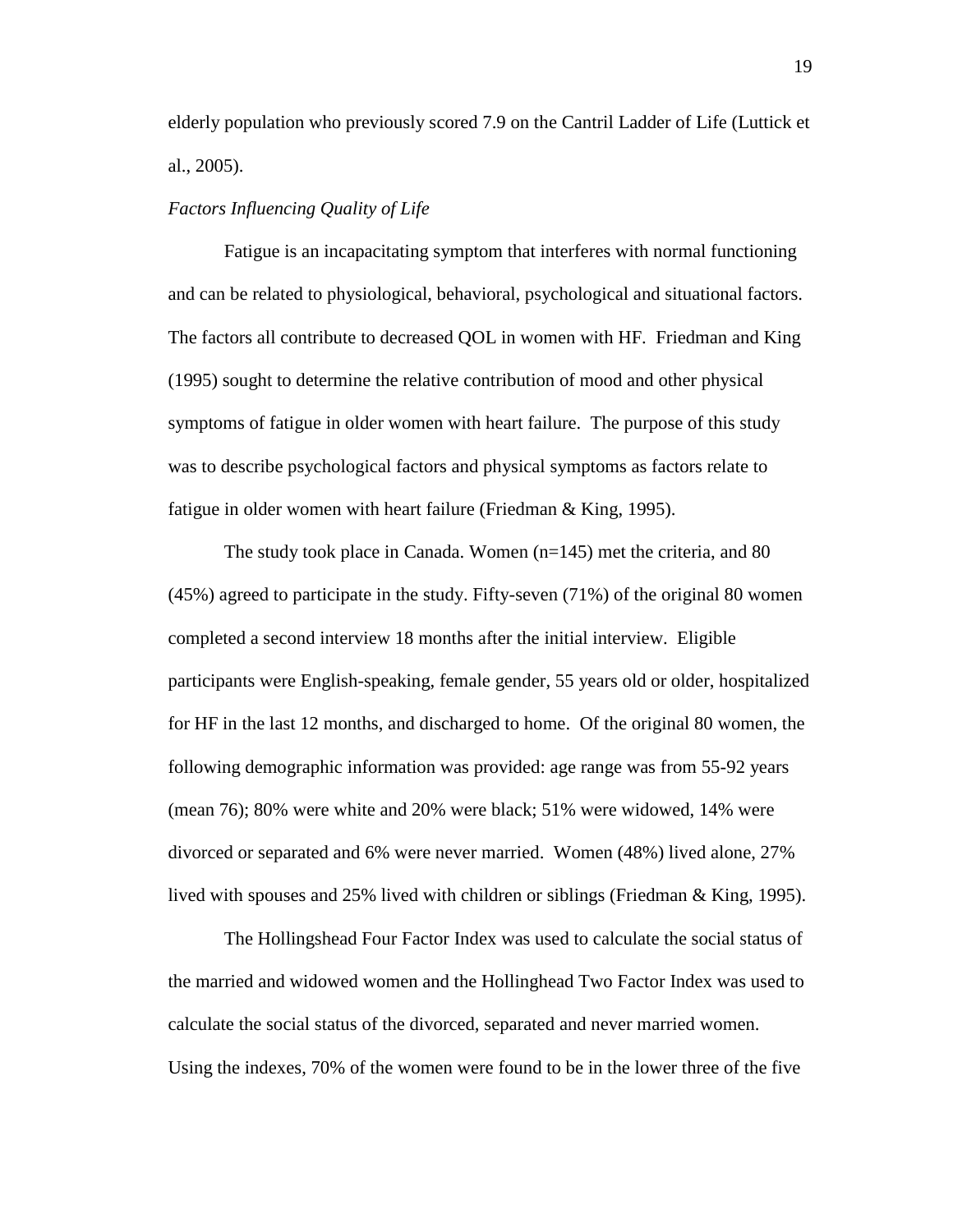social classes. Subjects knew about heart disease for an average of 10 years (SD 10.9). Left ventricular ejection fractions (LVEF) were recorded on 58 (73%) of the original 80 subjects with the mean LVEF measuring 39%. Subjects had, on average, three other chronic health problems with arthritis (39%), Diabetes mellitus (35%), and anemia (29%) being the most common. Written informed consent was obtained and informal interviews were held at subjects' homes. Information obtained from subjects' medical charts prior to the interviews was reviewed and confirmed by subjects (Friedman & King, 1995).

Instrumentation included the Cohen-Hoberman Inventory of Physical Symptoms with a Cronbach  $\alpha$  of .88. The Cohen-Hoberman Inventory lists 34 symptoms which subjects rated on a 0-4 scale (0=not at all) to 4 (extremely). The Perceived Stress Related to Heart Disease, an 11 item instrument adapted from the Sickness Impact Profile (SIP) and developed for this study, was used to measure the participants' appraisal of stress attributed to heart disease. The 11 items addressed seven domains: five items for functional disability, one item for financial concerns, one item for concerns about the future, two items for symptoms and treatment difficulties, one item for need for information, and one item for interpersonal difficulty (Friedman & King, 1995).

The Life Orientation Test was used to measure Optimism/Pessimism in participants. This test consists of eight items rated on a 5 point scale where 0=strongly disagree to 4= strongly agree). A Cronbach  $\alpha$  of .76 was given for this test. Psychological well-being was measured using a 20 item Positive and Negative Affect Schedule. This test uses 10 positive and 10 negative mood adjectives. Items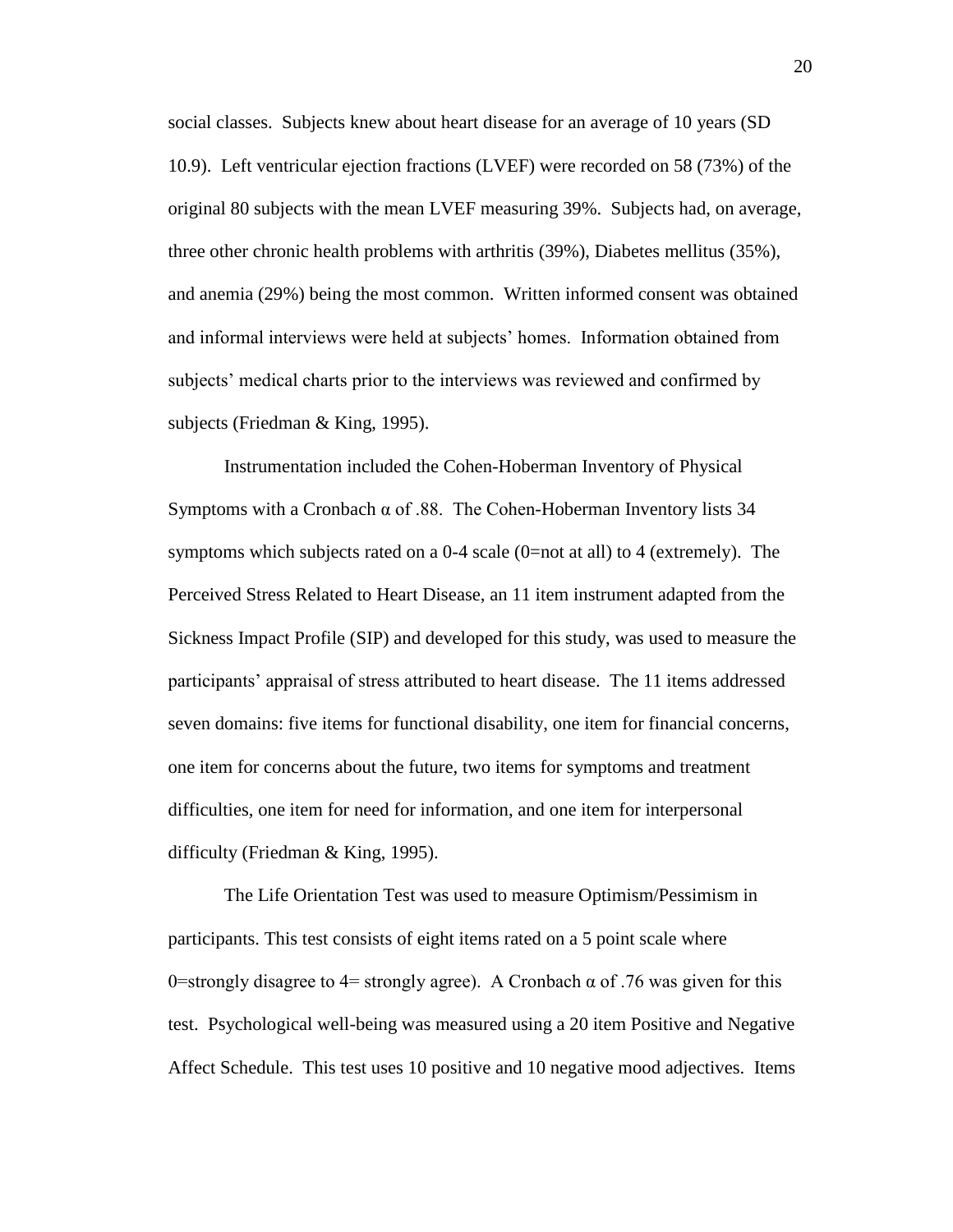are rated by participants on a 5 point scale  $(1=$  not at all to  $5=$  extremely). A Cronbach  $\alpha$  of .85 was given for the negative affect scale and a .88 was given for the positive affect scale. The Satisfaction with Life Scale was also used an indicator of psychological well-being. This five item measurement used a seven point scale  $(1=$ strongly disagree and 7= strongly agree) and had a Cronbach  $\alpha$  of .78 (Friedman  $\&$ King, 1995).

Results indicated that fatigue was experienced more than any of the other physical symptoms at both points in time when participants were interviewed. Seventy-six percent experienced "a little bit" to "severe" fatigue when first interviewed compared to 91% at the second interview. Paired sample *t*-tests showed that fatigue was the symptom with the greatest increase over time. Fatigue was related to psychological variables at the time of both interviews. Fatigue was moderately correlated  $(r=0.35)$  with eight other symptoms during the time of the first interview. The symptoms are difficulty sleeping, chest pain, weakness, poor appetite, severe aches and pains, dizziness, headaches, and palpitations (Friedman & King, 1995).

At the time of the second interview, there was a moderate correlation between only two of the physical symptoms, severe aches and pains and shortness of breath. Subjects who reported high stress levels related to illness and were less satisfied with life also scored high on fatigue. The correlation between fatigue and potential covariates was examined before regression analysis. The correlation between age, number of chronic conditions, number of hospital admissions in the previous year and length of time since hospital discharge and left ventricular ejection fraction (LVEF)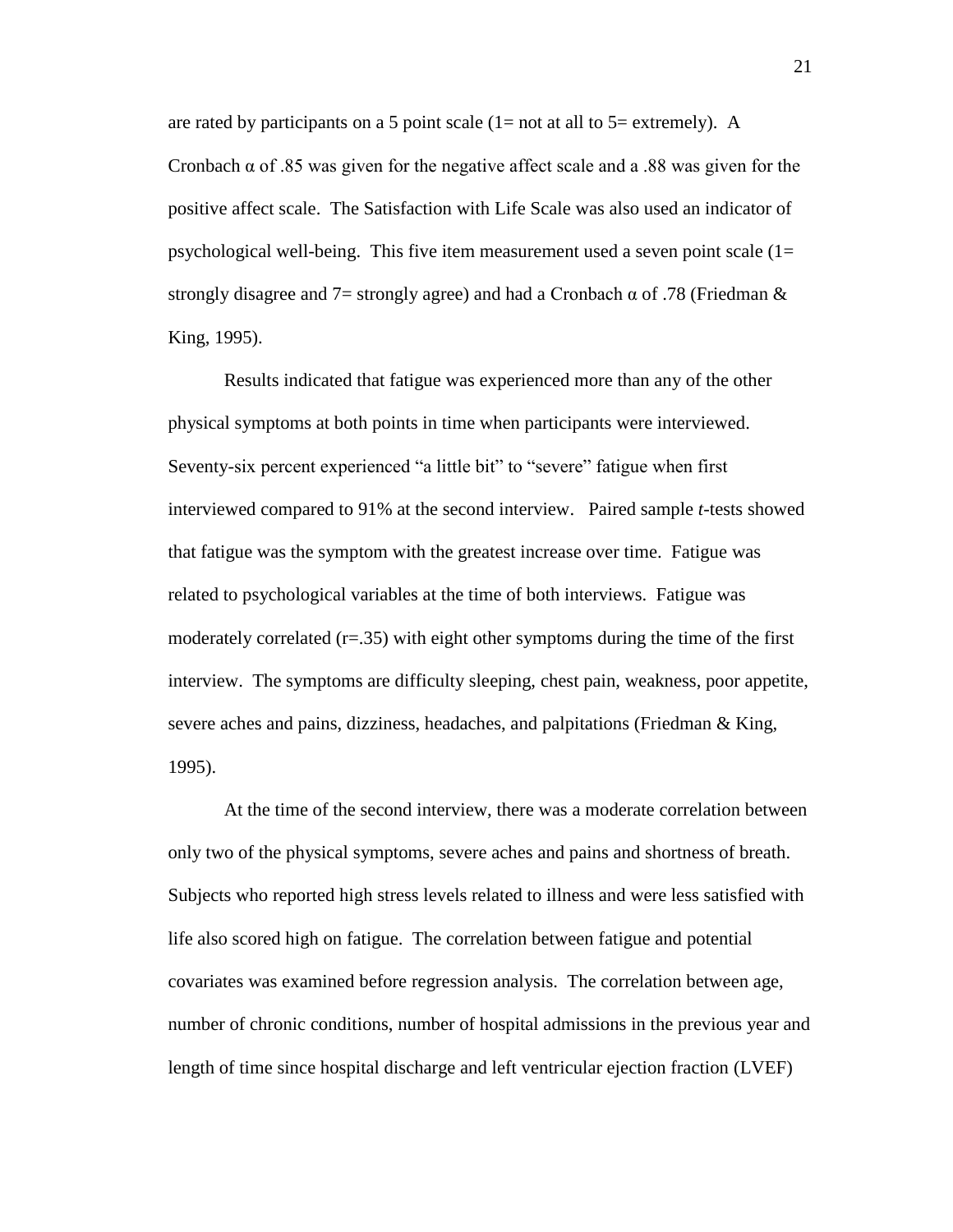and fatigue was less than 0.12, so none of the variables were included as covariates in further analysis (Friedman & King, 1995).

Multiple hierarchical regression analyses were performed to determine the relative contribution of the psychological variables and the physical symptoms. Three of the eight symptoms, chest pain (*B* 0.30), sleep difficulties (*B* 0.25) and weakness (*B* 0.20) shared unique variance with fatigue in both time 1 and time 2 testing. The three physical symptoms of sleep difficulties, chest pain, and weakness accounted for 40% of the variance in fatigue (Friedman & King, 1995).

The authors concluded that fatigue was the primary physical symptom reported by older women with heart failure and that it increased over time. Concurrent physical symptoms appear to contribute significantly to fatigue whereas psychological variables do not. Women may be eliminating activities that aggravate fatigue resulting in the low level of reported distress caused by fatigue. Friedman and King believed that women with chronic illness such as HF may benefit from continued efforts to test and refine strategies to reduce and control symptoms of HF rather than change psychological variables (Friedman & King, 1995).

Bennett, Baker, and Huster (1998) identified that the majority of research conducted on QOL with persons with HF has been done with men. The purpose of this pilot study was to describe the impact of symptoms of HF and to examine the relationships among symptom impact, perceived health status, perceived social support, and overall QOL in women recently hospitalized with HF (Bennett et al., 1998).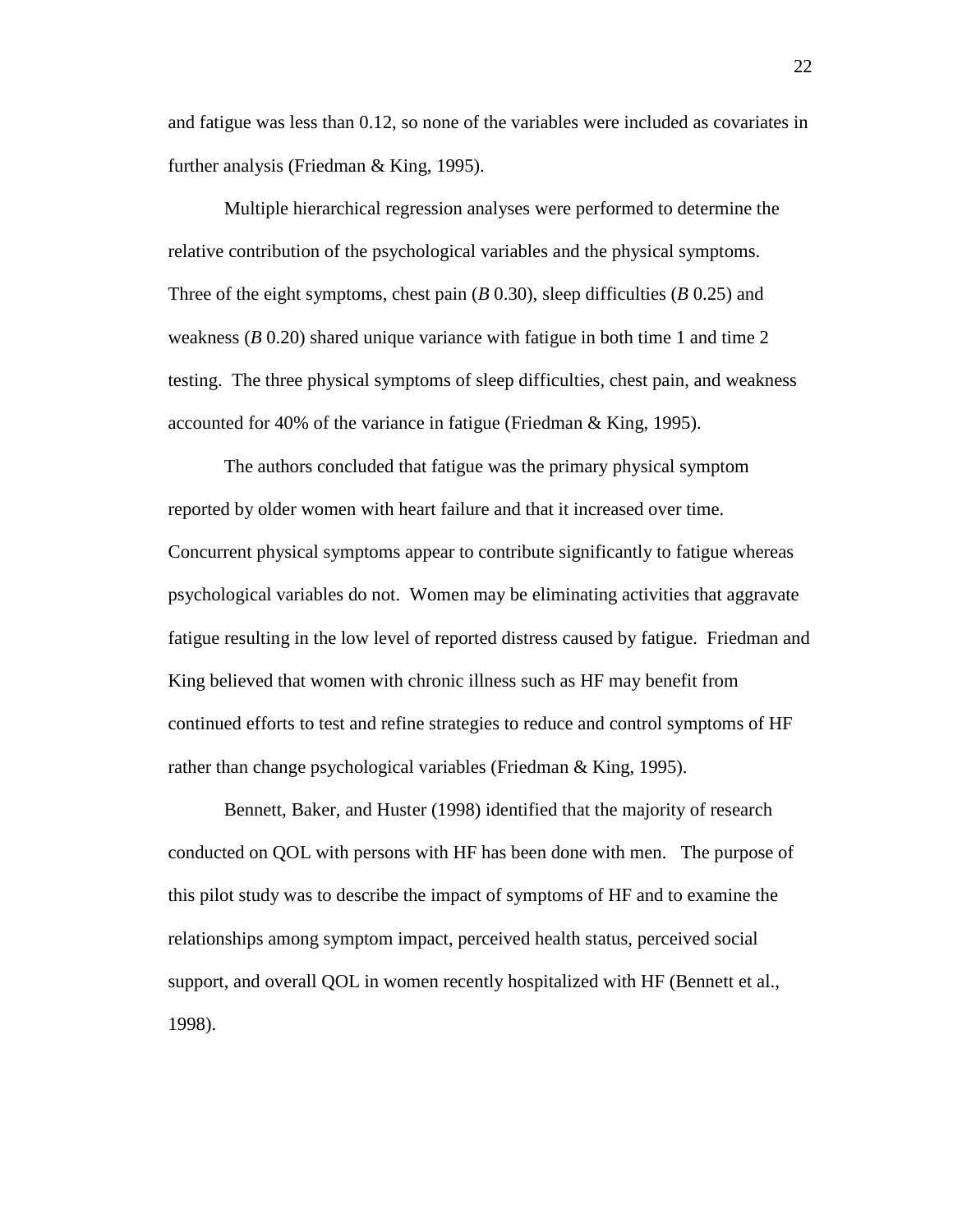Participants included women admitted to a Midwestern tertiary-care university medical center with the primary diagnosis of HF. Institutional Review Board (IRB) approval was obtained. Eligible participants included women who were hospitalized with primary diagnosis of HF and were alert and oriented. Exclusion criteria included: pregnancy, medical instability, invasive hemodynamic monitoring in place, or admission to a critical care unit (Bennett et al., 1998).

Thirty (60%) of the 50 women initially recruited completed the questionnaire packets. The mean age of the participants was 60 years old. Fourteen women (47%) lived with a family member or a friend and 16 women (53%) lived alone. One participant was African American and 29 participants were Caucasian (Bennett et al., 1998).

The Minnesota Living with Heart Failure Questionnaire (LHFQ) was used. It is a 21 item tool with a 6 point response scale. The LHFQ measures patients' perceptions of the way HF symptoms have affected QOL. The 21 items were reduced into 8 items which measure physical symptoms and 5 items which measure emotional issues. The remaining 8 items are questions about cost of care, being hospitalized and swelling. According to Cronbach  $α$  reliabilities the total LHFQ, the Physical LHFQ and the Emotional LHFQ are .87, .81, and .84 respectively (Bennett et al., 1998).

The Alertness Behavior Scale (ABS) of the Sickness Impact Profile (SIP) was used to measure the impact of symptoms on cognitive thought processes. The ABS is a 10 item scale given to patients to measure problems they have experienced with memory, attention, and concentration with a high score indicating a greater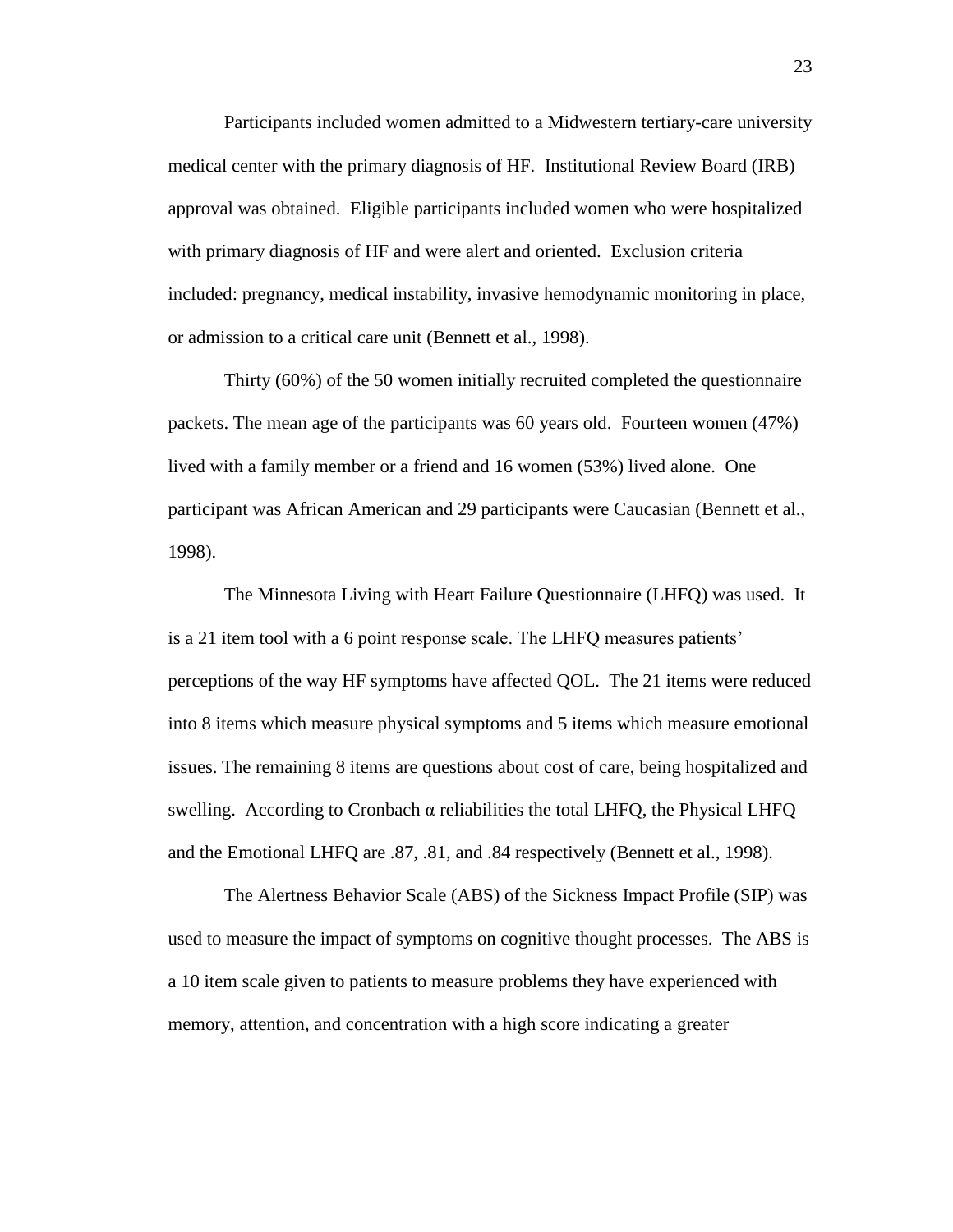disturbance in cognitive thought processes. A reliability coefficient was not computed for the sample in this study (Bennett et al., 1998).

The Medical Outcomes Study Short-Form Health Survey (SF-36) is a 36 item scale used to measure physical and emotional health. Two scores were obtained by participants. The Physical Component Scale (PCS) was used for perceived physical health and the Mental Component Scale (MCS) was used to measure the perceived mental health status (Bennett et al., 1998).

Perceived social support was measured by the MOS Social Support Survey which is a 20 item survey. One item asks patients to report the number of close friends and relatives and the other 19 items are on a 5 point scale that relate to emotional, tangible, and informational support. For this study, the reliability of the total scale was .97. To examine the relationships among symptoms impact, perceived health status, perceived social support and overall QOL, Pearson productmoment correlation coefficients were computed (Bennett et al., 1998).

Findings revealed that the total LHFQ and the LHFQ Physical subscale were significantly negatively correlated, which indicated that greater symptom impact was associated with poorer physical health status. There were no significant correlations among emotional symptom impact, cognitive impairment impact, social support, and mental health status with QOL. The LHFQ results showed 10 items most frequently reported as having the greatest impact by the women. The items included: tiredness (mean score 4.57), walking (4.47), shortness of breath (4.23), difficulty doing recreational activities (4.15), having to rest frequently (4.10), difficulty working around the house (4.07), working to earn a living (3.74), going away from home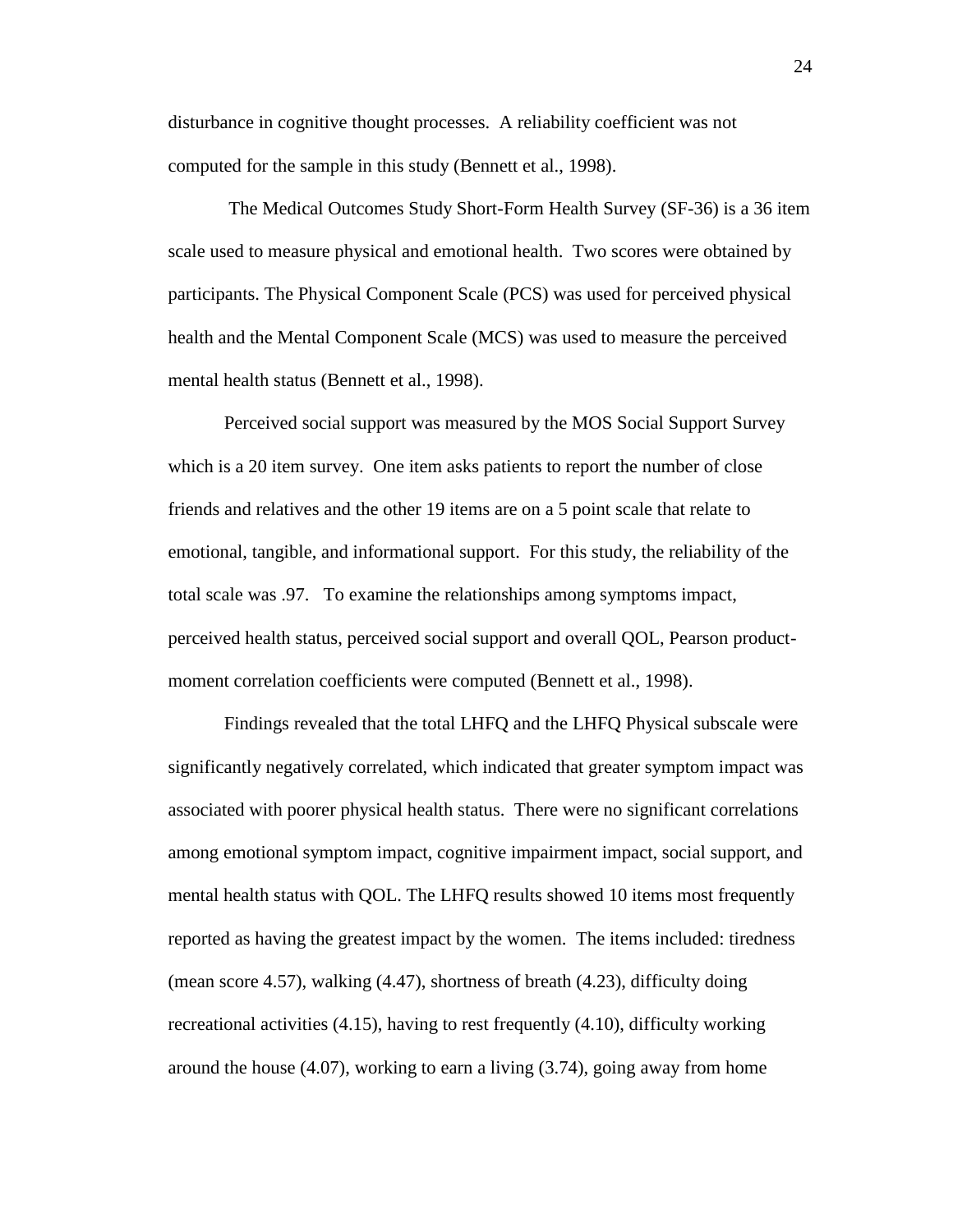(3.69), relating to others (3.69), and difficulty sleeping (3.63). The Emotional LHFQ subscale was significantly correlated with the MCS of the SSF-36. Higher impact of emotional symptoms was associated with poorer mental health status (Bennett et al., 1998).

Findings from the ABS revealed that the three most frequently reported cognitive impairments were: having minor accidents (12 women reported this), having difficulty in problem solving (reported by 11 women), and having difficulty doing activities that require concentration or thinking (reported by 11 women) (Bennett et al., 1998).

The authors concluded that physical symptoms impact and physical health status negatively affect QOL in women with HF. Greater physical symptom impact was highly correlated with poorer physical health status. High levels of physical symptom impact, especially dyspnea and fatigue, correlated with poorer physical status. The authors identified several limitations to the study including the small sample of women and the fact that 99% of the women were White. Women with cognitive impairment may have been less likely to participate as the respondent burden in completing the questionnaires was listed as a problem (Bennett et al., 1998).

Bennett, Perkins, Lane, Deer, Brater and Murray (2001) identified that social support may be a predictor of well-being and mortality among HF patients. The purposes of this study were to: (a) describe perceived social support during initial hospitalization for HF and 12 months later; (b) examine functions of social support as it relates to gender and age; and (c) examine social support as a predictor of overall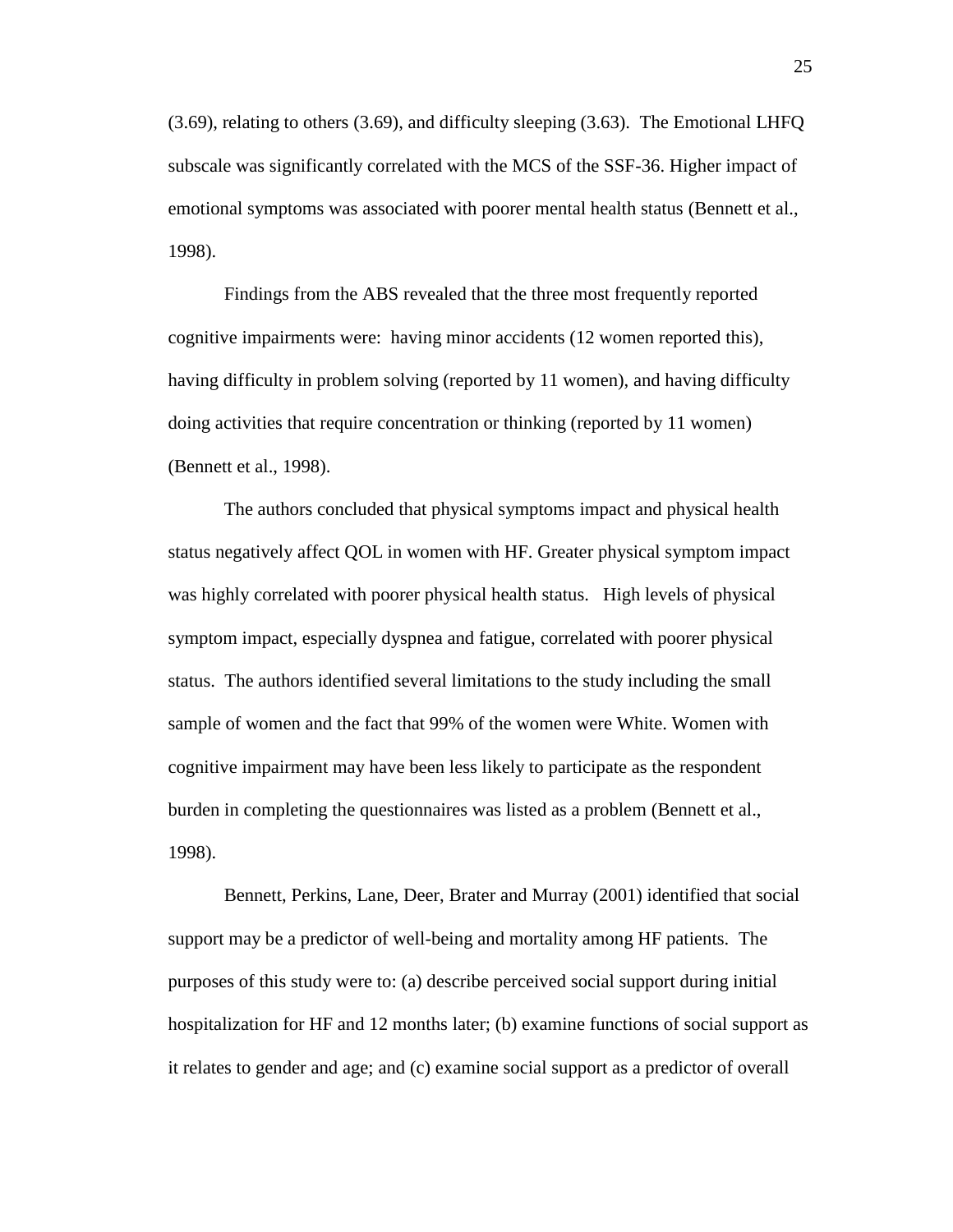health related QOL. Social support was defined in this study as functional support that involves the degree to which one's interpersonal relationships serve specific functions. The specific functions included: emotional support, appraisal support, social companionship, tangible or instrumental support and informational support. The authors proposed that women aged 65 years of older perceive lower social support than women younger than 65 or than men in either age group; and baseline social support significantly predicts 12 month health related QOL (Bennett et al., 2001).

Patients (N=182, 80%) were recruited from a county hospital, and the remaining 20% (45) were recruited from a Veteran's Affairs Medical Center. Patients (N=227, 97%) of the 234 eligible patients hospitalized with HF were enrolled in a study to assess the effectiveness of diuretic therapy. Women comprised 52% (117) of the sample and men 48% (110). The mean age was 64 (SD 12), 27% of the patients were married (Bennett et al., 2001).

All patients had clinical evidence of decreased systolic function by echocardiogram. Comorbidities of participants included: hypertension (59%), diabetes mellitus (50%), coronary artery disease (39%), previous coronary artery bypass graft (9%), myocardial infarction (8%), and angina, (8%). None of the participants were on a heart transplant list. Participants (N=147, 65%) completed the 12 month interviews. Forty (18%) of the patients died before the second interview and 40 (18%) did not complete the interview due to illness, refusal or unknown reason. There were no significant baseline differences in sex, age, race, perceived social support, or health-related QOL in patients who completed the 12 month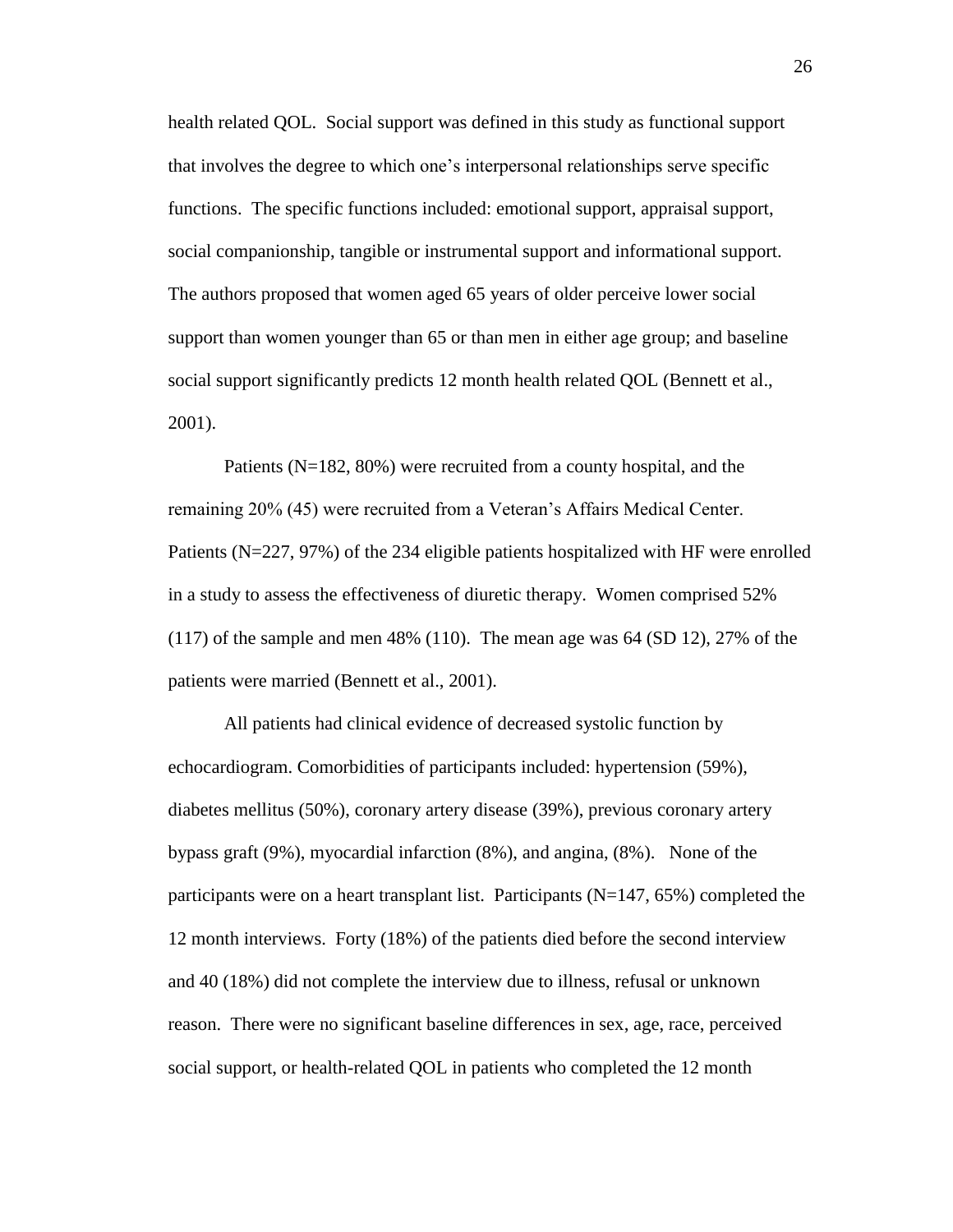interview and those who did not. The study was approved by the university institutional review board prior to its implementation (Bennett et al., 2001).

The instrument used was the 20-item Sherbourne and Stewart Social Support Survey. The first question is an open-ended question that asks participants to rate the number of close friends and relatives. The other 19 items utilize 5 point response scales to rate the amount of support available. In this sample, the Cronbach  $\alpha$ reliabilities of the total and subscale scores were satisfactory and ranged from 0.80 to .95 at baseline and from 0.84 to 0.97 at 12 months. The Chronic Heart Failure Questionnaire (Guyatt et al., 1989) was used to measure disease-specific healthrelated QOL. This questionnaire consists of 16 items with a 7 point response scale. Reliability revealed the Cronbach  $\alpha$  ranged from 0.78-0.88 at baseline and 0.79-0.92 after 12 months (Bennett et al., 2001).

Findings did not support the premise that women ages 65 and older would have lower social support. On question 1 of the social support survey, "How many close friends or relatives do you have?" patients reported a mean of 7 (SD 10, range 0-99 at baseline and also a mean of 7 (SD+7; range 0-50) at 12 months following baseline. Mean total support scores were 56 at baseline and 53 at 12 months, with the highest score possible being 76 (Bennett et al., 2001).

Mean scores from the chronic HF questionnaire were 65 at baseline and 72 at 12 months. The highest possible score is 112. Patients reported low to moderate QOL overall. Significant interactions of gender by age in perceptions of total support, emotional and informational support, and positive social interaction was indicated by the ANOVA. Multiple regression analysis indicated that social support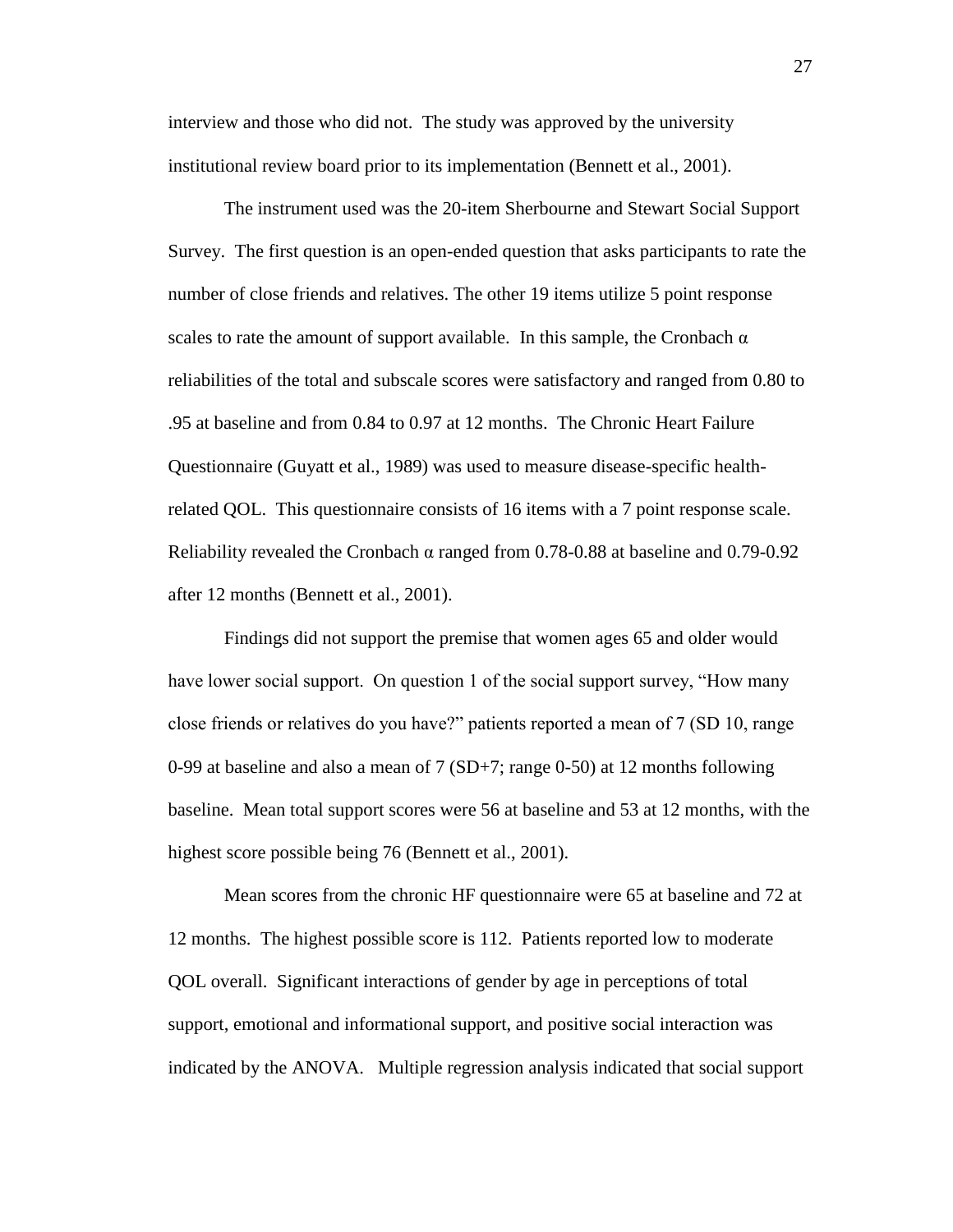was not a significant predictor for 12 month QOL based on initial perceived social support. Changes in all social support scales significantly predicted changes in health related QOL (Bennett et al., 2001).

A secondary analysis was done to examine the effects of social support on hospital admissions among participants. In logistic regression analysis, social support total and subscale scores were not useful in predicting all-cause admissions. Tangible support at baseline was marginally predictive of cardiovascular admissions. The odds of having a cardiovascular admission increased multiplicatively by 1.1 for each increase in unit of tangible support  $(p=0.09)$ . Tangible support did predict HF related admission ( $p= 0.05$ . A trend toward significance was noted for total social support  $(p=0.08)$  and positive social interaction  $(p=0.07)$ . The odds of having a HF related admission increased multiplicatively by 1.1 for each unit increase in tangible support, 1.019 for each increase in unit of total social support, and 1.082 for each unit increase in positive social interaction. Changes in all of the social support scales significantly predicted changed in all of the HRQOL scores with the exception of the affectionate support subscale. An increase in social support over the 12 months increased HRQOL (Bennett et al., 2001).

Findings support Wilson and Cleary's model in which social support was hypothesized to be a factor influencing the health related QOL domains of functional status, general health perceptions and well-being. A secondary analysis supported the notion that higher levels of social support at baseline predicted greater odds of HF related hospital admissions. The authors concluded that many of the patients had moderate to high levels of perceived social support (Bennett et al., 2001).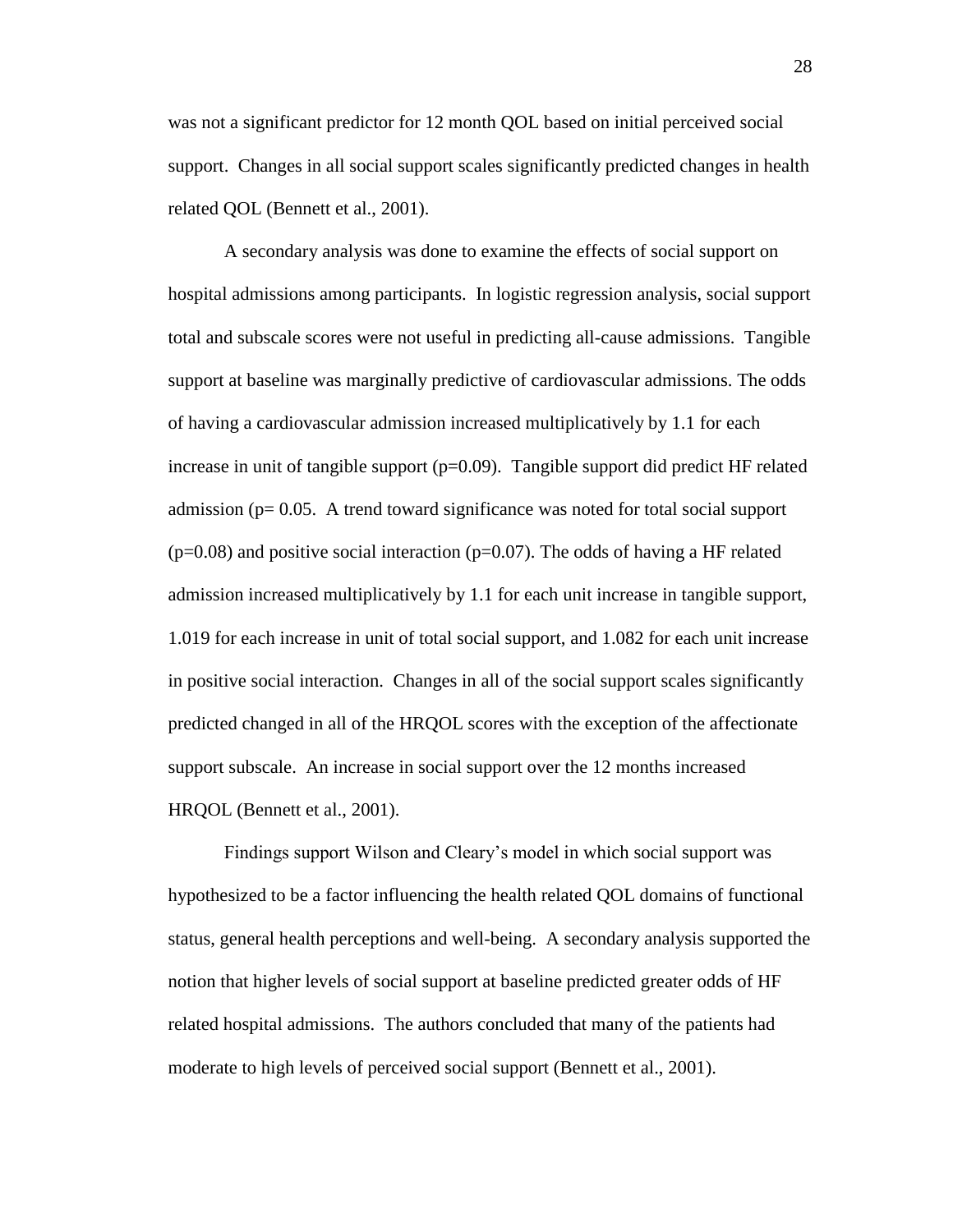DeJong, Moser and Chung (2005) believed many factors influence health status of HF patients. The purpose of this study was to determine the relative importance of sociodemographic, clinical, health perception and emotional variables in predicting health status in HF patients (De Jong, Moser, & Chung, 2005).

The study was conducted at three Midwest urban and suburban community hospitals. Patients (N=87) with class II-IV NYHA HF were recruited for the study. Patients were included if hospitalized with an exacerbation of HF, were within 1-2 days of discharge, improved after diuresis, and were at risk for readmission based on history. Patients discharged to hospice or extended care facilities were excluded from the sample, as were patients with dementia, serious cognitive impairment and serious psychiatric illness. Patients' characteristics included: age of  $72 \pm 12$ , education  $12 \pm 12$ 2, women 42 (48), 77 Caucasian, 10 Black, 41 married, 27 widowed, 10 divorced or separated, and 9 single. Subjects (N=87) had LVEF of  $38 \pm 15$  (De Jong et al., 2005).

 Trained nurse research assistants with cardiovascular nursing experience visited patients' homes within 1 week of discharge. Actigraphic monitoring was initiated and questionnaires were read to the patient (De Jong et al., 2005).

Health status was conceptualized as health-related quality of life (QOL), functional status, and symptom burden. The Living with Heart Failure Questionnaire (MLHF) was used to measure the QOL. The reliability of the MLHF in this study using Cronbach  $\alpha$  was 0.91. The Dyspnea-Fatigue Index (DFI) measures the degree to which dyspnea and fatigue impact daily life and was used to measure symptom burden. The DFI contains three domains, each rated on a 0-4 scale. The domains are: (a) magnitude of the task that produces symptoms; (b) magnitude of the pace; (c)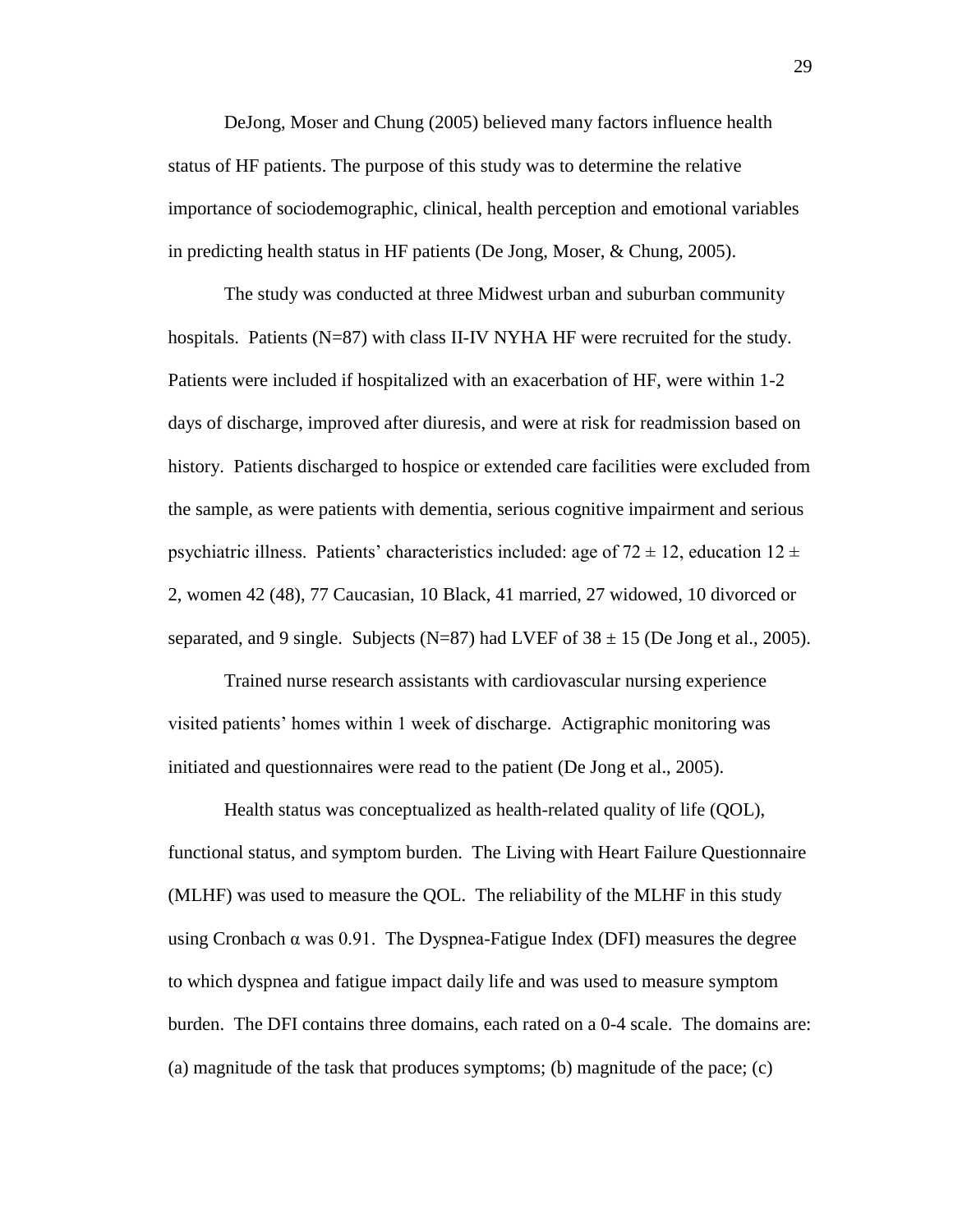level of functional impairment; and (d) no restrictions on activities or occupation. The scores for each domain are added to obtain an aggregate score ranging from 0-12. Lower score reflect greater symptom burden. Cronbach's  $\alpha$  for the DFI in this sample was 0.83 (De Jong et al., 2005).

Health perceptions were measured using a single-item question from the Medical Outcomes Study-Short Form (MOS-SF). Patients rated current health as excellent, good, fair, or poor. The Brief Symptom Inventory (BSI) was used to measure anxiety, depression and hostility. The subscales of the BSI for anxiety, depression and hostility contain 6, 7, and 5 items respectively. The items of each subscale are averaged with higher scores indicative of greater emotional distress. Cronbach's  $\alpha$  for the anxiety, depression, and hostility subscales of the BSI were 0.74, 0.79, and 0.59 respectively (De Jong et al., 2005).

Results of the HRQL indicated that over half (51.5%) of the patients perceived health as fair or poor. The mean anxiety, depression, and hostility scores from the MOS-SF were  $0.90 \pm 0.70$ ,  $1.03 \pm 0.82$ , and  $0.57 \pm 0.50$ , respectively. Bivariate relationships between HRQL and each of the potential predictor variables revealed that age, current health, anxiety, depression and hostility were associated with HRQL. Gender, living alone, comorbidities and LVEF did not correlate with HRQL. Findings of the study were that health status is strongly and independently predicted by NYHA class ( $R^2 = 0.26$ ), anxiety ( $R^2 = 0.45$ ) and depression ( $R^2 = 0.45$ ). The subjective variables of health perception and emotions explained significantly more variance  $(R^2 = 0.45)$  in HRQL than sociodemographic or clinical variables. Results also showed that better NYHA class and higher anxiety predicted greater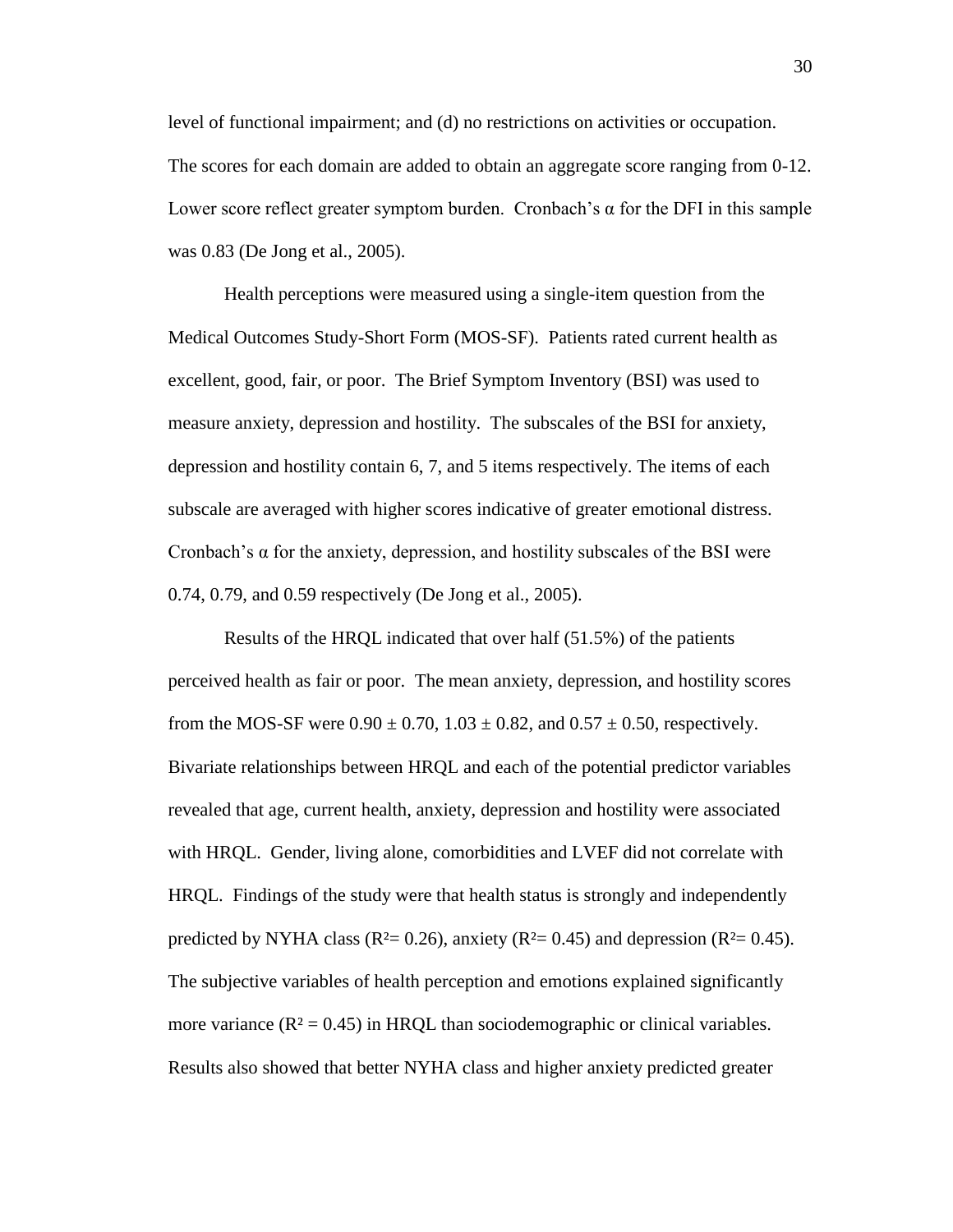physical activity ( $\mathbb{R}^2 = 0.16$ ). Emotional variables explained more variance in functional status than the other predictor variables (De Jong et al., 2005).

Of the three predictors of health status, NYHA class, anxiety, and depression, only NYHA class is routinely assessed. Findings support the importance of assessing and treating psychosocial parameters, as this should improve health status and survival for patients with HF. Failure of clinicians to assess emotional variables provides an incomplete portrayal of health status (De Jong et al., 2005).

Despite significant scientific advances, HF patients report multiple physical and psychological symptoms that impact QOL. Zambroski, Moser, Bhat and Ziegler (2005) studied: (a) symptom prevalence, severity, distress and symptom burden in patients with HF; (b) the impact of age and gender on symptom prevalence, severity, distress and symptom burden; and (c) and the impact of symptom prevalence and symptom burden on health related QOL (Zambroski et al., 2005).

Participants were recruited from a HF clinic in the Midwest. Inclusion criteria were age 40 years or more, NYHA Class II to Class IV HF, the ability to read and speak English, and current or prior symptoms of HF associated with underlying structural heart disease (Zambroski et al., 2005).

Clinical characteristics and demographic information were obtained during patient interviews and from medical record review. Demographic data included were age, gender, ethnicity, marital status, educational level and living situation. Clinical data included NYHA classification, HF etiology, time since diagnosis of HF, most recent hospitalization, EF, and current medications (Zambroski et al., 2005).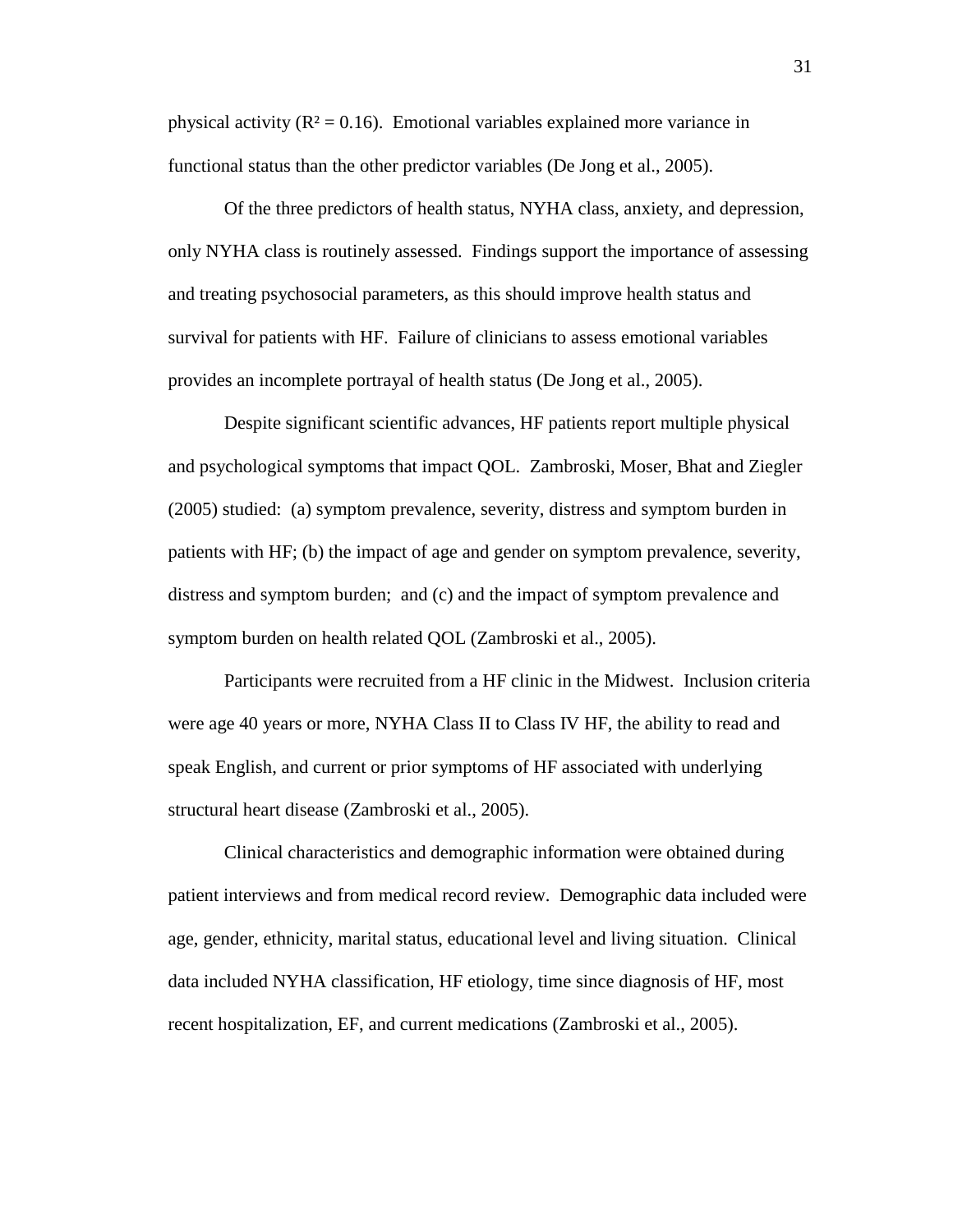Physical and emotional symptoms were assessed using the Memorial Symptom Assessment Scale-Heart Failure (MSAS-HF), a 32-item questionnaire modified from Portenoy's Memorial Symptom Assessment Scale which was originally developed to assess symptoms in patients with cancer. Participants rate 32 possible symptoms experienced during the previous 7 days. If a symptom is present, participants rate the frequency from 1-4 (rarely to almost constantly), severity from 1 to 4 (mild to very severe), and distress rated on a scale from 1 to 4 (not at all to very severe). Higher numbers indicate greater frequency, severity and distress. The MSAS-HF has three subscales: physical symptoms, psychological symptoms, and HF symptoms. The total score is the sum of the symptoms present. Symptom burden scores are determined by the mean of the frequency, severity and distress of each symptom. Internal consistency for the MSAS-HF was previously demonstrated in HF patient for each subscale and overall scale (Zambroski et al., 2005).

The Dyspnea-Fatigue Index (DFI) and the NYHA Functional Classification were used to measure functional status. The DFI assesses three components of functional status, magnitude of task, pace of task and level of functional impairment based a 0-4 scale. Scores can range from 0-12 with lower scores indicating greater functional impairment. The MLHF questionnaire was used to measure QOL. The MLHF consists of 21 questions assessing the impact of HF on selected components of QOL (Zambroski et al., 2005).

Patients (N=53) were primarily male, Caucasian and married. Over 75% were NYHA Class III with a mean EF of 23.7  $(\pm 14.5)$ . Half had admissions to the hospital for HF within the last 6 months (Zambroski et al., 2005).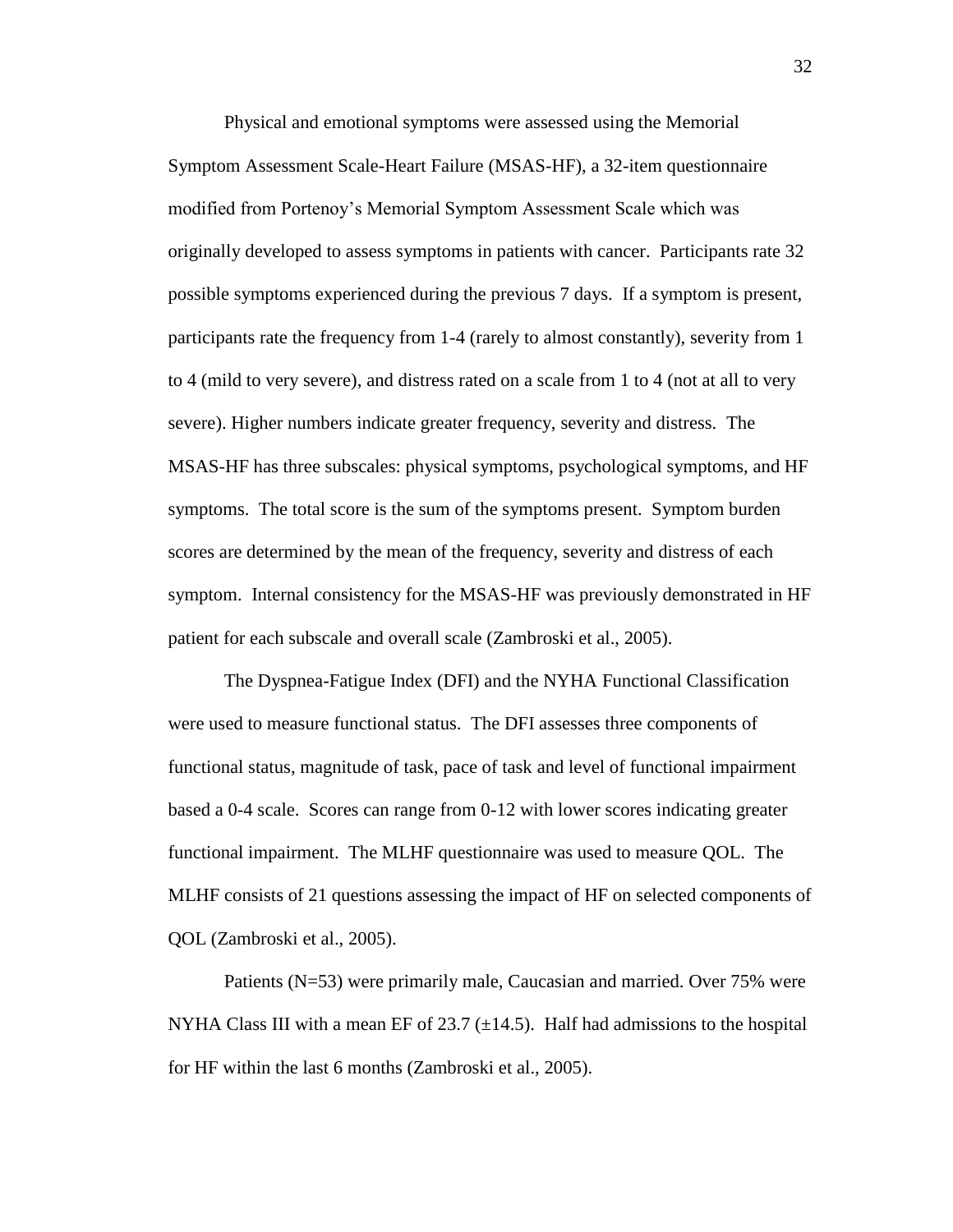Of the 32 possible symptoms, the mean number of symptoms was  $15 \pm 8$ . High prevalence symptoms  $(\geq 50\%$  of the sample) included shortness of breath (85.2%), lack of energy (84.9%), dry mouth (74.1%), feeling drowsy (67.9%) and difficulty sleeping (64.2%). Chest pain was reported at 53.7%. Psychological symptoms such as difficulty with concentration, worry, feeling sad, nervous, or irritable were experienced by 50% of HF patients (Zambroski et al., 2005).

Symptoms normally attributed to HF, palpitations, weight gain, swelling in the arms or legs, were reported by less than half of the patients. Symptoms occurring most frequently were difficulty sleeping (94%), other pain ((3.3%), lack of energy (93.3%), difficulty concentrating (92.6%), numbness and tingling in the hands and feet (91.7%), feeling drowsy (91.7%) and shortness of breath (91.1%). Symptoms rated as most severe included difficulty sleeping (96.8%), other pain ((0%), lack of energy (88.6%), shortness of breath (88.6%), numbness in the hands and feet (87%), and feeling drowsy (87%). Symptoms that were most distressing were lack of energy, difficulty sleeping, shortness of breath and waking up breathless at night. The most burdensome symptoms were difficulty sleeping, lack of energy, problems with sexual interest or activity, other pain, numbness and tingling in the hands and feet. There were no significant differences in pharmacological management between men and women. Of the 32 symptoms, women reported feeling nervous and having sweats more often than men (Zambroski et al., 2005).

Psychosocial perceptions of life can be greatly altered in patients with HF. The diagnosis of HF may pose as a threat to the future because of daily physical discomfort and a possible change in expected life span. The severity of HF and the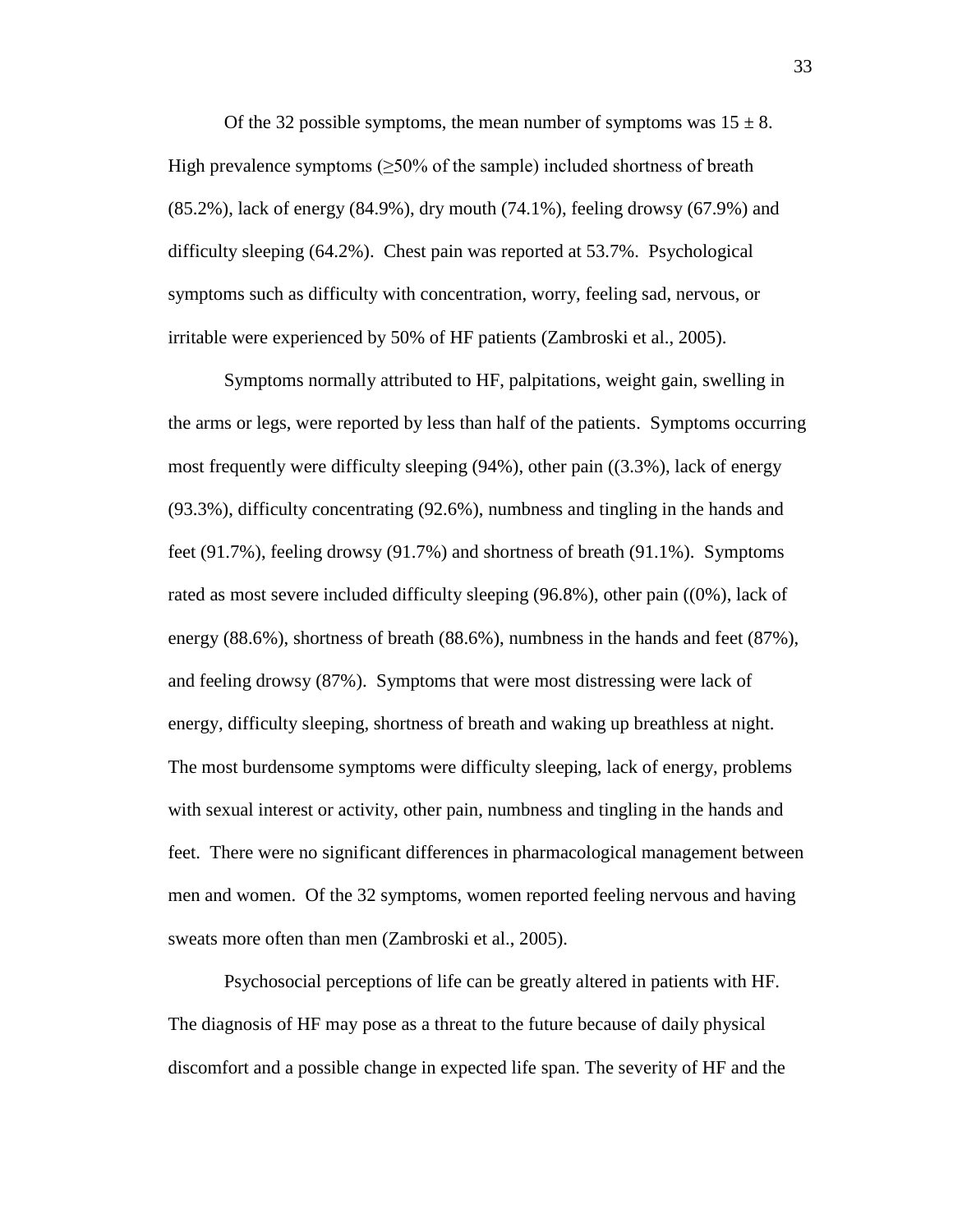uncertainty of the future for HF patients magnify the importance of hope in this population. A study by Rustoen, Howie, Eidsmo, and Moum (2005) compared hope in hospitalized HF patients to hope in a group from the general population. The four purposes or this study were: (a) to describe and compare the experience of hope in hospitalized patients and a healthy group from the general population; (b) to identify associations between demographic and disease-specific variables and hope in hospitalized patients with HF; (c) to describe satisfaction with life and future perspectives in hospitalized with HF; and (d) to evaluate the direct and indirect effects of demographic variables (patient's age, sex, living situation), disease-specific variables (severity of disease), self-assessed health, and satisfaction with life on hope in hospitalized patients with HF (Rustoen et al., 2005).

HF patients from two hospitals in Oslo, Norway who could read and write Norwegian and had clear cognition were used in the study. A comparison group of healthy, similarly aged citizens from the Norwegian general population was also recruited using the Norwegian National Register of Statistics. Four thousand citizens ages 19-81 were sent questionnaires. Of the healthy participants who returned the questionnaire ( $N=1,893, 48.5\%$ ) 441 respondents 48 years or older were used as the comparison group (Rustoen et al., 2005).

The age, sex, marital status, living situation and educational level of all subjects was recorded. Patients with HF were also asked by means of a questionnaire if currently or previously had gastrointestinal, musculoskeletal, lung, or skin diseases, cancer, diabetes or psychiatric disorders. The number of comorbid diseases was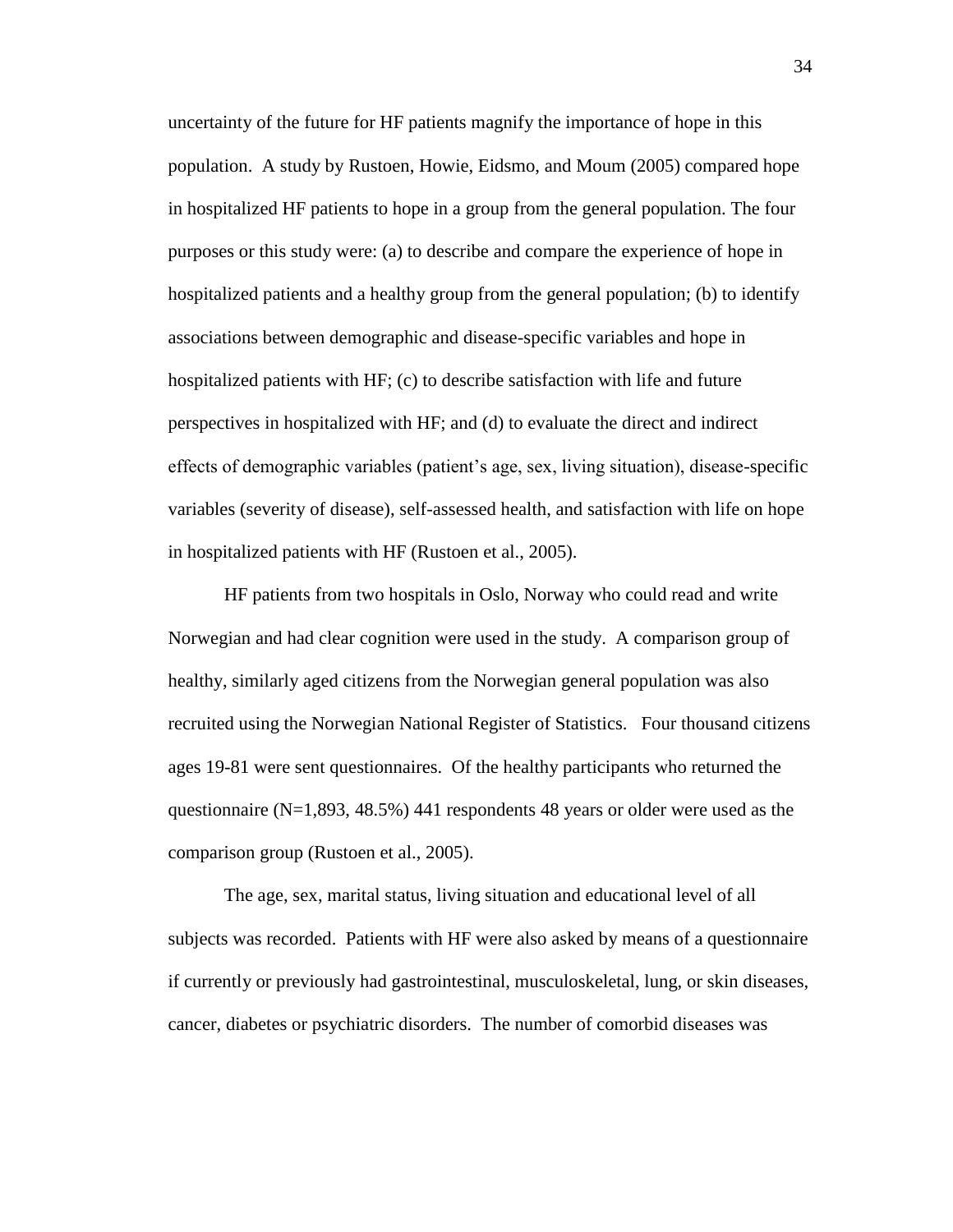collected along with patients' evaluation of health status. Patients were asked to rate health as bad, not good, good, or very good (Rustoen et al., 2005).

Hope was measured using the Norwegian version of the Herth Hope Index (HHI) an instrument widely used in international studies. The HHI uses a 4-point Likert scale ranging from "strongly agree" to "strongly disagree" and measures 12 items. Scoring ranges from 12-48. The Norwegian version of the HHI had satisfactory reliability (Cronbach  $\alpha$  = .81.) Construct validity, divergent validity, internal consistency, and test-retest correlations were previously reported to be satisfactory. Patients with HF had two additional questions. A 7-point Likert scale (from extremely positive to extremely negative) was used for the question "In what way do you view your future?" and a different 7-point Likert scale (from extremely satisfied to extremely dissatisfied) was used for the question "When you think about your life these days, are you mainly satisfied or dissatisfied?" (Rustoen et al., 2005, p. 419).

Both men (N=60, 65%) and women (N=33, 35%) with HF participated in the study. The mean age was 75.1, half (47%) of the sample lived alone, 45% were married, 85% were not paid for work and were either disabled or receiving a pension. Eighteen (21%) were college educated. Of the sample from the general population (N=441), 237 (54%) were male, 104 (46%) were women. The mean age of the subjects was 69.8 (SD 9.0), 76% were married, 33% were college educated, and 85% lived with spouses or children (Rustoen et al., 2005).

The most important predictors for hope were number of comorbid diseases, self-assessed health, and satisfaction with life. The mean global hope score among HF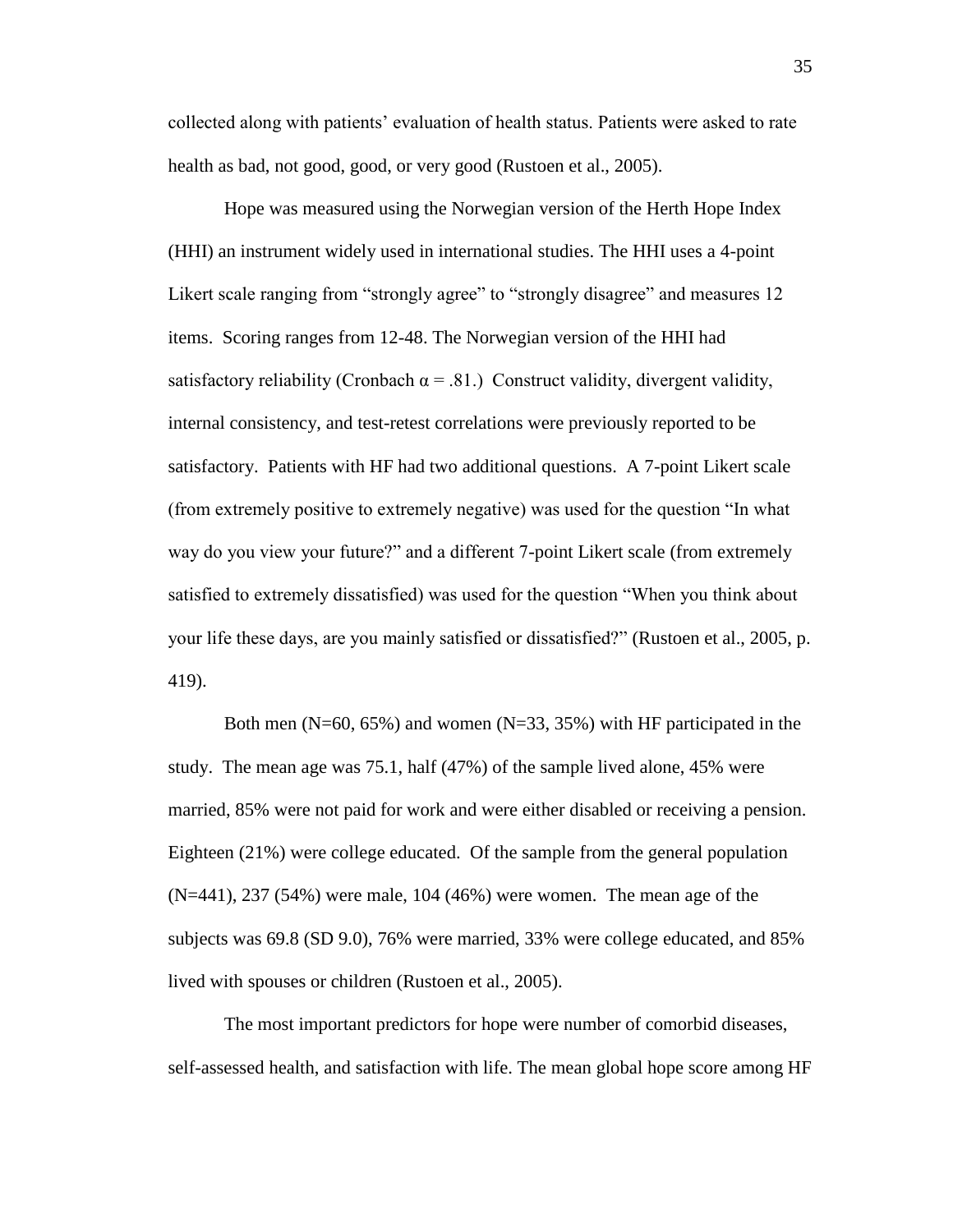patients was 37.69 (SD 5.3, range 20-48). The mean global hope score in the sample from the general population was 36.35 (SD 4.0). None of the demographic variables were significantly correlated with hope in the HF patients, nor was there a significant correlation with NYHA class or ejection fraction. Variables that were significantly correlated with hope in HF patients were number of comorbid diseases, comorbid skin disease and comorbid psychiatric disease (Rustoen et al., 2005).

Rustoen et al. concluded that the mean global hope scores in the HF patients reflected adaptation to a life-threatening chronic disease, representing a response shift, which is a change in the meaning of one's self-evaluation of QOL as a result of a change in values or internal standards. Recommendations were made to study newly diagnosed HF patients or those HF patients hospitalized multiple times to determine if hope scores would change in such populations (Rustoen et al., 2005). *Predictors of Quality of Life*

Riedinger, Dracup, Brecht, Padilla, Saran and Ganz (2001) identified that women with HF may be treated differently than men with HF. Samples from HF trials from the last decade produced 17, 370 participants, with approximately 20% being women, despite the fact that the prevalence is about equal between gender groups with women having slightly higher rates of HF than men. The purpose of this study was to evaluate gender differences in QOL in a large sample of people with HF. The study was a secondary analysis of QOL data from the Studies of Left Ventricular Dysfunction (SOLVD) trials (Riedinger et al., 2001).

The SOLVD trials were made up of two sections, a HF registry and two double-blinded, placebo-controlled, randomized trials of an ACE inhibitor in patients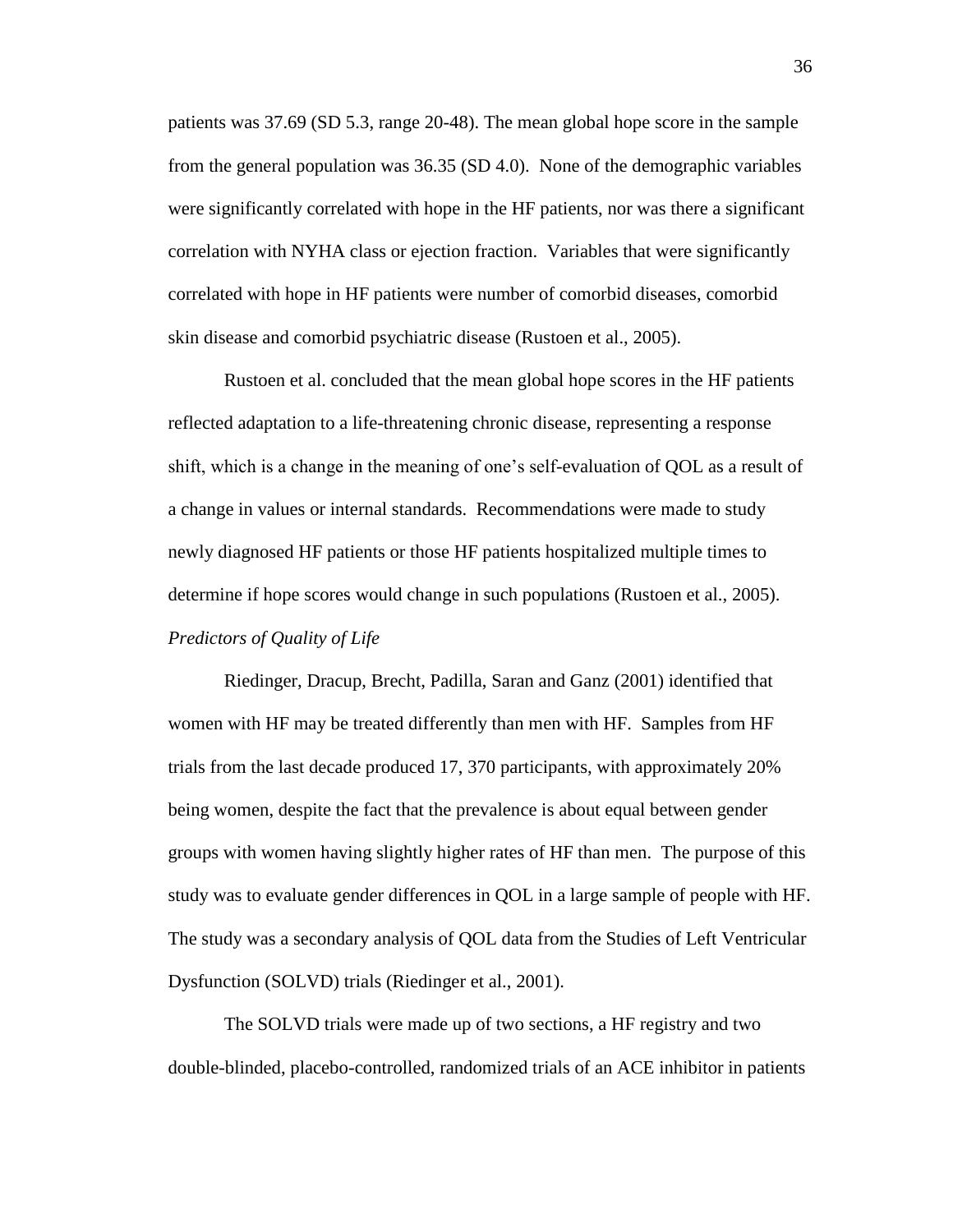with overt HF (left ventricular hypertrophy, rales, elevated jugular venous pressure, etc,) or covert HF, that is, no clinical signs of HF other than decreased EF. Baseline QOL data was collected in both sets of HF patients. The SOLVD trials studied 735 women and 4,198 men. Women (N=691, 94%) and men (N=4,024, 96%) had complete data for age and EF. Men were able to be matched with women within 3 years of age and four ejection fraction percentage points. Due to the greater number of men to women a random number generator was used to make the matches. Approval was sought for review of this data by the Human Subject Protection Committee (Riedinger et al., 2001).

QOL was defined by the SOLVD investigators as a construct containing global aspects of general life satisfaction, current life situation, and dimensions of physical function, emotional distress, and social and perceived health. One instrument used to assess QOL was the Ladder of Life, which is a single-item scale that measures current life situation. The Ladder of Life scale was originally a nine rung ladder scale but was changed to an 11-item scale for the SOLVD trial. This 0- 10 scale was used by patients to rate current situation from "worst possible" life to "best possible" life (Riedinger et al., 2001).

Another instrument used to measure QOL was the Profile of Mood States Inventory (POMS). The POMS instrument is a 65-item tool designed to measure present mood or affect state. The POMS yields one total score or six monopolar dimensions which include tension-anxiety, depression-dejection, anger-hostility, vigor-activity, fatigue-inertia and confusion-bewilderment. Subjects rate the adjectives on a 5 point intensity scale with regard to present feelings. With the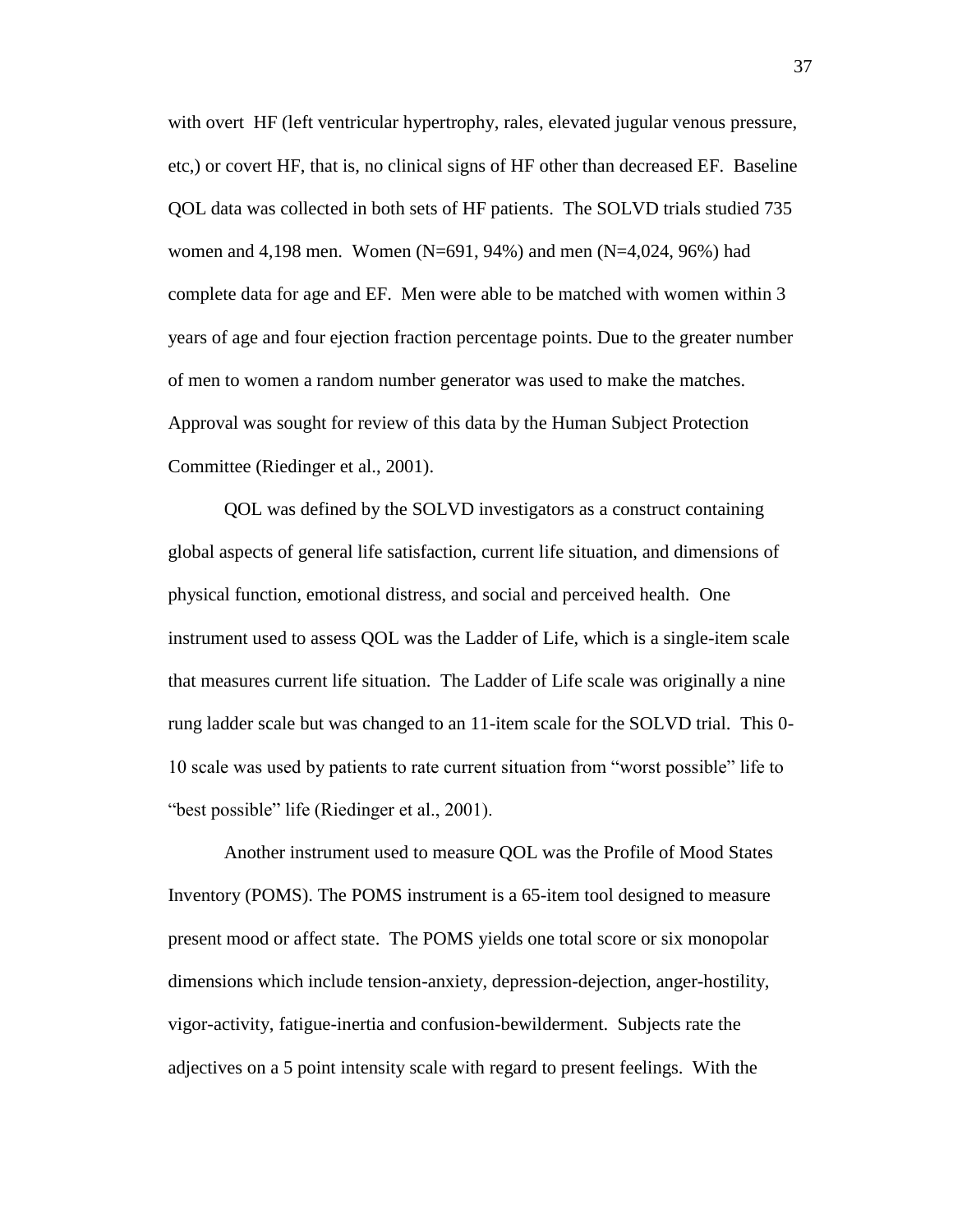exception of the vigor-activity dimension, the higher the score, the greater the mood disturbance or level of distress felt by subjects (Riedinger et al., 2001).

The POMS anxiety scale measures heightened musculoskeletal tension. Somatic tension that may or may not be observable as well as observable psychomotor manifestations are measured in this dimension. The POMS depression scale measures dejection, depression, and the sense of personal inadequacy. Characteristics measured in the POMS depression scale include emotional isolation, sadness, guilt, futility in adjusting, and personal worthlessness. Lastly, the POMS vigor and activity scale reflects a mood of high energy or positive affect (Riedinger et al., 2001).

A third instrument used was the Functional Status Questionnaire (FSQ) which measures activities of daily living and social function. The FSQ was designed to measure disability and change over time. The three FSQ scales used in this study were basic ADL, intermediate ADL, and social functions. Each of the three scales produces a score that is standardized to the 0-100 range with higher scores indicating better functioning (Riedinger et al., 2001).

The Symptoms Scale (SS) measured frequency of dyspnea, dizziness, and chest pain. One item was used from the RAND Medical Outcomes Study Instrument (MOS) which measures perception of general health. The MOS was a 2 year study which was developed to evaluate health care delivery based on systems of care, physician specialty, and interpersonal style. Scales were considered reliable for group comparisons within the HF population as exceeded the .70 *a* Cronbach coefficients (Riedinger et al., 2001).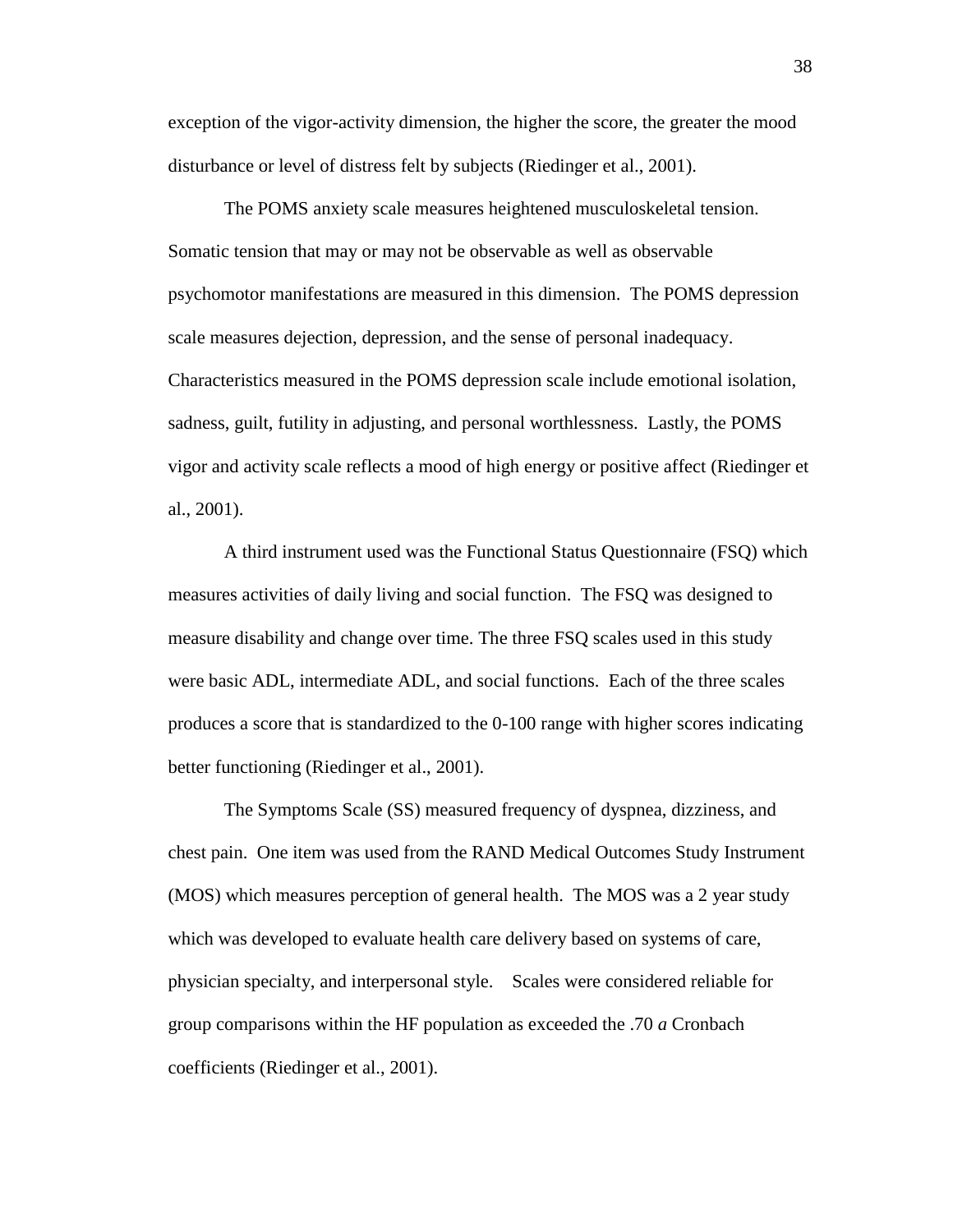Findings from the Ladder of Life indicated that the mean was 6.39, men 6.59 on a 1-10 scale for women. Findings from the POMS revealed that regarding vigor women scored lower than men (14.3 and 15.75 respectively). The POMS anxiety scale revealed a score of 9.13 for women and a score of 9.15 for men. Findings from the POMS depression revealed that women scored 7.05 and men scored. The FSQ scale indicted an ADL basic score of 91.9 for women and 94.36 for men. The ADLintermediate measurement was 30.77 for women and 37.34 for men. Social function scores were 77.22 for women and 86.16 for men (Riedinger et al., 2001).

The results of MOS indicated that the women's perceived health mean was 3.45 and men's perceived health mean was 3.41. Findings indicated that women with HF had worse vigor, intermediate ADL, anxiety, depression, social activity and general health ratings. Findings also indicated that less than half of women with HF were healthy enough to perform normal activities. Despite adjusting for NYHA classification and finding no differences for many of the QOL dimensions between gender groups, women still had significantly worse QOL ratings for intermediate ADL and social activity than did men. Reidinger et al.'s findings were consistent with physical and social functioning being worse in women than in men with HF. Women continued to perform activities related to housework or as caregiver, but related that HF interfered with these everyday tasks. Despite controlling for NYHA classification differences and age, findings showed that women with HF had high physical symptom impact and poor perceived physical health status. The perceptions persisted even after 1 year. Gender differences were noted in the specific areas of social and physical functioning. Limitations to this study included the fact that the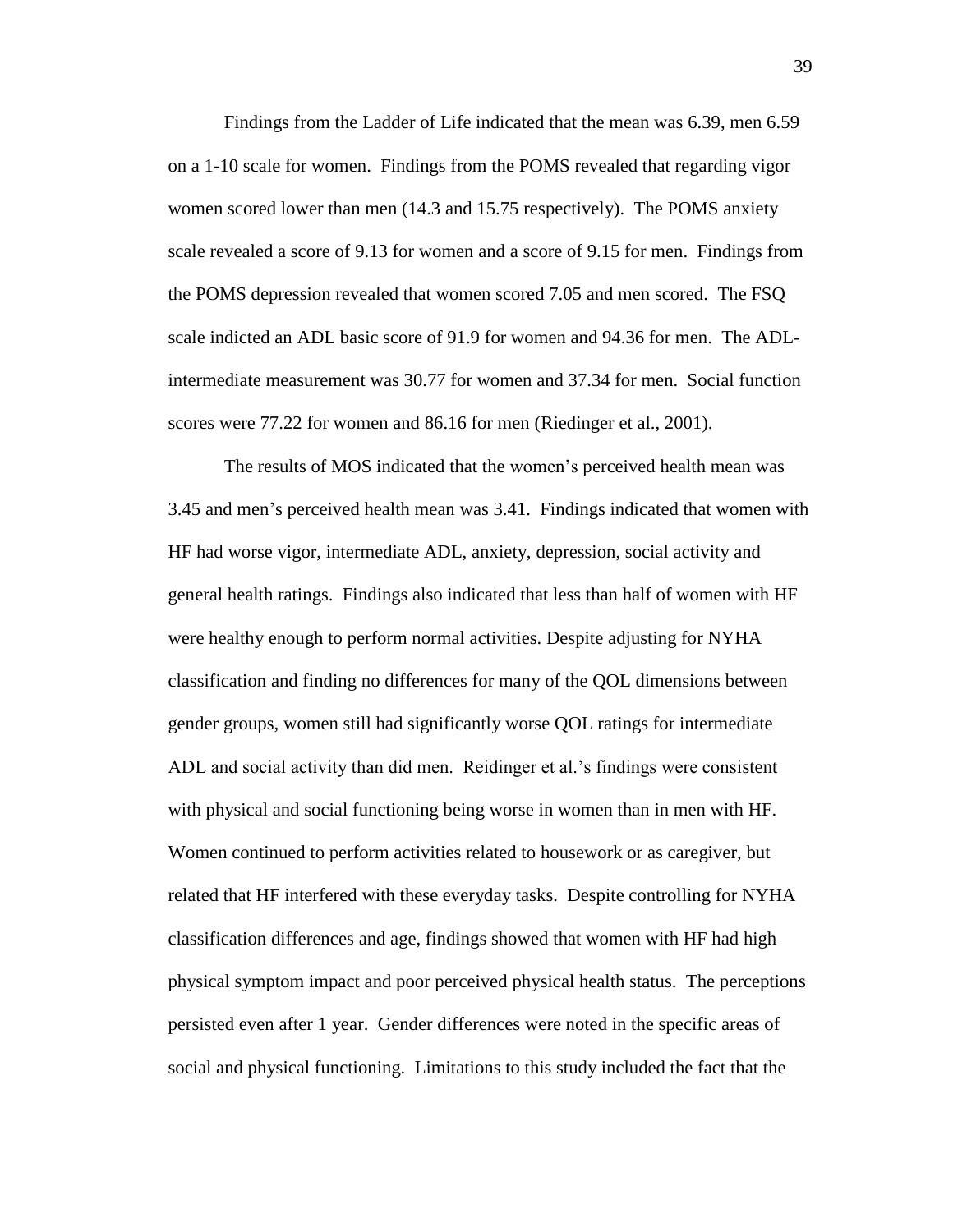definition of QOL was determined by the SOLVD investigators (Riedinger et al., 2001).

The authors concluded that HF imposes a great impact on QOL, particularly on functional abilities and that some patients adapt more readily to HF than do others. Women have a poorer QOL than men especially in the areas of social and physical functioning (Riedinger et al., 2001).

The purpose of Riedinger, Dracup and Brecht's (2002) study was to describe QOL in a large sample of women with HF and compare it with QOL of normative groups and of women with other chronic diseases. This was a secondary analysis of data extracted from the Studies of Left Ventricular Dysfunction (SOLVD) (Riedinger et al., 2001). As the SOLVD data were existing data, the study was exempt from the human subject protection committee. The authors attempted to produce generalizable results to offer a reference point from which clinicians can truly understand the impact of HF on QOL in women. Four dimensions were used by SOLVD investigators to define QOL – physical functioning, emotional distress, social health, and perceived health. The purpose of the descriptive study was to describe QOL in a large sample of women with HF and compare it with the QOL or normative groups and of patients with other chronic diseases (Riedinger et al., 2002).

Six hundred and ninety-one women previously enrolled in the (SOLVD) trials participated. The mean age was 60.6 (SD 10) with 144 (21%) African-American participants, one (.14%) Asian, 521 (75%) Caucasian, 21 (3%) Hispanic, two (29%) Native American, and two (.29%) Other were included in the study. Participants had an EF ranging from .60-.35, more than half (58%) had a history of smoking, and 366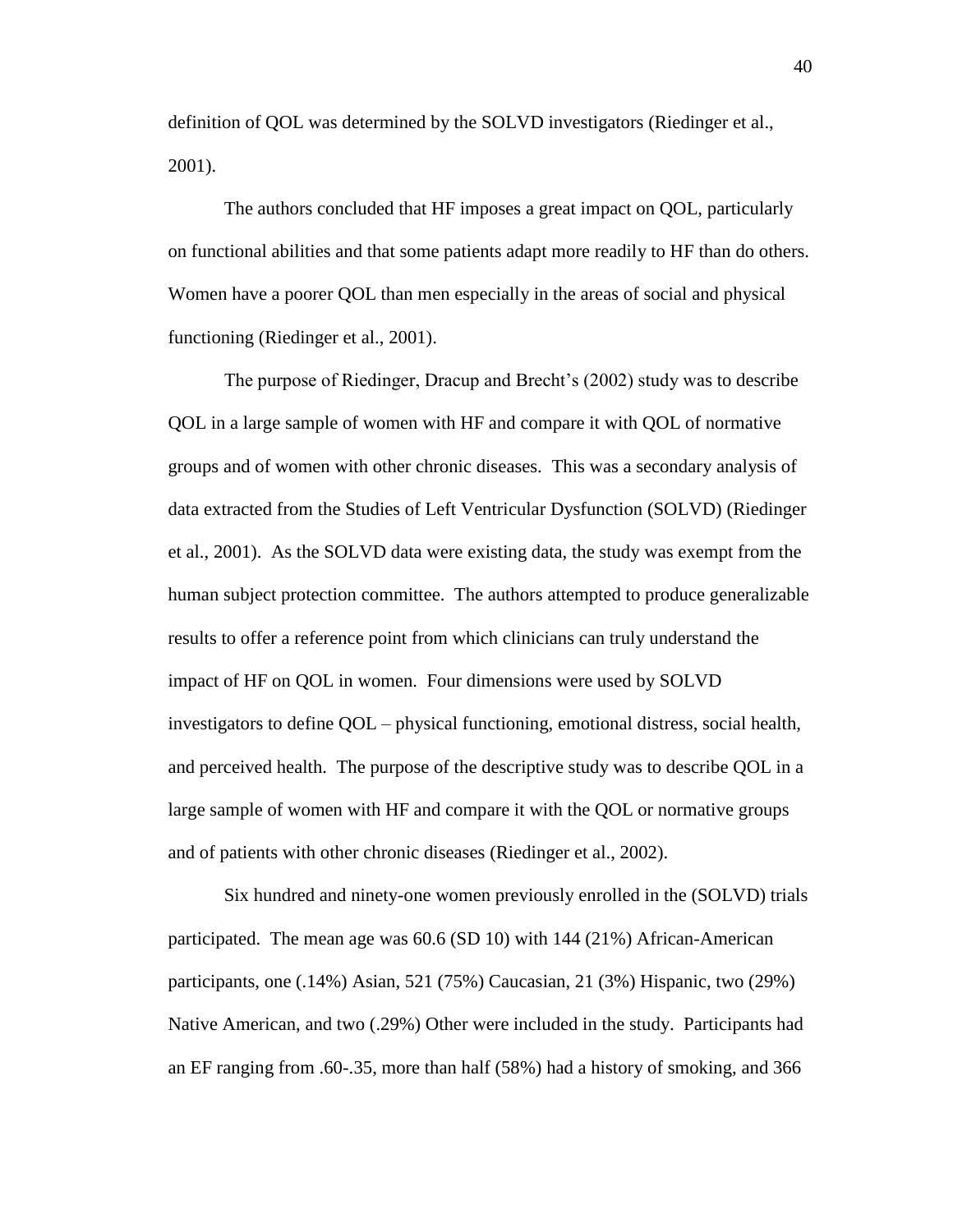(53%) had completed high school. The study was considered exempt from review of the human subject protection committee as information used was existing data and no information on patients' identity was included in the study (Riedinger et al., 2002).

Global measures of QOL included by SOLVD investigators were current life and general life satisfaction. Ninety items were used from a number of instruments in this study including the Profile of Mood States Inventory (POMS), Functional Status Questionnaire (FSQ), the Beta Blocker Heart Attack Trial instrument, Symptoms Scale, Ladder of Life, and one item from the RAND Medical Outcomes Study. The Cronbach  $\alpha$  was used to test the reliability of the SOLVD battery and every scale exceeded the  $0.70 \alpha$  coefficient level. A correlation was used to test the discriminate validity of the SOLVD battery to determine the degree of independence between constructs, and the ability of the construct to differentiate between patients on the basis of the severity of HF was tested. The calculated correlations indicated that most constructs of the SOLVD QOL battery fell below the 0.50 level of discrimination (Riedinger et al., 2002).

Although women with HF rated overall current life situation significantly lower than both men and women in a nationwide study, the majority of women with HF were extremely, very, or generally satisfied with life. With regard to physical functioning, findings for the vigor subscale of the POMS instrument showed the mean vigor score of the normative women to be significantly higher  $(P < .001)$ . The vigor scores from women with various types of cancer did not differ significantly from scores of women with HF (Riedinger et al., 2002).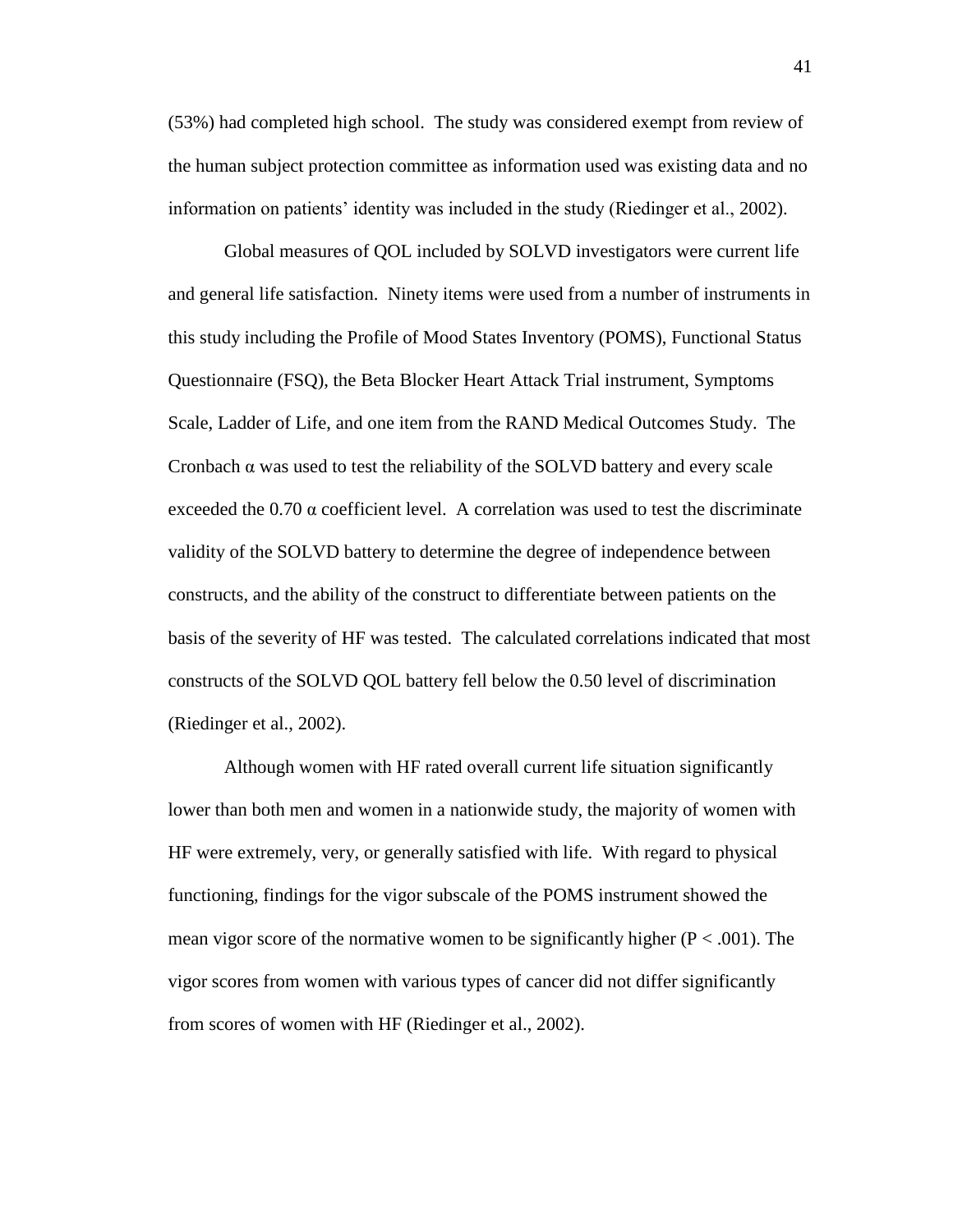The FSQ survey revealed that women with HF had significantly lower intermediate ADL scores than did the two normative groups. Basic ADL scores of women with HF were significantly better than the basic scores of frail hospitalized older adults, outpatients with Parkinson disease and outpatients with chronic obstructive pulmonary disease (COPD). The intermediate scores of the women with HF were significantly lower than the intermediate scores of the other three groups (Riedinger et al., 2002).

The POMS instrument revealed scores signifying more mood disturbance. Women with HF had worse anxiety ( $P < .001$ ) and depression ( $P < .001$ ), and women with HF had a worse mean anxiety score than did the geriatric subjects. Comparing women with HF to elderly patients with cancer, women with HF had significantly better mean depression scores. Mean anxiety and depression scores 1 month after myocardial infarction were significantly lower that the mean scores for women with HF. The FSQ expert panel defined a normal range for the social activity scale of 79- 100. The mean of the Social Activity Scale for women with HF was below 79; however, women with HF had significantly better social activity scores than did patients with Parkinson disease and COPD (Riedinger et al., 2002).

Regarding general health, the mean score for women with HF was significantly lower than the mean score of a normative population of women  $(P<.001)$ and the mean scores of groups of men and women with HF  $(P< .001)$ , diabetes (P<.001), Parkinson disease (P< .001), COPD (P< .001), recent myocardial infarction  $(P<.001)$ , and hypertension  $(P < .001$  in all cases) (Riedinger et al., 2002).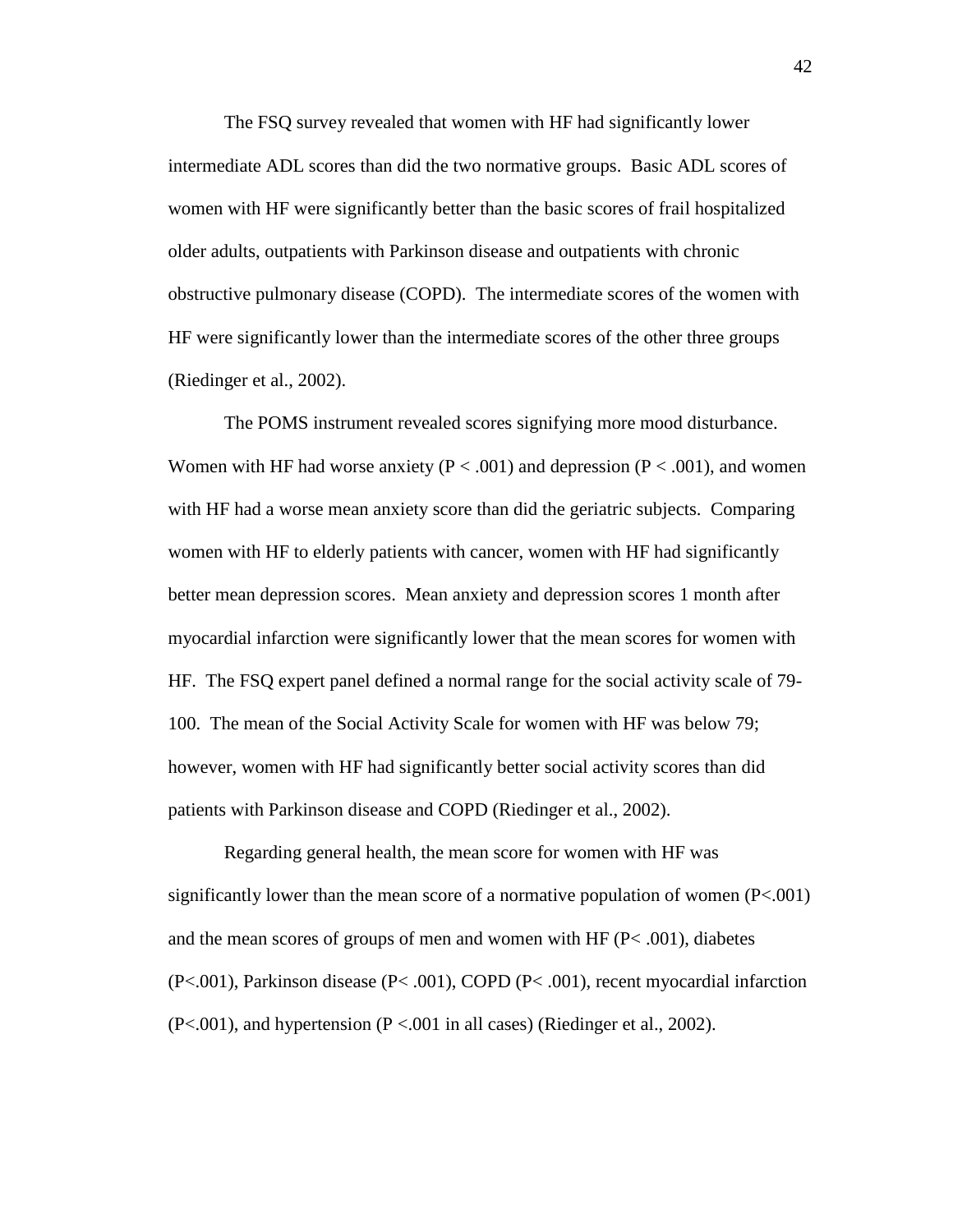The authors concluded that women with HF had poor QOL in most dimensions. HF is burden related to QOL in women, a burden greater than that of most other chronic diseases. Disease management programs should be designed to focus not only on reducing the number of hospital readmissions, but also on increasing physical functioning and the psychosocial aspects of QOL in women with HF (Riedinger et al., 2002).

QOL in patients with HF may be profoundly influenced by depression. Depression in HF patients has been associated with increased medical costs due to more frequent hospital admissions, a decline in activities of daily living and worse NYHA functional classifications. Gottlieb et al. (2004) studied the prevalence of depression in an unselected out-patient HF clinic population with particular emphasis on the importance of race, age and gender on the frequency of depression, and to determine the relationship between depression and QOL measurements (Gottlieb et al., 2004).

Criteria for inclusion were patients with stable NYHA class II, III, and IV HF seen in an out-patient academic HF practice. Patients had ejection fractions (EF) <40%, did not have thyroid disease, a recent MI, or unstable angina. Participants completed a questionnaire to provide demographic information including age, race, gender, living situation, and medications. Patients' charts were reviewed to ascertain comorbid conditions, NYHA class and EFs. Patients  $(N=155)$  were 79%  $(N=122)$ men and 21% (N=33) women, 57% (N=89) Black, 42% (N= 65) White, and 1% (N=1) Chinese. Age range was 33 years to 85 years. The mean age was 64 (SD of 12) (Gottlieb et al., 2004).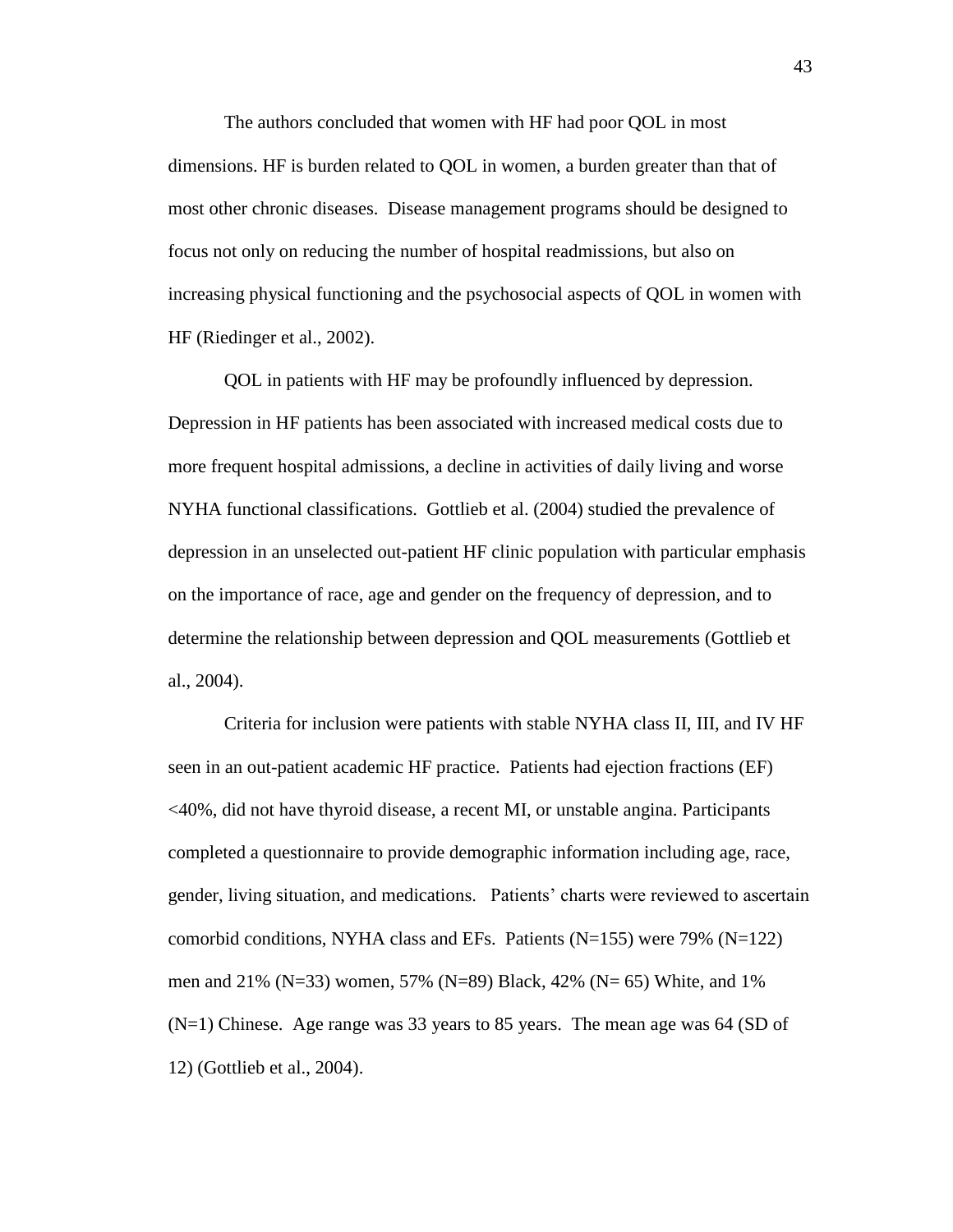QOL was assessed using both the Medical Outcomes Study Short Form (SF-36) and the Minnesota Living with Heart Failure Questionnaire (MLHF). The SF-36 was used to obtain information about general QOL and the MLHF was used to obtain HF specific information. The SF-36 is an instrument designed for use in clinical practice to assess QOL in persons 14 years and older. There are eight subscales assessed: (a) physical activity limitation; (b) social activity limitations; (c) usual role activity physical limitations; (d) bodily pain; (e) general mental health); (f) usual role activities emotional limitations; (g) vitality, i.e. energy and fatigue; and (h) general health perceptions. The SF-36 has a reliability coefficient  $>0.75$  for all dimensions except social functioning, and has been validated in an elderly population (Gottlieb et al., 2004).

 The MLHF questionnaire has 21 questions specifically related to HF and is designed to assess the effect of HF on QOL. Physical and emotional subscales are identified which have high test-retest reliability (0.89 and 0.93, respectively). The Beck Depression Inventory (BDI) was used to assess depression. The BDI, a widely used self-assessment tool for depression, is a 21 item test with four response options each. Internal consistency of the scale ranges from 0.81 in non-psychiatric subjects and 0.88 among psychiatric subjects. Chi-square or *t-*test was used to examine differences in demographic characteristics, illness severity, health history, and QOL between both depressed and non-depressed patients. Pearson correlation coefficients were used to examine the relationships of age and left ventricular EF and degree of depression (Gottlieb et al., 2004).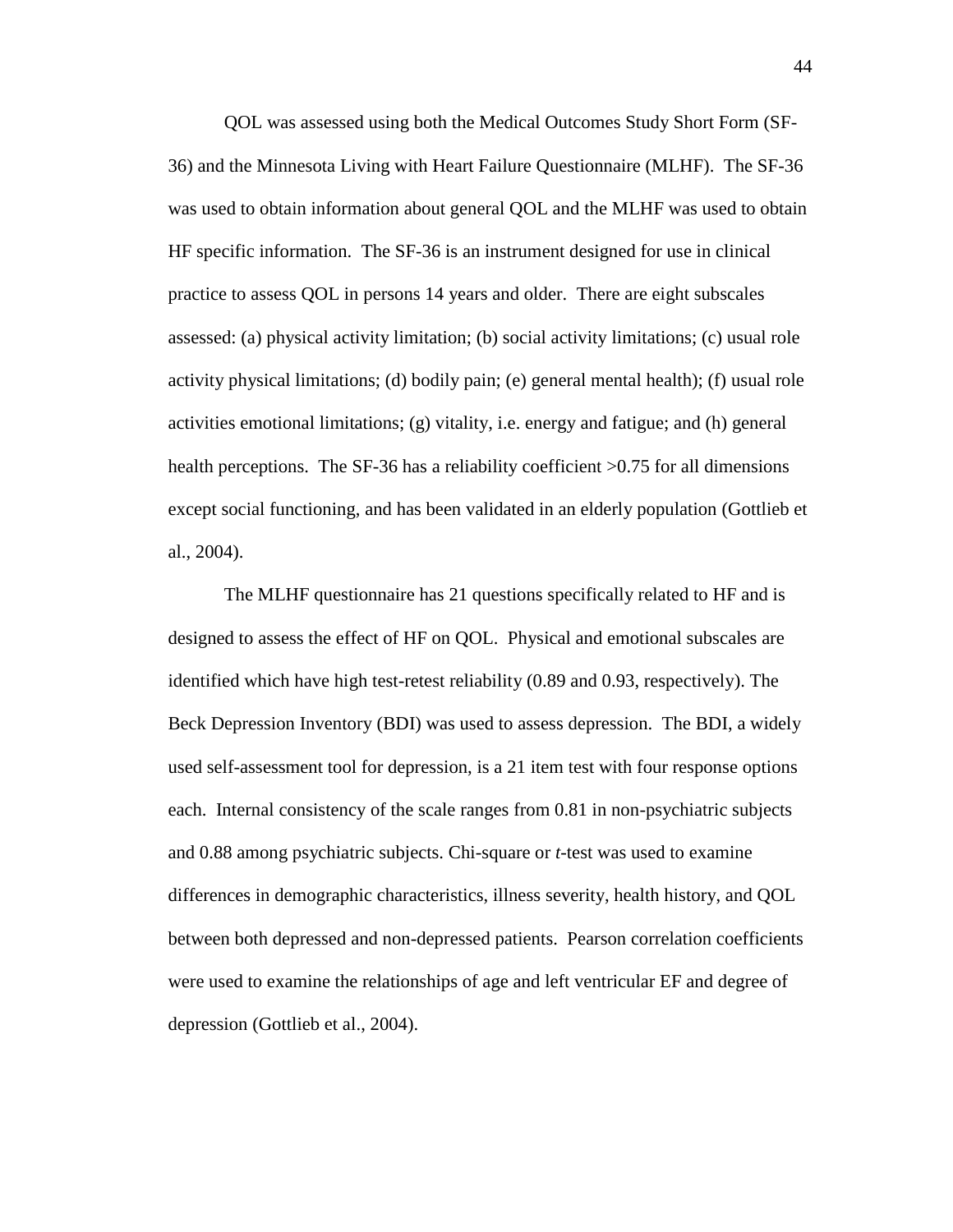Depression was prevalent in the patients with HF ( $N=75, 48\%$ ), with 27 (17%) patients being severely depressed. Patients with BDI> 10 tended to be younger than non-depressed patients. Younger patients also scored worse QOL on the MLHF scale, and reported worse bodily pain, mental health, and general functioning than older patients on the SF-36. BDI scores >10 (severely depression) did not differ between blacks (53%) and whites (47%) (Chi-square  $[N=154] = 1.19$ ,  $p= 0.275$ ). Women with HF were more likely to be depressed (64%) than men (44%). The mean BDI was  $15 + (-11)$  for women and  $11 + (-1)$  for men (p=.0.020). Black men (34%) tended to score as depressed less frequently than white men (54%), but a nonsignificant trend with women showed black women (70%) scoring as depressed more than whites (54%) (Gottlieb et al., 2004).

No significant differences in BDI scores existed between patients who lived alone and patients who lived with others, regarding educational status, or depending upon the types of medications used. There were significant differences, however, in depressed patients who were receiving beta-blockers (chi-square  $[N=155, 1df] = 4.64$ , p=0.031) BDI scores >10 differed significantly according to NYHA functional class with class III and IV patients more likely to score as depressed than class II patients. Severity of depression correlated with severity of impairment in QOL measures on both the SF-36 and the MLHF (Gottlieb et al., 2004).

Hierarchical logistic regression was used to assess the usefulness of demographic, medical characteristic, and QOL factors at predicting which patients scored as depressed. Demographic factors were entered on the first step and in the first analysis, gender, age, but not race were significant predictors of depression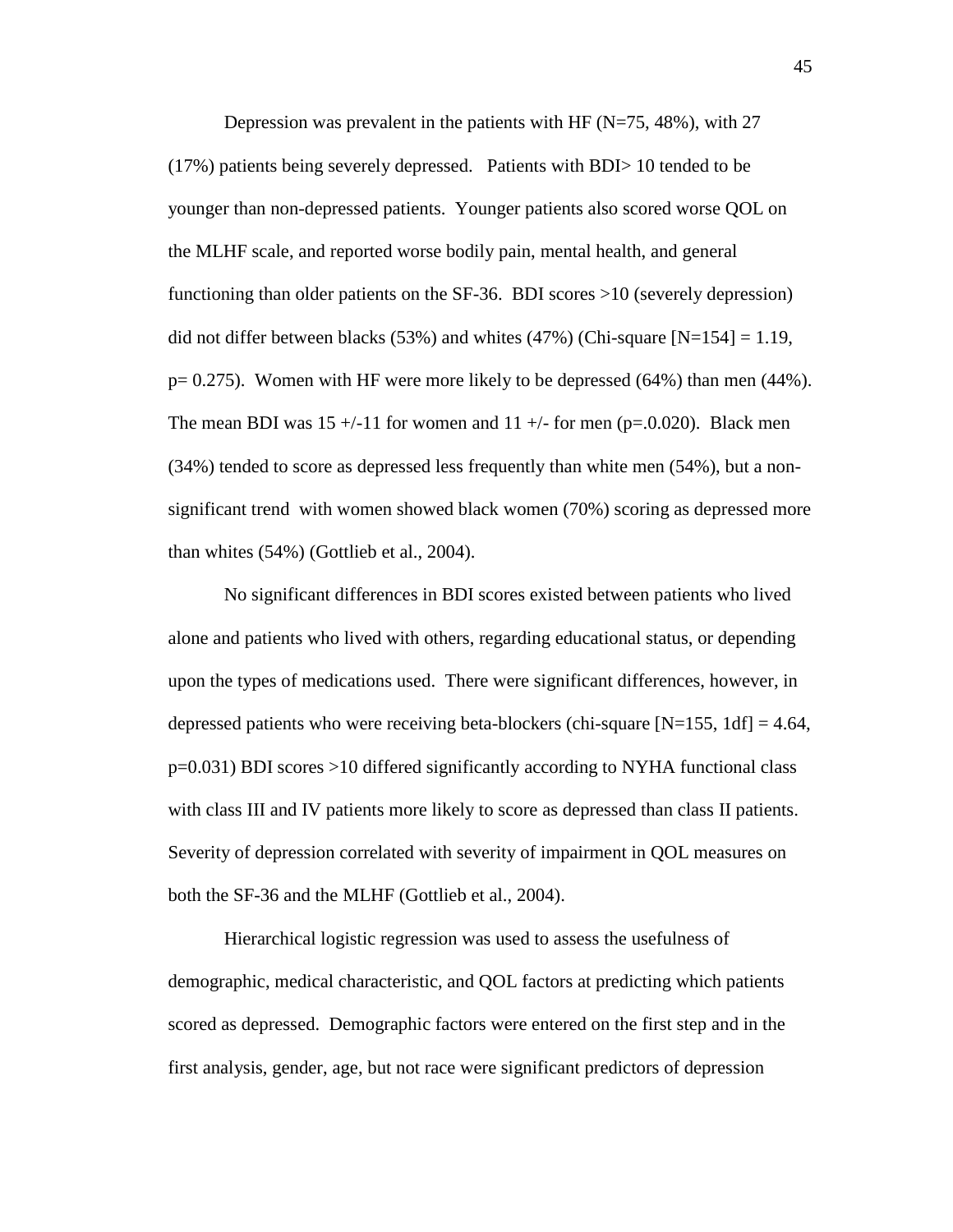status. The second step added NYHA functional class to the model which revealed a significant contribution to prediction of depression status. The final step was the addition of the QOL measures to the two previous steps. The vitality subscale of the SF-36 made a significant additional contribution to the prediction of the depression status. The five predictor variables were simultaneously entered into a logistic regression model (chi-square  $[5] = 39.96$ , p $\lt 0.001$ ). The model predicted depression status correctly in 73% of patients, but only vitality and age made a significant contribution. The final model used only age and vitality and correctly predicted depression status in 74% of patient who were depressed and 73% of patients who were not depressed (Gottlieb et al., 2004).

The authors concluded that depression was extremely common in the HF population consistent with reports of depression in patients with other chronic diseases. Women may be more depressed than men regardless of age and other factors, and may have worse QOL despite age, EF, and NYHA functional classifications. Race was not a factor in this study concerning depression in HF patients overall, but black females had a higher prevalence of depression than black males. Depression may be more prevalent among younger patients than older patients suggesting that there is a larger disparity between the perception of functional status and the expectation. The presence of depression was associated with reduced QOL scores, consistent with the notion that depressed HF patients may perceive QOL to be lower and to underestimate functional status (Gottlieb et al., 2004).

The purpose of the study by Gott et al. (2006) was to fill a gap in HF research by identifying factors predictive of QOL among older people with HF recruited from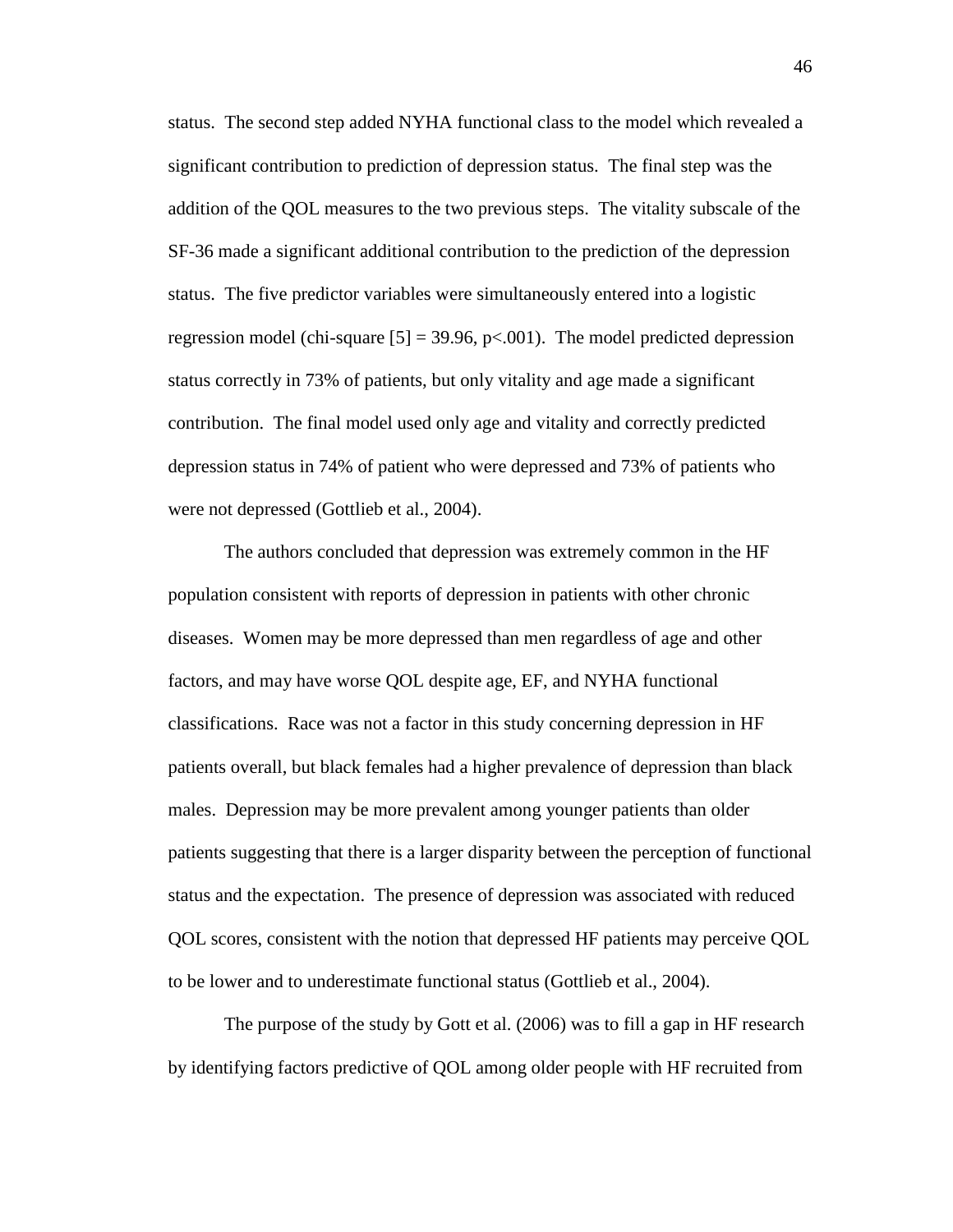community settings. The goal of HF management is to maximize life expectancy and improve QOL. Understanding of QOL in HF patients is predominately derived from clinical trials in which older people, women and people with co-morbidities are under represented. Past research from trials has identified associations between QOL and NYHA functional class and QOL and depression (Gott et al., 2006).

A total of 542 people over 60 years of age were recruited from 16 primary care medical offices in four areas of the United Kingdom (UK). The four areas selected best demonstrated demographic variability on key factors such as rural/urban, presence/absence of heavy industry and socioeconomic status. HF patients were identified by use of a Read Code which is a coded thesaurus of clinical terms used in the UK, and by determining if patients in this group received regular prescriptions for loop diuretics and angiotensin-converting enzyme (ACE) inhibitors, the basis for the pharmacological treatment of patients with HF (Gott et al., 2006).

Participants eligible for the study were over 60 years of age, spoke English, had no significant cognitive impairment and were NYHA class II-IV. Some (N=748, 48%) were solicited by postal service to participate, 130 were excluded due to having NYHA class I, 17 were unable to be contacted by telephone, 3 had died and 11 declined to participate further. The remaining participants  $(N=587)$ , 92% returned the questionnaire, which resulted in a sample size of 542 participants. Two hundred ninety-three (54%) males and 249 (46%) females participated. Baseline NYHA classifications included class I and II ( $N=329$ ) class III and IV ( $N=211$ ). Participants (N=254) had evidence of depression. The median age was 77. Fifty-five percent were married and 69% experienced two or more co-morbidities (Gott et al., 2006).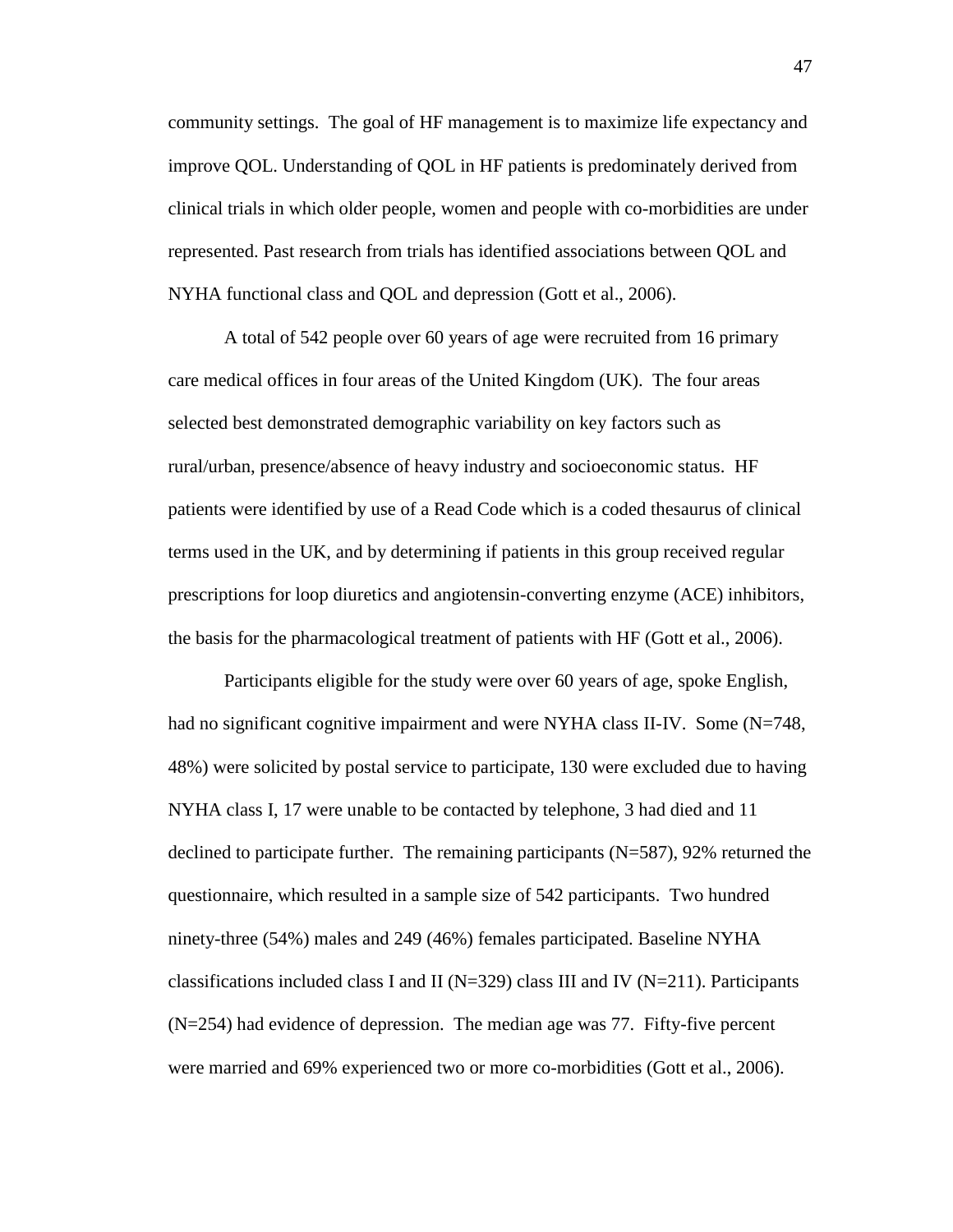The Kansas City Cardiomyopathy Questionnaire (KCCQ), the Short Form-36 (SF-36), and the Geriatric Depression Scale (GDS) were used in this study. The questionnaires were distributed by post and were completed every 3 months for 24 months. Factors predictive of QOL were identified using multiple linear regression analysis. QOL outcomes were the KCCQ overall summary score, the KCCQ clinical summary score and the SF-36 physical functioning and mental health scales. Evidence of depression, socioeconomic status, age group, and number of comorbidities were controlled for in all models (Gott et al., 2006).

Findings revealed that gender showed a significant association with all QOL outcomes with women scoring 6.2 points lower on the Kansas clinical summary score (95% CI 3.4, 9.0). NYHA scores at baseline was significantly associated with outcomes with participants in NYHA class III or IV with an estimated 23.1 points lower on the Kansas overall summary score (95% CI 20.4, 26). People reporting depressions scored an estimated 15.6 points lover on the Kansas overall summary score (95% CI 12.7, 18.5). Participants with a lower socioeconomic score reported 3.6 point lower score on the SF-36 (95% CI 0.6, 6.6). People >85 years of age reported a 12.1 point lower score on the SF-36 physical functioning scale compared to people <65 years (95% CI, 4.3, 19.9). Number of co-morbidities showed a significant association with all outcomes, with participants reporting four or more comorbidities scoring 11.7 points (95% CI) lower on the Kansas overall summary score than participants with 0-1 (Gott et al., 2006).

The authors concluded that HF impacts QOL for older women more than for older men regardless of marital status, depression was predictive of reduced QOL as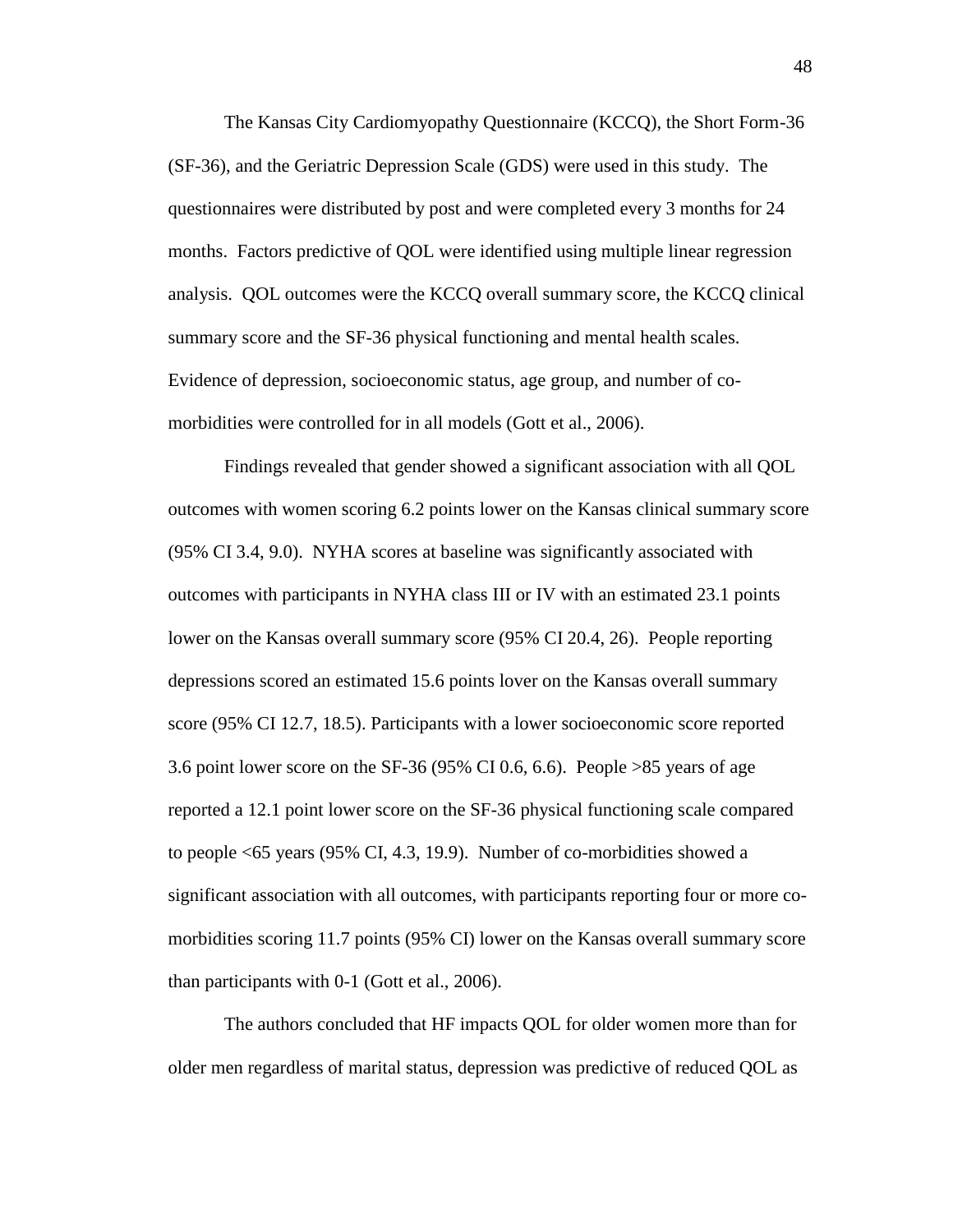earlier reported, and co-morbidities greatly increase the risk for reduced QOL in older people with HF (Gott et al., 2006).

### *Intervention Programs*

Health-related behavioral change is necessary for patients with chronic diseases when symptom reduction or stabilization and improved QOL are the goals (Kodiath, Kelly & Shively, 2005). The goal for an intervention is to develop a comprehensive approach for disease management that addressed early and advanced functional disturbances, focused on self-management methods, and increased patient motivation. The purpose of this study was to implement and evaluate a behavioral intervention for patients with HF. Motivation was defined as a behavioral sequence which included moving the participant toward recognizing a problem, needing or wanting to change, searching for a what to change and beginning, continuing, and following through with a change. A behavioral management intervention was designed to enhance usual care and to help participants with HF establish healthier behaviors to improve QOL (Kodiath et al., 2005).

The Information-Motivation-Behavioral Skills Model (IMB) was used in this intervention. The intervention took place in the Veterans Affairs (VA) San Diego Healthcare System. Two APNs facilitated the 15 week intervention with patients (N=58). Inclusion criteria included patients from the VA facility diagnosed with HF who were assigned to the study. The study was completed during a 15-week timeline and included three classes and three telephone interventions. Week 1 patients attended a 2 hour group class reviewing symptoms and behaviors related to HF. Week 2 patients attended a 2 hour group class discussing healthy behaviors, selecting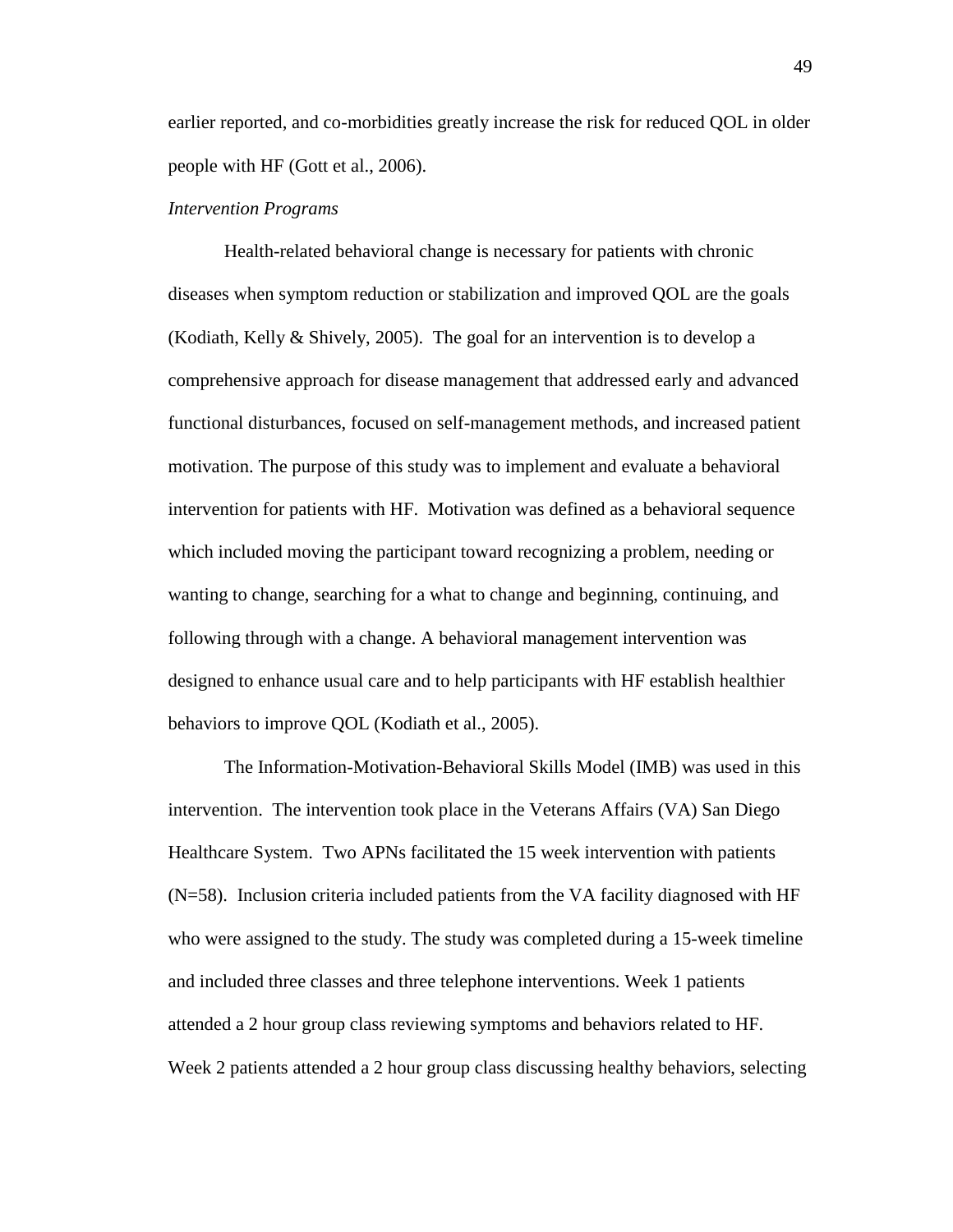behavioral changes and monitoring. Participants were called during weeks 3 and 5 to discuss progress toward healthy behaviors and to choose an additional healthy behavior on which to focus. Leaders reinforced skills related to these behaviors at that time. Week 7 patients again attended a 2 hour group class to review behavior changes, discuss support systems and set new goals. At week 11, patients received a telephone call to discuss progress toward healthy behaviors and the use of monitoring forms. The final class during week 15 provided closure to the program and addressed how to continue with healthy changes made and to reinforce the need for ongoing support. Records showed that 21 (36%) attended all four classes and 46 (79%) attended at least 2 classes; 37 (64%) participated in three telephone calls and 43 (74%) participated in two telephone calls (Kodiath et al., 2005).

The feedback form completed by  $100\%$  (N=33) of participants who attended the fourth class consisted of four questions related to the class. A Likert-type scale where 1 represented "strongly disagree" and 5 represented "strongly agree" was used. Participants rated the usefulness of the material as a 4.5 and the knowledge base and preparedness of the staff as a 4.98. Participants gave a 4.85 rating to recommending the class to others. Class leaders kept anecdotal notes about the intervention, program implementation, and themes that were shared. Major themes revealed satisfaction with the intervention, lack of understanding of HF, influence of age, disbelief regarding the diagnosis, and confusion regarding access to care, lifestyle changes and depression (Kodiath et al., 2005).

The authors concluded that the behavioral intervention used in this study helped participants learn how to use the healthcare system, how to communicate with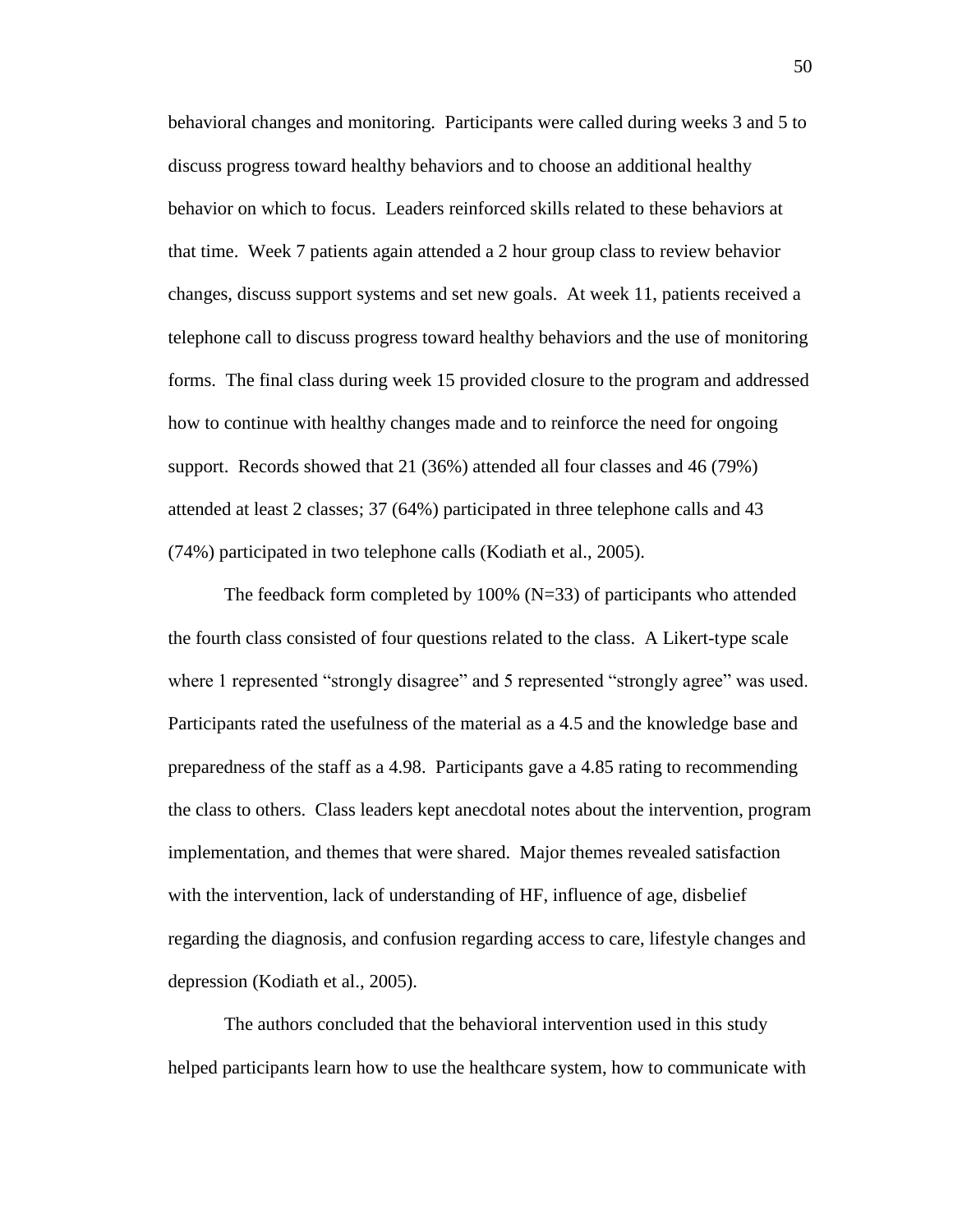providers when addressing symptoms of HF, and how to question treatment modalities used. Further research using the IMB may facilitate behavioral changes and improve HRQL in HF patients (Kodiath et al., 2005).

# *Summary*

Patients with HF can enjoy a better QOL when nurses and other health care professionals foster a positive focus and encourage taking charge of life and illness (Rhodes & Bowles, 2002).

Identifying situations to stimulate or inhibit spouses' support can help health care personnel decide if an intervention is needed in order to improve the sleep situation for HF patients and spouses (Brostöm et al., 2003). Having the support of a partner is essential for outcomes in HF patients, but QOL scores for partners were low when compared to members of a healthy elderly population (Luttick et al., 2005).

Women with HF may benefit from continued efforts to test and refine strategies to reduce and control symptoms such as fatigue, rather than change psychological variables (Friedman & King, 1995). Physical symptoms, especially dyspnea and fatigue, and physical health status negatively affect QOL in women with HF (Bennett et al., 1998). Social support is a factor which influences QOL domains of functional status, general health perceptions and well-being. Higher levels of social support at baseline predict greater odds of HF related hospital admissions (Bennett et al., 2001). Assessing and treating psychosocial parameters improves health status and survival for patients with HF (De Jong et al., 2005). HF patients report multiple physical and psychological symptoms that impact QOL with the most burdensome symptoms reported to be difficulty sleeping, lack of energy, problems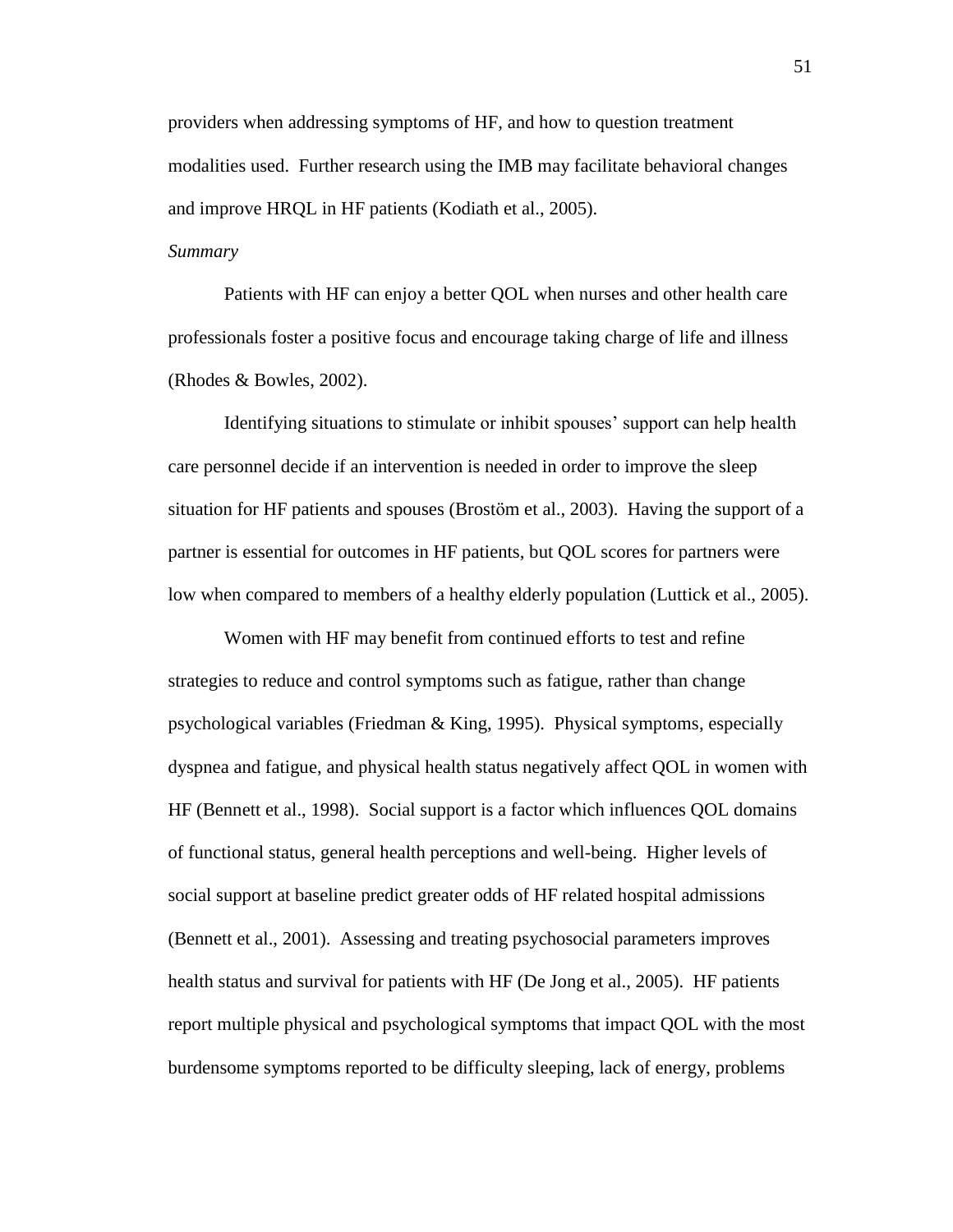with sexual interest or activity, pain, and numbness and tingling in hands and feet (Zambroski et al., 2005). The severity of HF and the uncertainty of the future for HF patients magnify the importance of hope in this population (Rustoen et al., 2005).

Women with HF have a poorer QOL than men especially in the areas of social and physical functioning (Riedinger et al., 2001). Disease management should be designed to focus on increasing physical functioning and the psychosocial aspects of QOL in women with HF (Riedinger et al., 1002). Depression is extremely common in the HF population and women may be more depressed than men regardless of age (Gottlieb et al., 2004). HF impacts QOL for older women more than older men regardless of marital status (Gott et al., 2006).

The Information-Motivation-Behavioral Skills Model can facilitate behavioral changes and improve health related QOL in HF patients (Kodiath et al., 2005).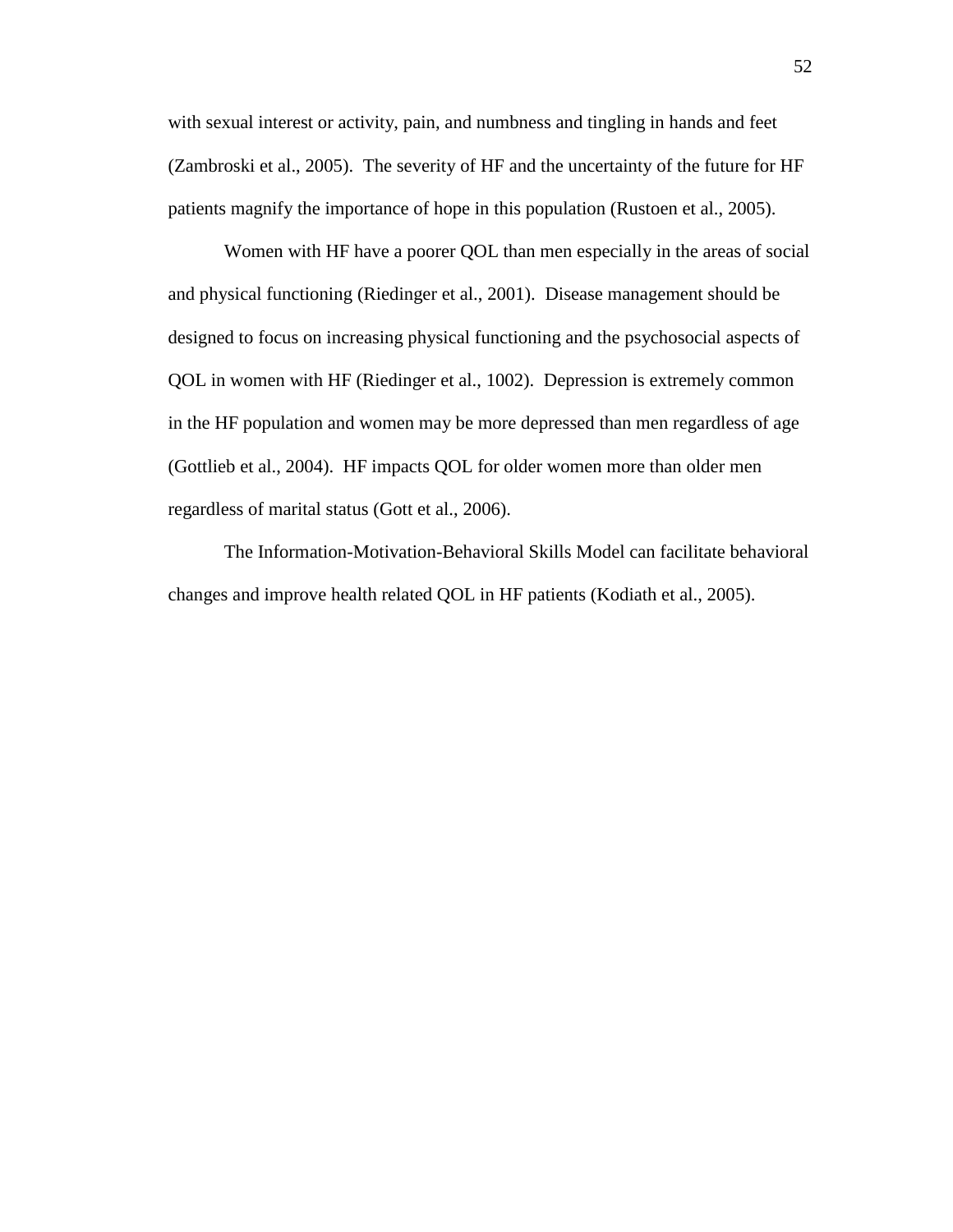# Chapter 3

## *Methodology*

Much research has been done to study the impact of symptom management and QOL in HF patients. The majority of this research has been conducted on men. The purpose of this study is to describe the impact of symptoms of HF on QOL in women. This is a partial replication of Bennett et al.'s (1998) study. This chapter contains a description of the methods and procedures for this study.

# *Research Questions*

- 1. What are the symptoms most frequently reported as having the greatest impact by women with HF?
- 2. What are the relationships among symptom impact, perceived social support, perceived heath status, and overall QOL in women with HF?

### *Population, Sample and Setting*

Participants will be women with NYHA class II and III HF from a Midwest urban community. The sample will consist of women who have had a recent hospitalization with the primary diagnosis of HF. The eligibility criteria for inclusion in the study will be: (a) age 50 or older, (b) diagnosis of NYHA class II and III HF, (c) female gender, (e) English speaking, and (d) can read and write. Exclusion criteria will include (a) medical instability, (b) invasive hemodynamic monitoring in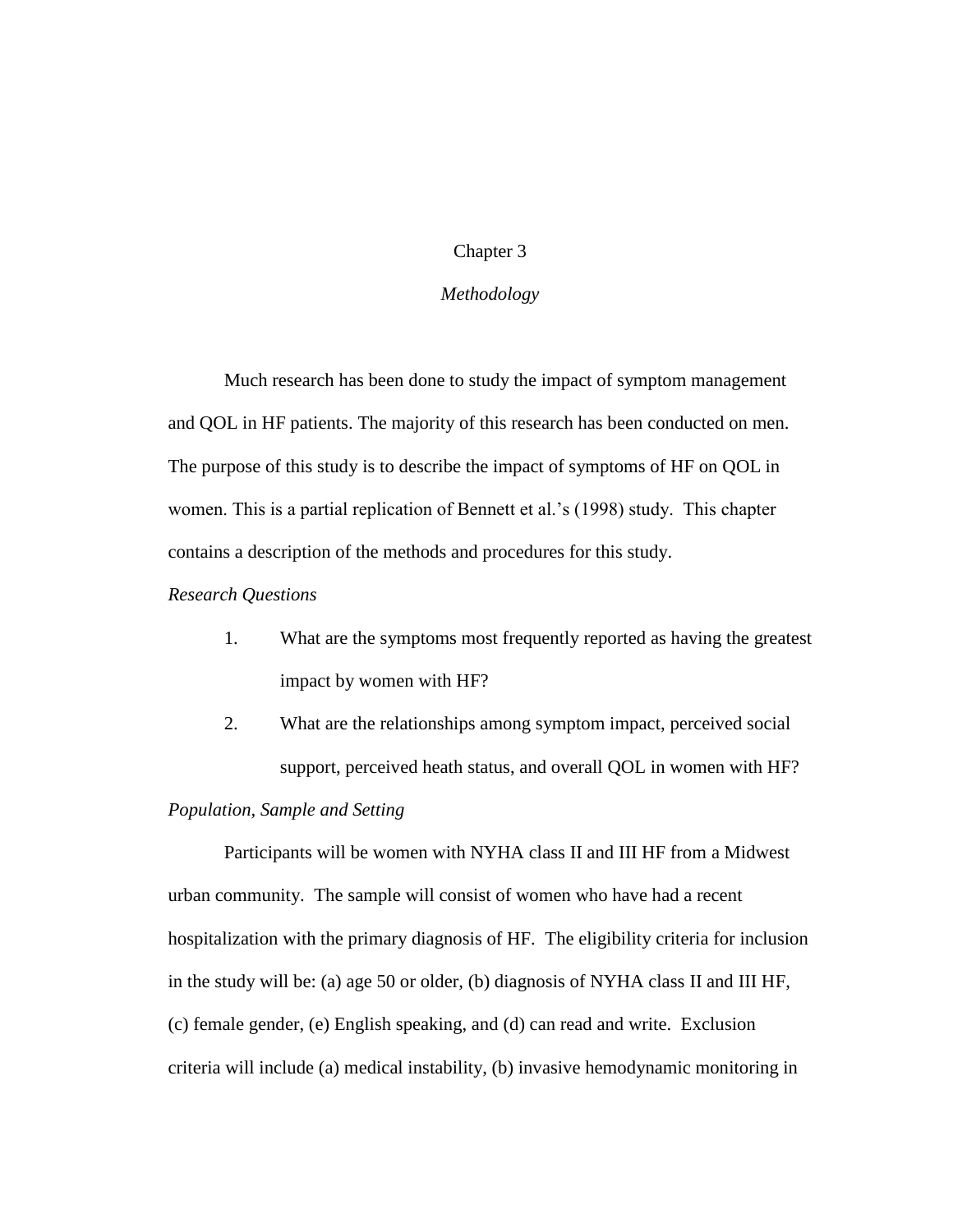use, or (c) admission to an Intensive Care Unit. The anticipated sample size will be 50 women who meet the inclusion criteria from a 500 bed teaching hospital in the Midwest with full cardiac diagnostic and treatment capabilities.

# *Protection of Human Subjects*

The study will be reviewed by the Ball State University Institutional Review Board (IRB). The IRB of the hospital convenes monthly to review and approve all research utilizing human subjects. The protection of human subjects policy of the institution requires that study participants be fully informed of the purpose of the study and that they receive the results of that study. Participants will be informed of the voluntary nature of the study and of the risks and benefits of participation. Each participant will receive a letter identifying the research, the purpose of the study and an explanation of privacy and data collection procedures. The participants can withdraw at any time and all information will be kept confidential and all data unidentified and anonymous.

## *Procedures*

The Chief Nursing Officer and the Director of the Center for Nursing Excellence at Good Samaritan Hospital will be contacted for approval of the study. The nurse manager overseeing cardiac patients will be contacted to discuss and gain permission for the study. After manager approval, the nurse practitioners and nurse educators working with cardiac patients will be contacted to discuss the study. Cardiologists and Primary Care Physicians who work with this patient population will be notified by letter of the research project. A unit meeting will be scheduled for any staff member or physician who needs more information or has questions.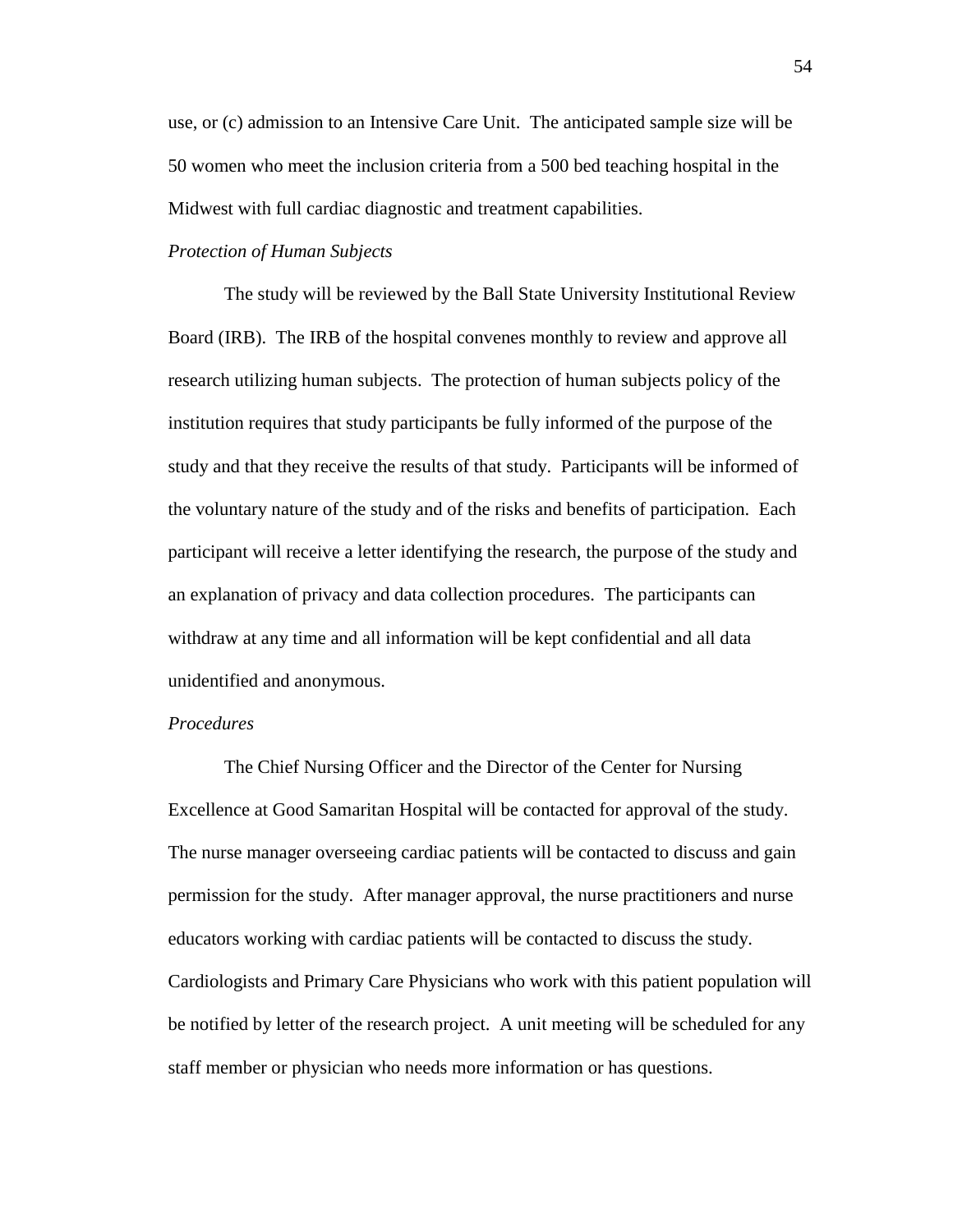Nurse practitioners working with the HF population will make referrals for the study to the researcher. Daily hospital census reports will be reviewed by the researcher to identify potential subjects. Women with HF who meet inclusion criteria will be approached while hospitalized and will be invited to participate by the researcher. Demographic data will be collected on HF patients who agree to participate and a written explanation of the study will be given to patients at this time.

The MLHF questionnaire will be mailed via U.S. Postal Services to women who agree to participate in the study 4 weeks following the day of discharge. A cover letter explaining the purpose of the study will accompany the questionnaire. A selfaddressed, stamped envelop will be included for the return of the MLHF questionnaire. Participants will be asked to return the questionnaire within 2 weeks of receiving them. Telephone calls will be made at the end of two weeks to subjects whose questionnaires have not yet been returned. Once 50 patients have successfully completed and returned the MLHF questionnaire data collection will stop.

## *Methods of Measurement*

The Minnesota Living with Heart Failure (MLHF) questionnaire, developed in 1984 by Rector, Kubo, and Cohn (1987) is a disease-specific instrument used to measure health-related QOL. The questionnaire was designed to represent fundamental physical, emotional, social and mental dimensions of QOL (Rector, 2005).

Questions on the MLHF assess the impact of frequent physical symptoms including shortness of breath, fatigue, peripheral edema, and difficulty sleeping; and psychological symptoms including anxiety and depression. In addition, the effects of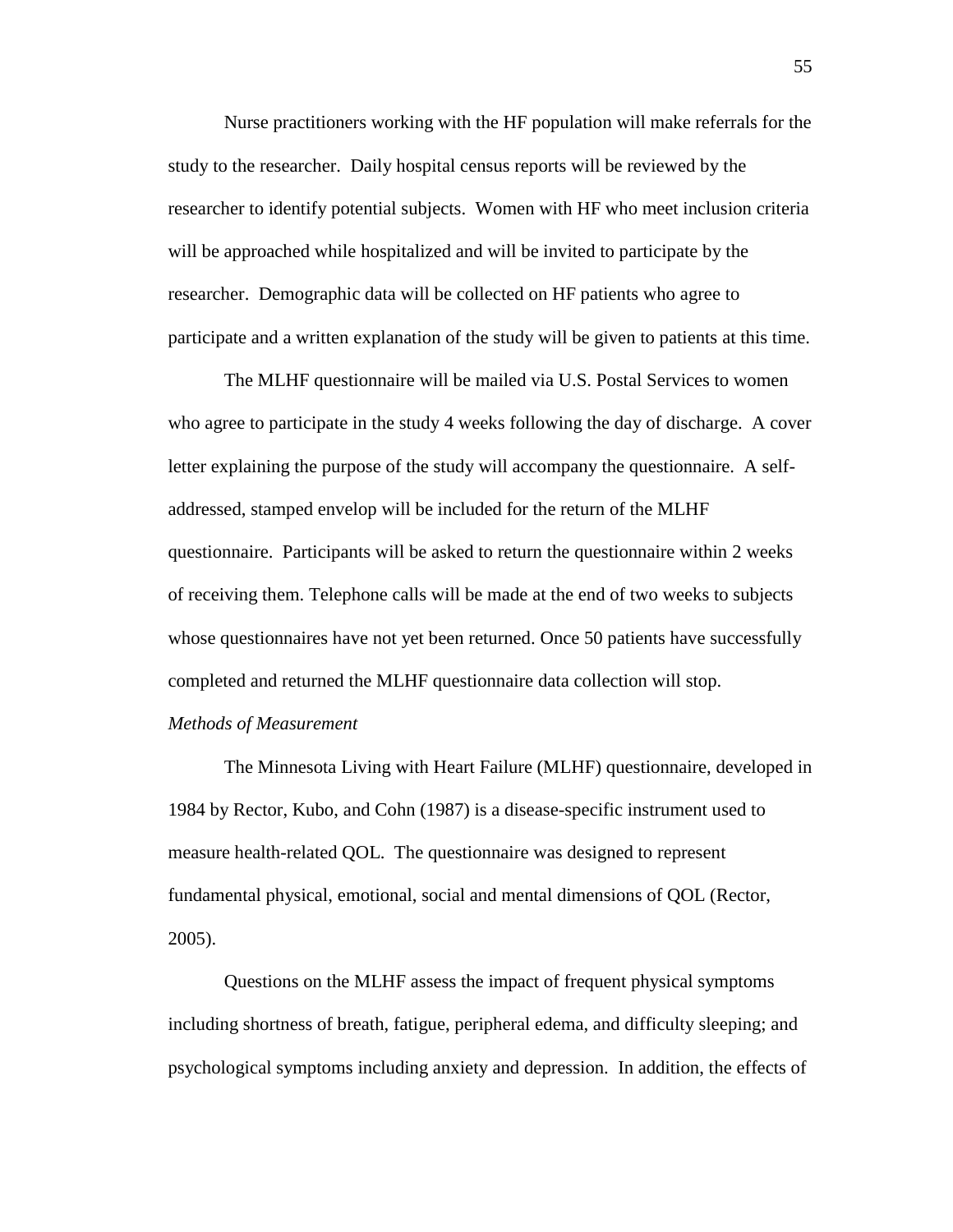HF on physical/social functions including walking, climbing stairs, household work, need to rest, working to earn a living, going places, doing things with family or friends, recreational activities, sexual activities, eating and mental and emotional functions of concentration, memory, loss of self control and being a burden to others were incorporated into the measure. The MLHF also contains questions about side effects of medications, hospital stays and cost of care to measure the overall impact of a treatment on QOL (Rector, 2005).

The MLHF questionnaire is comprised of 21 questions. Each question begins "Did your heart failure prevent you from living as you wanted during the past month (4 weeks) by…" followed by gerunds describing symptoms or emotions evoked. A 6 point Likert scale is used in scoring the responses where 0 represents "No," 1 is "Very Little" and 5 is "Very Much." In this manner, participants weigh each item using a common scale. Items affecting patients most have the highest scores. The MLHF questionnaire has a physical subscale which measures eight items concerning fatigue and dyspnea. An emotional subscale, measuring five items has to do with emotional issues such as feeling depressed, worried, or burdened. The remaining eight items are items identified by persons with HF as having an impact on their lives. Items in this category include questions about costs of care, being hospitalized and swelling. MLHF scores are calculated by adding responses to all 21 items for a total possible score ranging from  $0$  (21 x 0) to 105 (21 x 5). Lower scores reflect better QOL. Cumulative scores should be taken as the best measure of how HF and treatments impact QOL. Items on the MLHF questionnaire are considered to be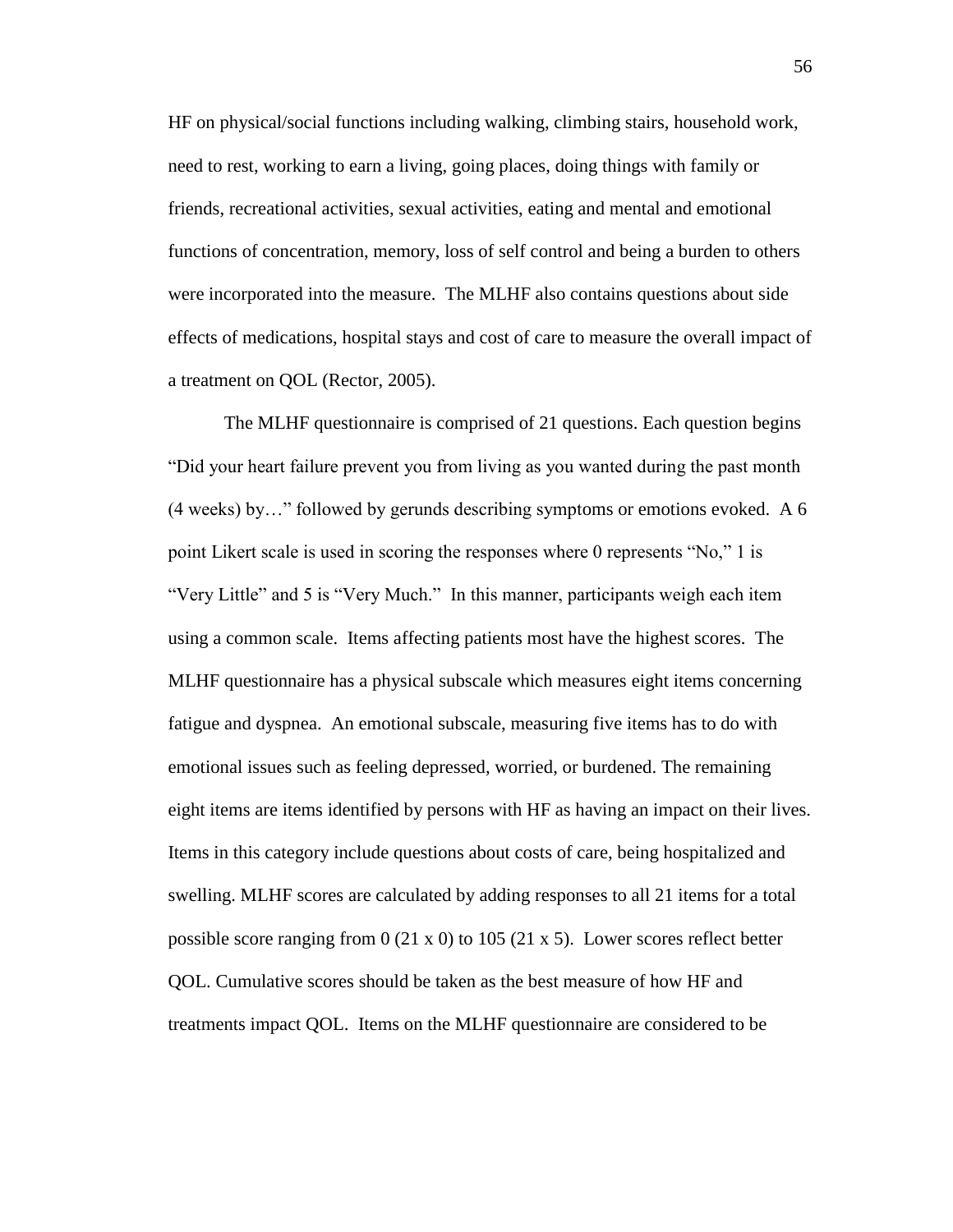causal indicators of QOL because of the ability to affect QOL when symptoms occur, but may not be present when other aspects of HF are occurring (Rector, 2005).

Total MLHF scores can be highly reliable as demonstrated by estimates of the correlation between repeated baseline assessments and even measure of internal consistency such as Cronbach  $\alpha$  as seen in studies by Rector et al. ( $\alpha$ = 0.94), Gorkin et al. ( $\alpha$  = 0.95), Bennett et al. ( $\alpha$  = 0.95), and Reigel et al. ( $\alpha$  = 0.92). MLHF scores have also been reliable in studies that collected data by telephone with the interclass correlation coefficient between face-to-fact and telephone data collection done two days apart equal to 0.87 in a study by Bennett et al. (2001) (Rector, 2005).

# *Research Design*

A descriptive correlational research design will be used. The descriptive correlational design examines relationships that exist is a situation and facilitates the identification of many interrelationships over a short amount of time. Descriptive correlational studies may examine variables in a situation currently occurring or in situations that occurred in the past. Descriptive correlational studies are appropriate when variables are clearly identified and defined (Burns & Groves, 2005).

### *Method for Data Analysis*:

Pearson product-moment correlation, the first correlation measure developed and most commonly used, will be computed to examine the relationships among QOL and symptom impact, perceived health status and perceived social support. The outcome of the Pearson product-moment correlation analysis produces an *r* value of between  $-1$  and  $+1$  (Burns & Groves, 2005).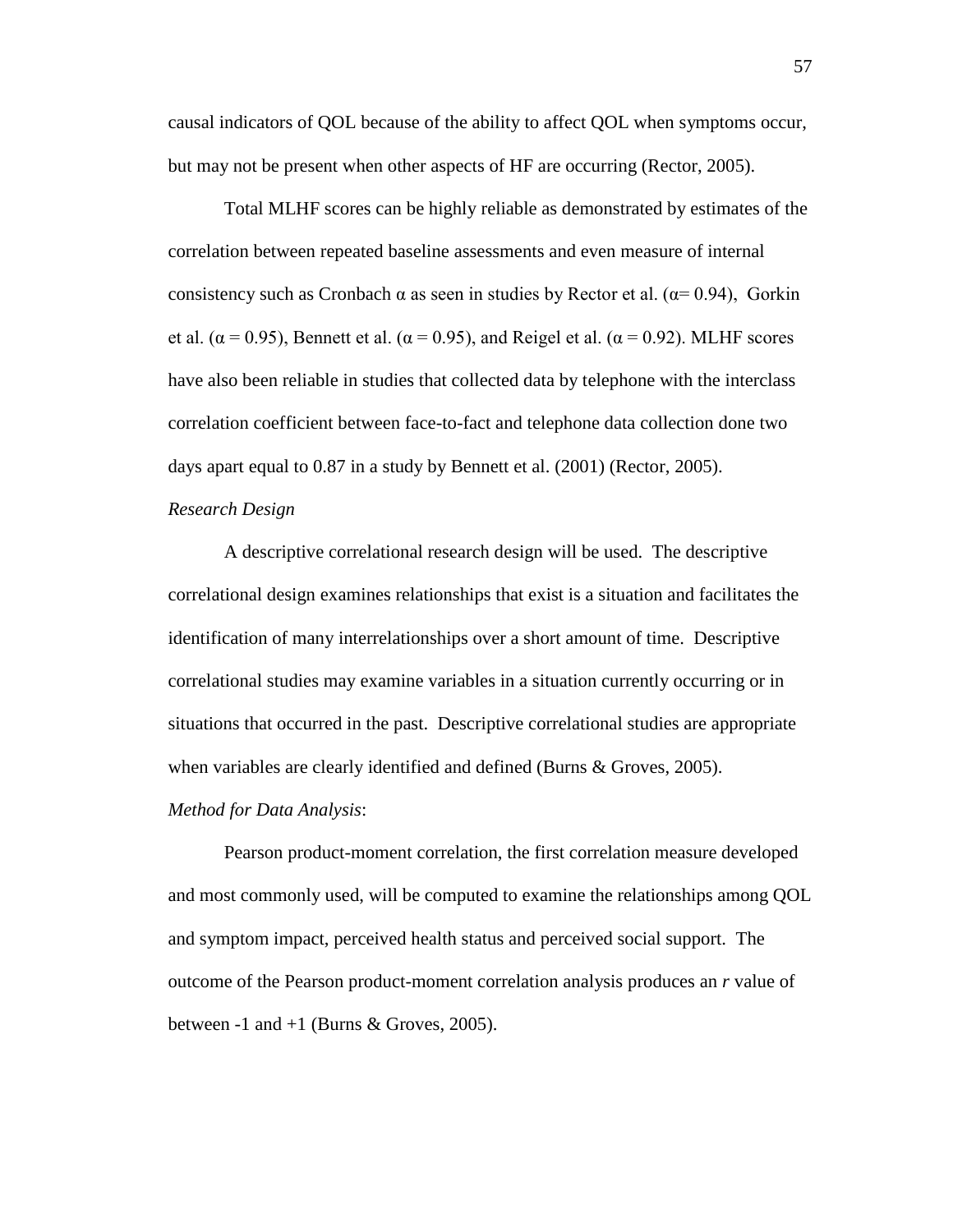# *Summary*

The purpose of the study is to describe the impact of symptoms of HF and examine the relationships among symptom impact, perceived health status and perceived social support as they relate to overall QOL in women. It is a replication of a descriptive study by Bennett et al., (1998). Fifty women recently hospitalized with HF will be enrolled in the study. Participants will complete the MLHF questionnaire one month after hospitalization. Data will be analyzed using Pearson product-moment correlation.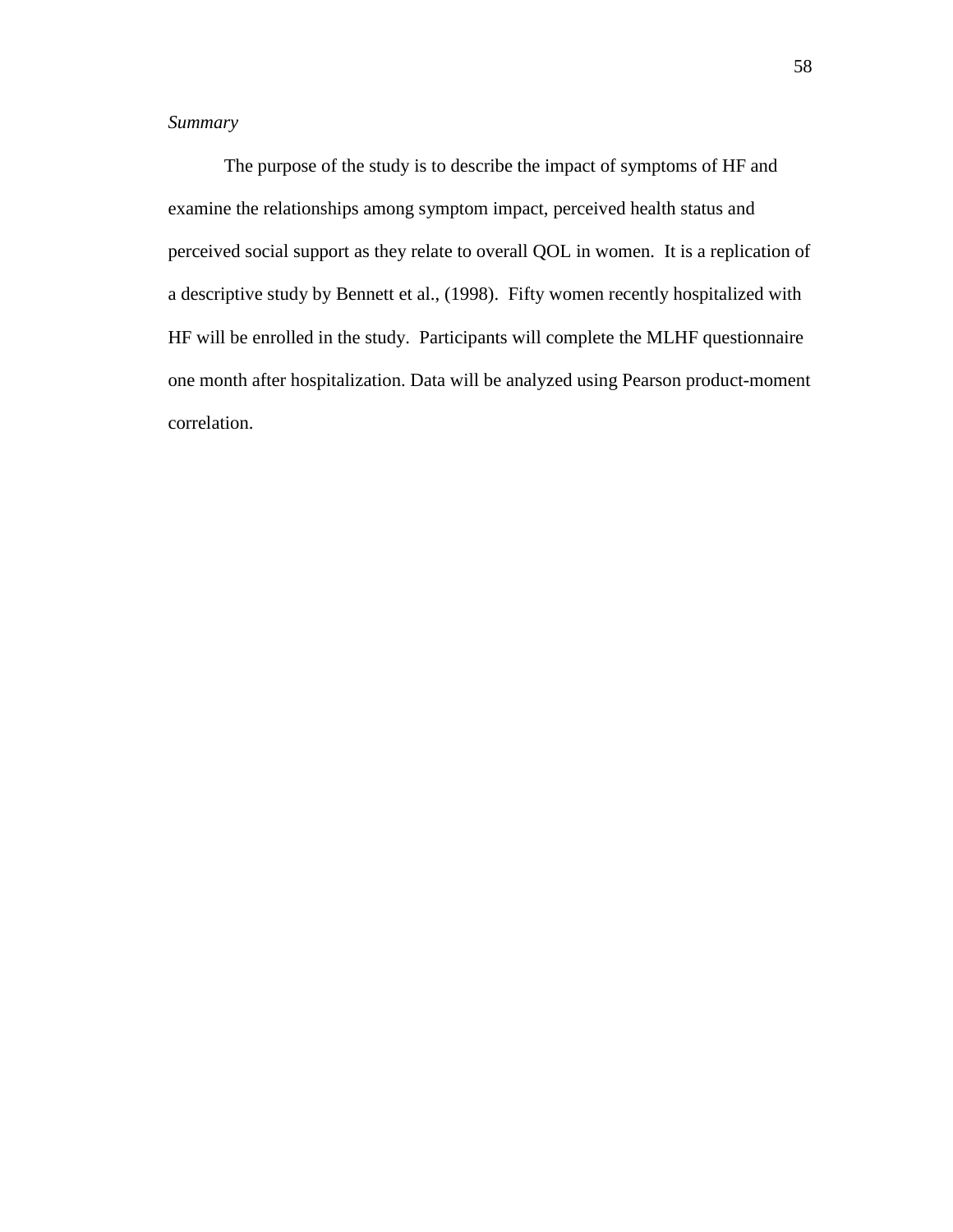#### References

- American Heart Association. (4/10/2009). *Heart Failure*. Retrieved May 4, 2009, from<http://www.americanheart.org/presenter.jhtml?identifier=1486>
- Bennett, S., Baker, S., & Huster, G. (1998). Quality of life in women with heart failure. *Health Care for Women International, 19*, 217-229.

Bennett, S., Perkins, S., Lane, K., Deer, M., Brater, D., & Murray, M. (2001). Social support and health-related quality of life in chronic heart failure patients. *Quality of Life Research, 10*, 671-682. Retrieved February 16, 2001 from MEDLINE database.

- Broström, A., Strömberg, A. Dahlström, U., & Fridlund, B. (2003). Congestive heart failure, spouses' support and the couple's sleep situation: A critical incident technique analysis. *Journal of Clinical Nursing, 12*, 223-233.
- Burns, N. & Groves, S. (2005). *The practice of nursing research: Conduct, critique, and utilization (5th ed.).* Elsevier: Philadelphia.
- Center for Disease Control and Prevention. (n.d.) Division for Heart Disease and Stroke Prevention. Retrieved January 27, 2009, from site: <http://www.cdc.gov/DHDSP/library/fs-heart-failure.htm>

Center for Disease Control and Prevention. (n.d.). National Hospital Discharge Survey. Retrieved January 27, 2009, from

<http://www.cdc.gov/nchs/about/major/hdasd/nhds.htm>

- Chojnowski, D. (2006). Managing systolic heart failure. *Nursing 2006, 36*(7), 36-42.
- Davis, R., Hobbs, F., & Lip, G. (2000). ABC of heart failure: History and epidemiology. *British Journal of Medicine, 320*, 39-42.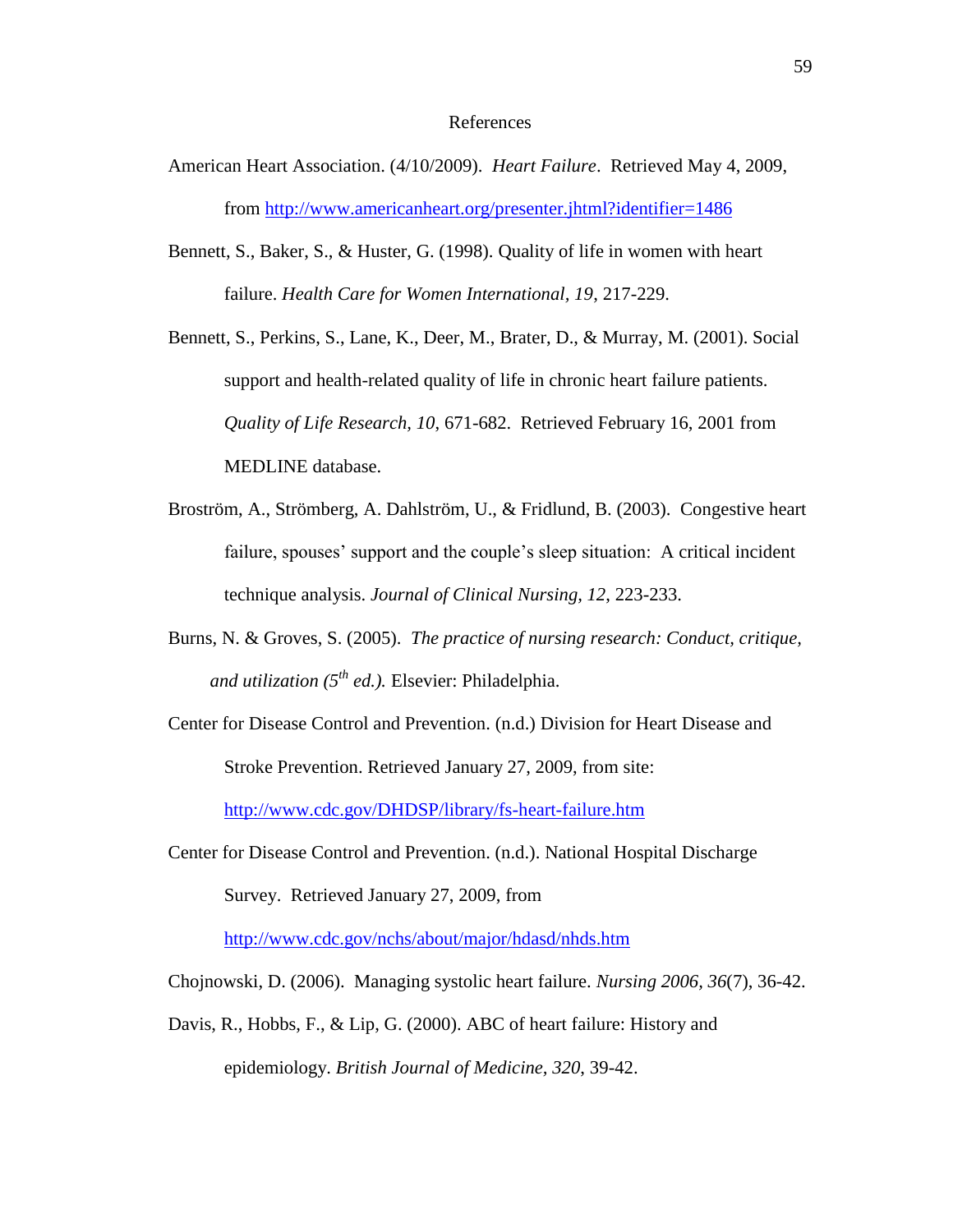- De Jong, M., Moser, D., & Chung, M. (2005). Predictors of health status for heart failure patients. *Progress in Cardiovascular Nursing, 3*, 155-162.
- Friedman, M., & King, K. (1995). Correlates of fatigue in older women with heart failure. *Heart & Lung, Nov/Dec,* 512-518.
- Gott, M., Barnes, S., Parker, C., Payne, S., Seamark, D, Gariballa, S., & Small, N. (2006). Predictors of the quality of life of older people with heart failure recruited from primary care. *Age and Ageing, 2006, 35*, 172-177.
- Gottlieb, S., Khatta, M., Friedmann, E., Einbinder, L., Katzen, S., Baker, B., et al. (2004). The influence of age, gender, and race on the prevalence of depression in heart failure patients. *Journal of the American College of Cardiology, 42*(9), 1542-1549.
- Kodiath, M., Kelly, A. & Shively, M. (2005). Improving quality of life in patients with heart failure: An innovative behavioral intervention. *Journal of Cardiovascular Nursing, 20*(1), 43-48.
- Luttik, M., Jaarsma, T., Veeger, N., & van Veldhuisen, D. (2005). For better and for worse: Quality of life impaired in HF patients as well as in their partners. *European Journal of Cardiovascular Nursing, 4*, 11-14.
- MacMahon, K. (2002). Psychological factors in heart failure: A review of the literature. *Archives of Internal Medicine, 162*, 509-516.
- Paton, B., Backlund, J., Barnes, M. & Thirsk, L. (2007). Recalibrating time and space: Women's challenges of living with heart failure. *Canadian Journal of Cardiovascular Nursing*, 17(1), 7-14.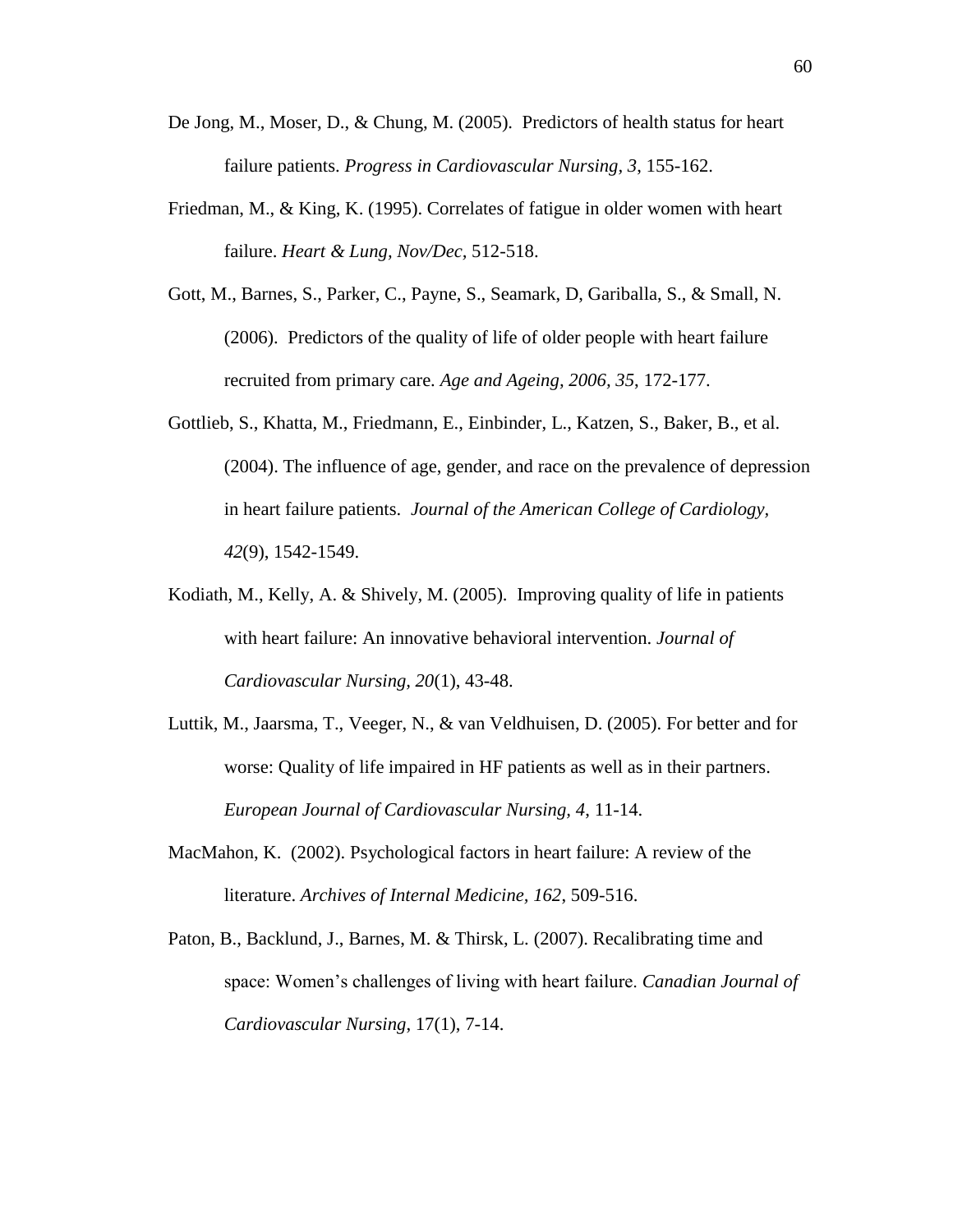- Rector, T. (2005). Overview of the Minnesota Living with Heart Failure® Questionnaire. Retrieved January 1, 2008 from [http://www.mapi](http://www.mapi-trust.org/services/questionnairelicensing/cataloguequestionnaires/70-mlhf)[trust.org/services/questionnairelicensing/cataloguequestionnaires/70-mlhf](http://www.mapi-trust.org/services/questionnairelicensing/cataloguequestionnaires/70-mlhf)
- Rector, T., Kubo. S., & Cohn, J. (1987). Patient's self-assessment of their congestive heart failure. Part 2: Content, reliability and validity of a new measure, The Minnesota Living with Heart Failure Questionnaire. *Heart Failure, 1*, 198-209.
- Rhodes, D. & Bowles, C. (2002). Heart failure and its impact on older women's lives. *Journal of Advanced Nursing. 39*(5), 441-449.
- Rich, M. (2001). Heart failure in the  $21<sup>st</sup>$  century: A cardiogeriatric syndrome. *Journal of Gerontology, 56* (2), 88-96.

Richardson, L. (2001). Women and heart failure. *Heart & Lung, 30,* 87-97.

- Riedinger, M., Dracup, K., & Brecht, M. (2002). Quality of life in women with heart failure, normative groups and patients with other chronic conditions. *American Journal of Critical Care, 11*(3), 211-219. Retrieved February 16, 2006, from ProQuest database.
- Riedinger, M., Dracup, K., Brecht, M., Padilla, G., Sarna, L., & Ganz, P. (2001). Quality of life in patients with heart failure: Do gender differences exist? *Heart & Lung, 30*(2), 105-116.
- Rustoen, T., Howie, J., Eidsmo, I., & Moum, T. (2005). Hope in patients hospitalized with heart failure. *American Journal of Critical Care, 14*, 417-425.
- Schall, M., & Flannery, J. (2005). Undertreatment of women with CHF: Impact on hospital readmission. *Lippincott's Case Management, 10*(1), 59-60.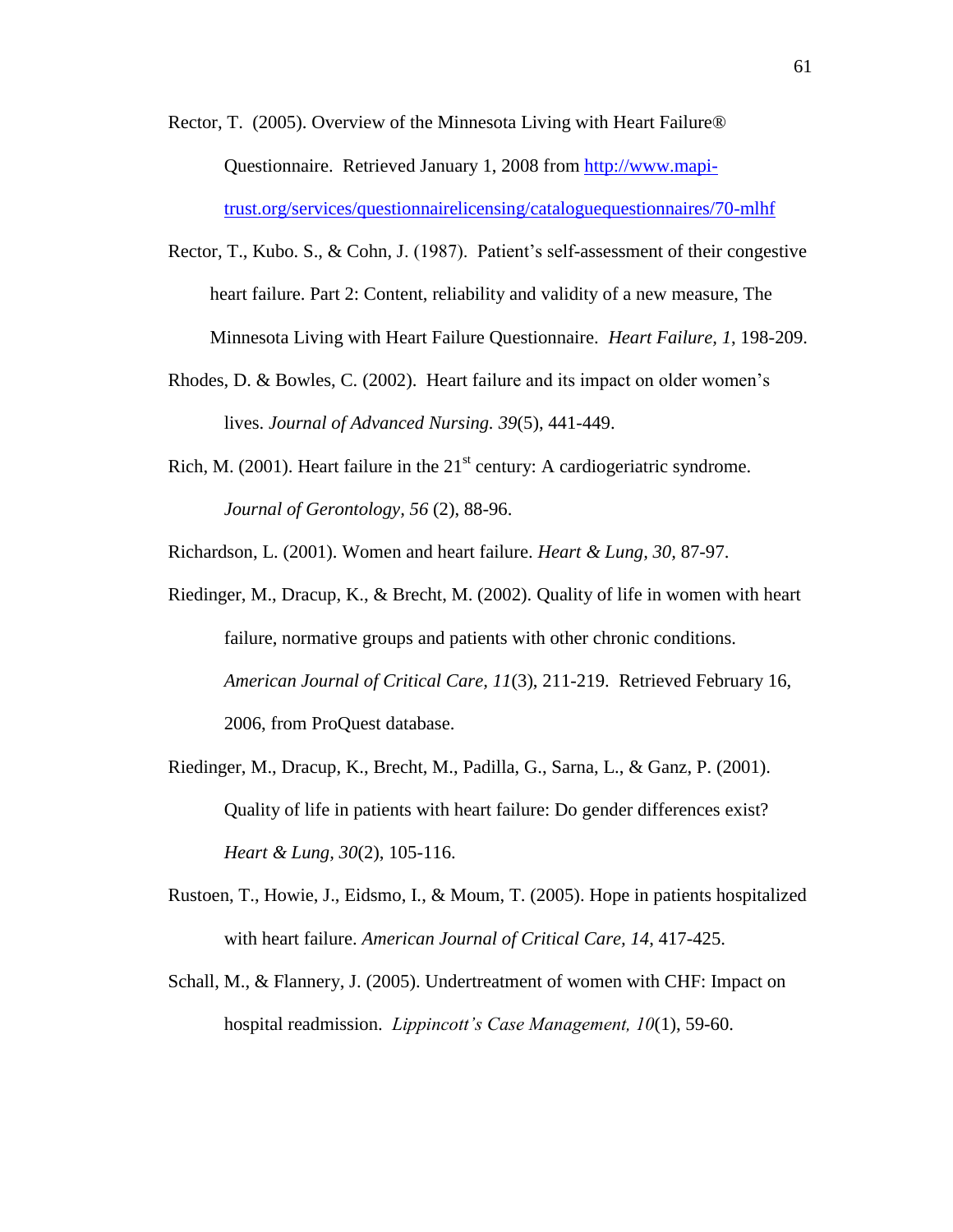United States Census Bureau. (n.d.). Population Division, Population Projections Branch. Retrieved February 19, 2009, from

<http://www.census.gov/population/www/projections/downloadablefiles.html>

- Wenger, N. (1989). Quality of life: Can it and should it be assessed in patients with heart failure? *Cardiology, 76,* 391-398.
- Wilson, I. & Cleary, P. (1995). Linking clinical variables with health-related quality of life: A conceptual model of patient outcomes. *Journal of the American Medical Association, 273*(1), 59-65.
- World Health Organization. (2004). Health information- global burden of disease. Retrieved January 27, 2009 from

[http://www.who.int/healthinfo/global\\_burden\\_disease/GBD\\_report\\_2004upda](http://www.who.int/healthinfo/global_burden_disease/GBD_report_2004update_part3.pdf) [te\\_part3.pdf](http://www.who.int/healthinfo/global_burden_disease/GBD_report_2004update_part3.pdf)

World Health Organization Statistical Information System. (2004). Cardiovascular Disease. Retrieved June 14, 2009 from

[http://www.nationmaster.com/graph/mor\\_hea\\_fai-mortality-heart-failure](http://www.nationmaster.com/graph/mor_hea_fai-mortality-heart-failure)

Zambroski, C.H., Moser, D.K., Bhat, G., Ziegler, C. (2005). Impact of symptom prevalence and symptom burden on quality of life in patients with heart failure. *European Journal of Cardiovascular Nursing, 4*, 198-206.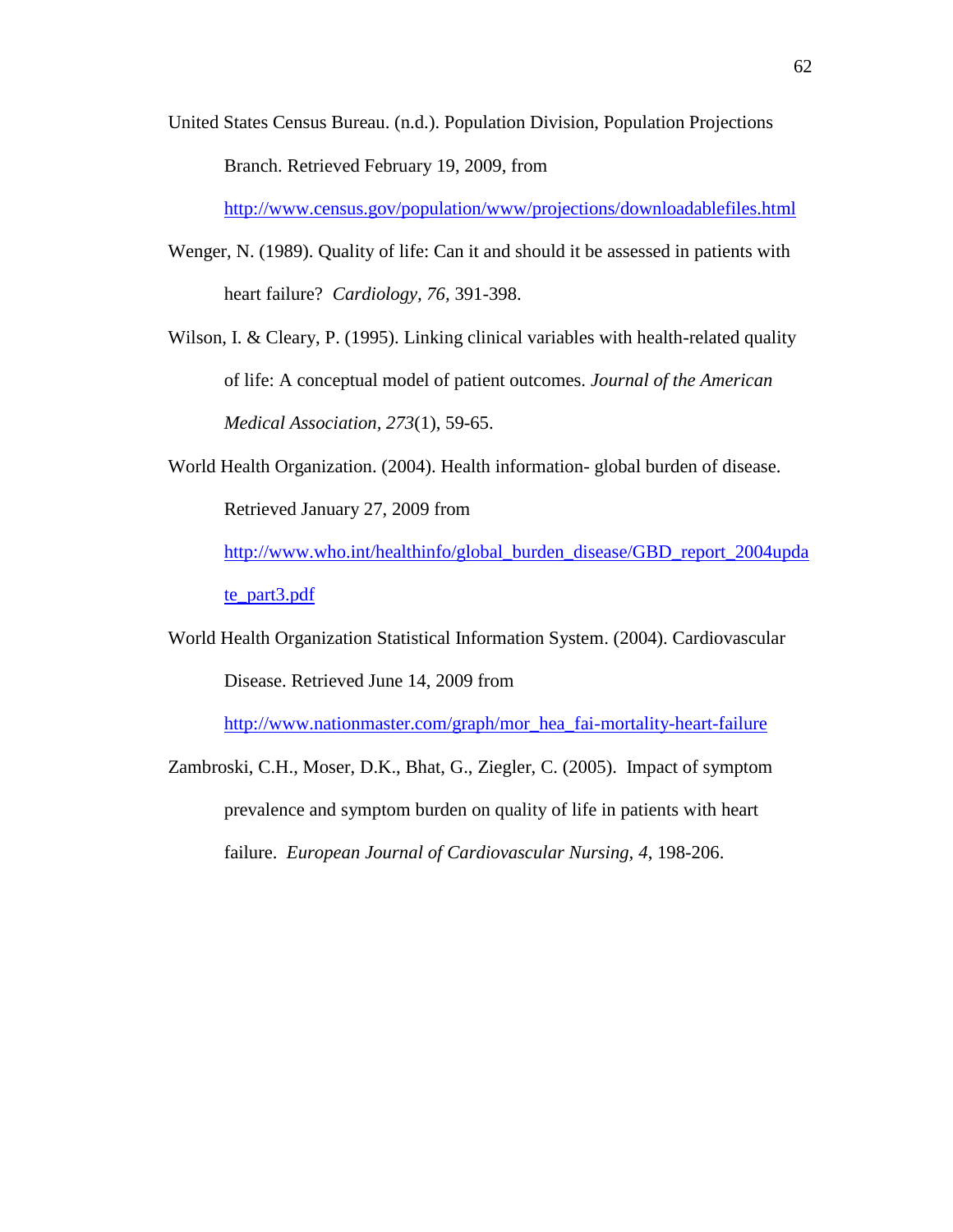| <b>Source</b>                                                                         | Problem                                                                        | <b>Purpose</b><br><b>Research</b><br><b>Questions</b>                                                                                                             | <b>Framework</b><br>or Concepts                                    | <b>Sample</b>                                                    | <b>Design</b>                    | <b>Instruments</b>                                                      | <b>Results</b>                                                                                                                                                                                                                                                                                        |
|---------------------------------------------------------------------------------------|--------------------------------------------------------------------------------|-------------------------------------------------------------------------------------------------------------------------------------------------------------------|--------------------------------------------------------------------|------------------------------------------------------------------|----------------------------------|-------------------------------------------------------------------------|-------------------------------------------------------------------------------------------------------------------------------------------------------------------------------------------------------------------------------------------------------------------------------------------------------|
| Rhodes &<br><b>Bowles</b><br>2002                                                     | Little<br>research<br>exists on<br>women with<br>HF                            | To describe<br>how older<br>women with<br><b>HF</b> perceive<br>their lives                                                                                       | <b>Perceptions</b><br>of QOL                                       | 5 women<br>with Stage<br><b>II HF</b>                            | Phenomenolog<br>ical<br>Approach | Four semi -<br>structured<br>interviews                                 | Four common themes emerged:<br>acknowledging loss, accepting<br>loss, changing lives and<br>deepening relationship; no<br>aspects of women's lives escapes<br>the impact of HF                                                                                                                        |
| <b>Broström</b><br><b>Strömber</b><br>g<br><b>Dahlströ</b><br>m &<br>Fridlund<br>2003 | <b>Sleep</b><br>disturbances<br>decrease QOL                                   | To describe<br>decisive<br>situations that<br>influence<br>spouses'<br>support to<br>patients with<br><b>HF</b> in relation<br>to the couple's<br>sleep situation | <b>OOL</b> and<br>spouse<br>perceptions                            | 25 spouses<br>of people<br>with HF                               | <b>Descriptive</b>               | <b>Interviews</b><br>involving 8<br>questions                           | There are decisive situations that<br>either stimulate or inhibit<br>spouses' support to HF patients<br>in relation to sleeping situations<br><b>Identifying situations helps</b><br><b>HCWs decide if an intervention</b><br>is needed to improve sleep<br>situations for HF patients and<br>spouses |
| Luttik<br><b>Jaarsma</b><br><b>Veeger</b><br>von<br><b>Veldhuisen</b><br>2005         | <b>Spousal</b><br>support has<br>not been<br>studied in<br>patients with<br>HF | To determine<br>psychosocial<br>adjustment<br>and functional<br>capabilities in<br><b>HF</b> patients<br>and their<br>spouses                                     | <b>Spousal</b><br>support is<br>essential for<br>outcomes in<br>HF | 38<br>patients<br>and<br>spouses<br>32 males<br>and 6<br>females | Qualitative                      | <b>Cantril Ladder</b><br>of Life which<br>measures global<br>well-being | Variance in QOL scores of HF<br>patients may be as a consequence<br>of worse clinical status before<br>hospital admission and the<br>feeling of relief after treatment<br>Spouses should be engaged in HF<br>education and treatment<br>modalities                                                    |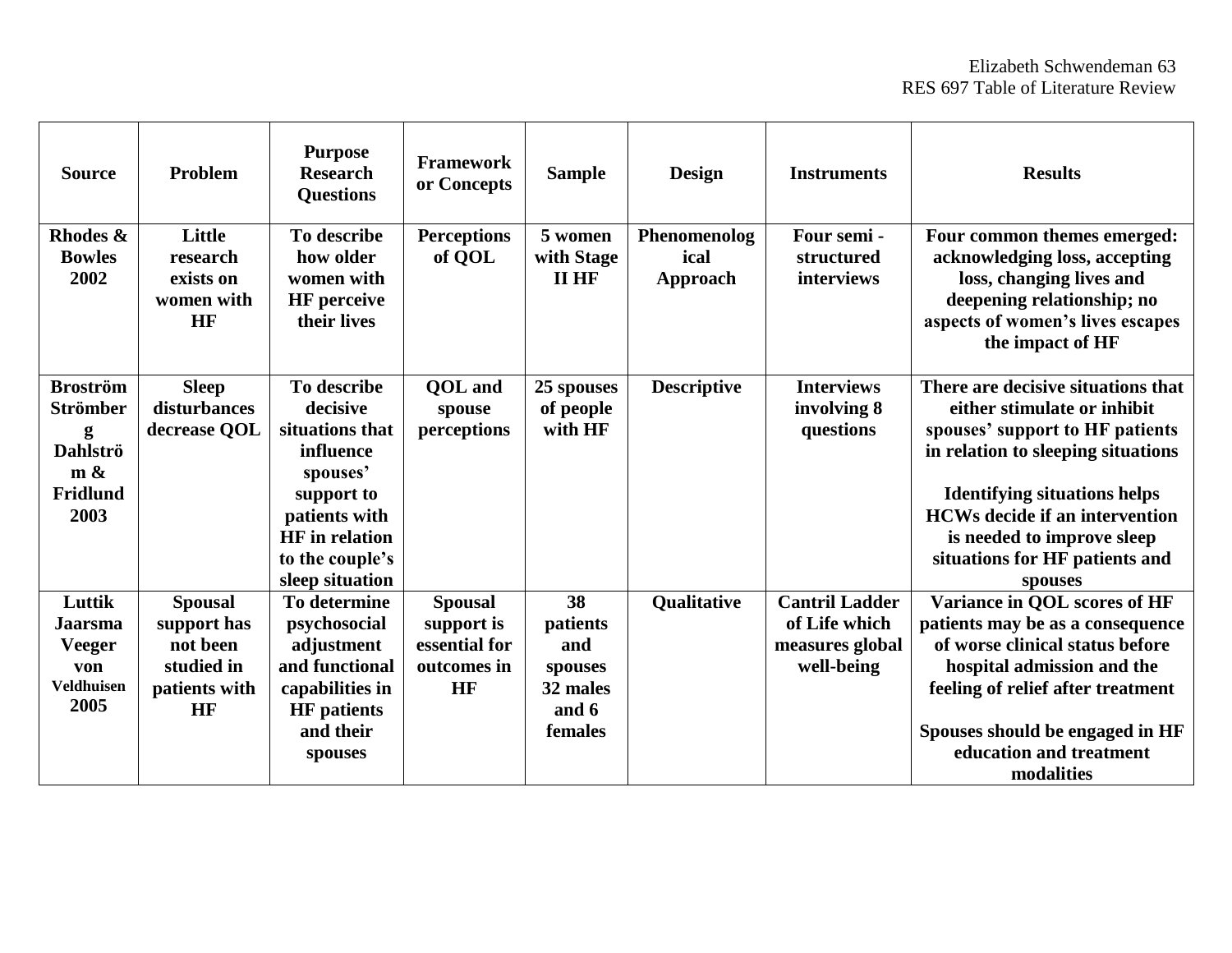| Friedman      | <b>Fatigue</b> is an | <b>Describe</b>     | Mood as it         | 57 women | Quasi-              | Cohen-                | <b>Fatigue was experienced more</b> |
|---------------|----------------------|---------------------|--------------------|----------|---------------------|-----------------------|-------------------------------------|
| $&$ King      | incapacitating       | psychological       | relates to         | with HF  | <b>Experimental</b> | Hoberman              | than any other symptom and          |
| 1995          | symptom that         | factors and         | QOL                |          |                     | <b>Inventory</b> of   | increased over time                 |
|               | <b>interferes</b>    | physical            |                    |          |                     | <b>Physical</b>       |                                     |
|               | with normal          | symptoms as         |                    |          |                     | <b>Symptoms</b>       |                                     |
|               | functioning          | they relate to      |                    |          |                     | Hollinghead           |                                     |
|               |                      | fatigue in          |                    |          |                     | <b>Four Factor</b>    |                                     |
|               |                      | women with          |                    |          |                     | <b>Index</b>          |                                     |
|               |                      | HF                  |                    |          |                     | Life                  |                                     |
|               |                      |                     |                    |          |                     | <b>Orientation</b>    |                                     |
|               |                      |                     |                    |          |                     | <b>Test</b>           |                                     |
|               |                      |                     |                    |          |                     |                       |                                     |
| Bennett,      | <b>Most HF</b>       | <b>Describe the</b> | <b>Perceptions</b> | 30 women | <b>Descriptive</b>  | <b>Minnesota</b>      | <b>Physical impact and physical</b> |
| Baker &       | result has           | impact of           | of QOL             | with HF  |                     | Living with           | health status negatively affect     |
| <b>Huster</b> | been done on         | symptoms of         |                    |          |                     | <b>Heart Failure</b>  | <b>QOL</b> in women with HF         |
| 1998          | males.               | <b>HF</b> and       |                    |          |                     | Questionnaire;        |                                     |
|               |                      | examine             |                    |          |                     | <b>Sickness</b>       |                                     |
|               |                      | relationships       |                    |          |                     | <b>Impact Profile</b> |                                     |
|               |                      | among               |                    |          |                     | and Medical           |                                     |
|               |                      | symptom             |                    |          |                     | <b>Outcomes</b>       |                                     |
|               |                      | impact,             |                    |          |                     | <b>Study Short-</b>   |                                     |
|               |                      | perceived           |                    |          |                     | <b>Form Health</b>    |                                     |
|               |                      | health status,      |                    |          |                     | <b>Survey</b>         |                                     |
|               |                      | perceived           |                    |          |                     |                       |                                     |
|               |                      | social support,     |                    |          |                     |                       |                                     |
|               |                      | and overall         |                    |          |                     |                       |                                     |
|               |                      | QOL in              |                    |          |                     |                       |                                     |
|               |                      | women with          |                    |          |                     |                       |                                     |
|               |                      | <b>HF</b>           |                    |          |                     |                       |                                     |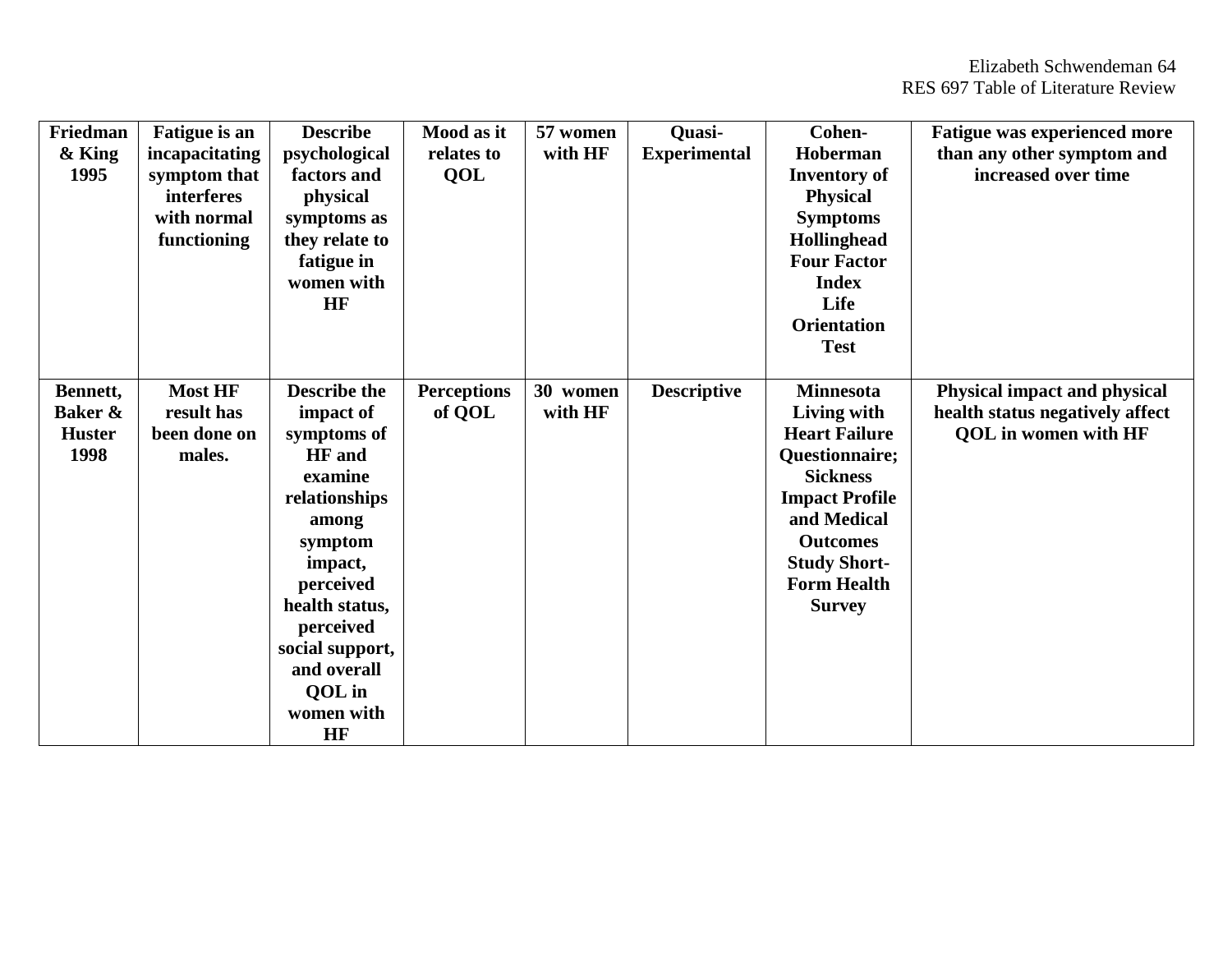| Bennett,     | <b>Social</b>  | <b>Describe</b>   | <b>QOL</b> and | 227            | <b>Correlational</b> | <b>Sherbourne</b>     | Many patients perceive levels of |
|--------------|----------------|-------------------|----------------|----------------|----------------------|-----------------------|----------------------------------|
| et al. 2001  | support may    | perceived         | perceived      | patients       |                      | and Stewart           | social support to be high        |
|              | be a predictor | social support    | social         | with HF        |                      | <b>Social Support</b> |                                  |
|              |                | as it relates to  |                | 182 from       |                      |                       |                                  |
|              | of well-being  |                   | support        |                |                      | <b>Survey</b>         | This supported Wilson and        |
|              | and mortality  | gender and        | during         | a county       |                      |                       | Cleary's model which             |
|              | among HF       | age.              | initial        | hospital       |                      |                       | hypothesized that social support |
|              | patients.      |                   | hospitalizati  | 45 from a      |                      |                       | is a factor influencing health   |
|              |                |                   | on for HF      | Veteran's      |                      |                       | related QOL                      |
|              |                |                   |                | <b>Affair</b>  |                      |                       |                                  |
|              |                |                   |                | <b>Medical</b> |                      |                       |                                  |
|              |                |                   |                | <b>Center</b>  |                      |                       |                                  |
|              |                |                   |                |                |                      |                       |                                  |
| DeJong,      | The relative   | <b>Predicting</b> | <b>Health-</b> | 87             | Quantitative         | <b>Minnesota</b>      | <b>Assessing and treating</b>    |
| Moser &      | importance of  | health status     | related QOL    | patients       | <b>Correlational</b> | Living with           | psychosocial symptoms should     |
| <b>Chung</b> | socio-         | in HF patients    |                | with class     |                      | <b>Heart Failure</b>  | improve survival and health      |
| 2005         | demographic,   |                   |                | $II$ - $IV$    |                      | Questionnaire         | status for patients with HF      |
|              | clinical,      |                   |                | <b>NYHA</b>    |                      |                       |                                  |
|              | health         |                   |                | HF             |                      | The Dyspnea-          |                                  |
|              | perception     |                   |                |                |                      | <b>Fatigue Index</b>  |                                  |
|              |                |                   |                |                |                      |                       |                                  |
|              | and emotional  |                   |                |                |                      |                       |                                  |
|              | variables in   |                   |                |                |                      |                       |                                  |
|              | predicting     |                   |                |                |                      |                       |                                  |
|              | health status  |                   |                |                |                      |                       |                                  |
|              | in HF patients |                   |                |                |                      |                       |                                  |
|              |                |                   |                |                |                      |                       |                                  |
|              |                |                   |                |                |                      |                       |                                  |
|              |                |                   |                |                |                      |                       |                                  |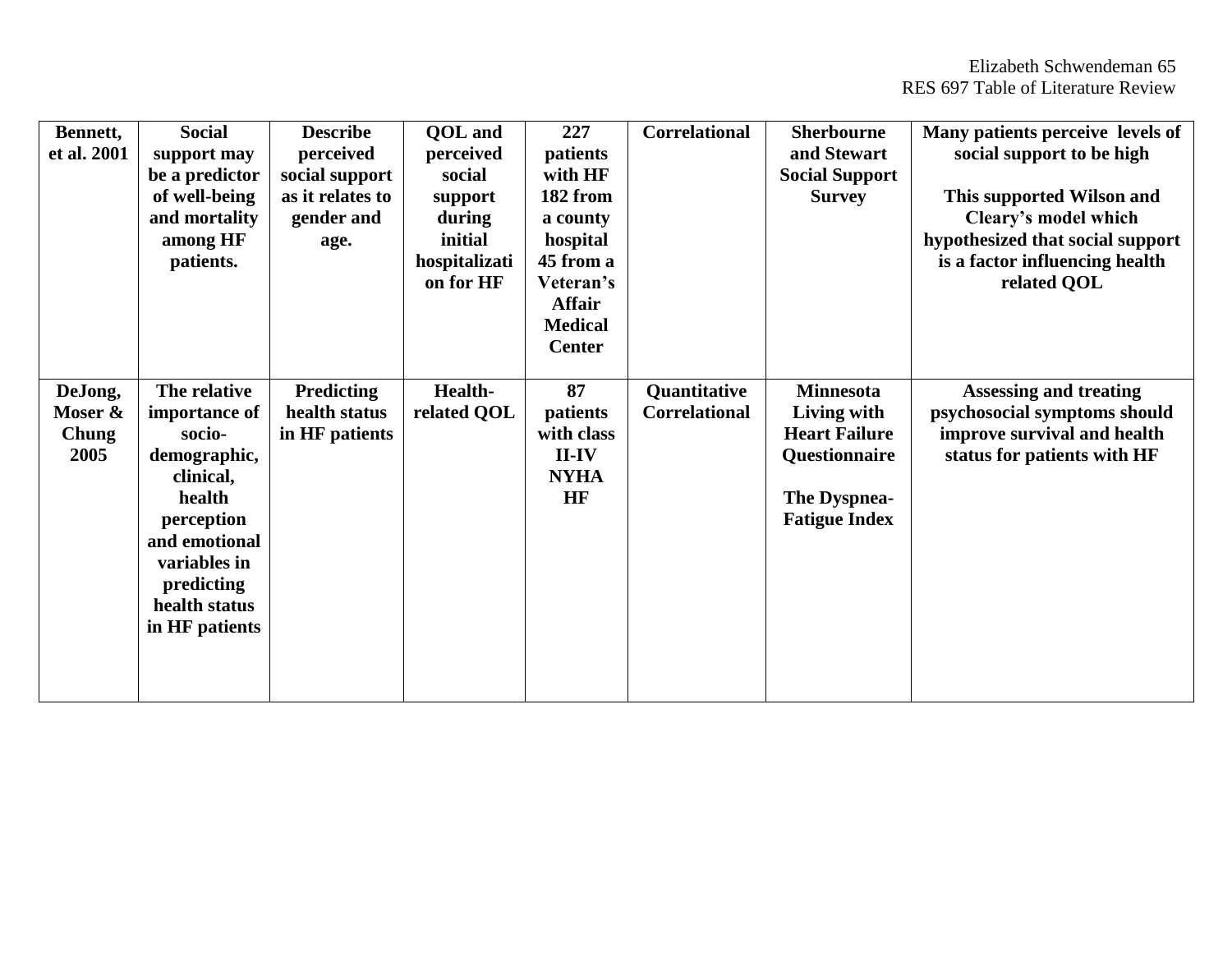| <b>Zambros</b><br>ki<br><b>Moser</b><br><b>Bhat</b><br><b>Ziegler</b><br>2005                 | <b>Impact of</b><br>multiple<br>physical and<br>psychological<br>symptoms of<br><b>HF</b> on QOL                                                                     | <b>Predicting</b><br>health status<br>in HF patients                                                                                     | QOL and<br>impact of<br>symptoms              | 53<br>patients<br>recruited<br>from a HF<br>clinic in<br>the<br><b>Midwest</b>                                                                   | <b>Descriptive</b>                  | Dyspnea-<br><b>Fatigue Index</b><br><b>Minnesota</b><br>Living with<br><b>Heart Failure</b><br>Questionnaire               | The most burdensome symptoms<br>of HF were difficulty sleeping,<br>lack of energy, problems with<br>sexual interest or activity, pain,<br>and numbness and tingling in<br>hands and feet.<br>There were no significant<br>differences in pharmacological<br>management between men and<br>women. |
|-----------------------------------------------------------------------------------------------|----------------------------------------------------------------------------------------------------------------------------------------------------------------------|------------------------------------------------------------------------------------------------------------------------------------------|-----------------------------------------------|--------------------------------------------------------------------------------------------------------------------------------------------------|-------------------------------------|----------------------------------------------------------------------------------------------------------------------------|--------------------------------------------------------------------------------------------------------------------------------------------------------------------------------------------------------------------------------------------------------------------------------------------------|
| <b>Rustoen</b><br>Howie<br>Eidsmo<br><b>Moum</b><br>2005                                      | Psychosocial<br>perceptions in<br>patients with<br>HF; hope,<br>satisfaction<br>with life and<br>future<br>perspectives<br><b>on</b><br>hospitalized<br>HF patients. | To evaluate<br>direct and<br>indirect<br>effects of<br>patient<br>demographic<br>variables on<br>hope in<br>hospitalized<br>HF patients. | <b>QOL</b> and<br>psychosocial<br>perceptions | 441<br>patients<br>from 2<br>hospitals<br>in Oslo,<br><b>Norway</b>                                                                              | <b>Correlational</b>                | <b>Herth Hope</b><br><b>Index</b>                                                                                          | The most important predictors<br>for hope were number of<br>comorbid diseases, self assessed<br>health, and satisfaction with life.                                                                                                                                                              |
| <b>Riedinger</b><br><b>Dracup</b><br><b>Brecht</b><br>Padilla<br><b>Saran</b><br>Ganz<br>2001 | <b>Women</b> with<br>HF may be<br>treated<br>differently<br>than men<br>with HF                                                                                      | To evaluate<br>gender<br>differences in<br>QOL                                                                                           | <b>OOL</b> and<br>gender<br>differences       | 17,370<br>participan<br>ts from<br>the<br><b>Studies of</b><br>Left<br><b>Ventricula</b><br><b>Dysfuncti</b><br>on<br>(SOLVD)<br><b>HF</b> trial | <b>Secondary</b><br><b>Analysis</b> | <b>Ladder of Life</b><br><b>Profile of Mood</b><br><b>Inventory</b><br><b>Functional</b><br><b>Status</b><br>Questionnaire | Some patients adapt more<br>readily to HF than do others<br>HF imposes a great impact on<br><b>QOL</b> , particularly on functional<br>abilities                                                                                                                                                 |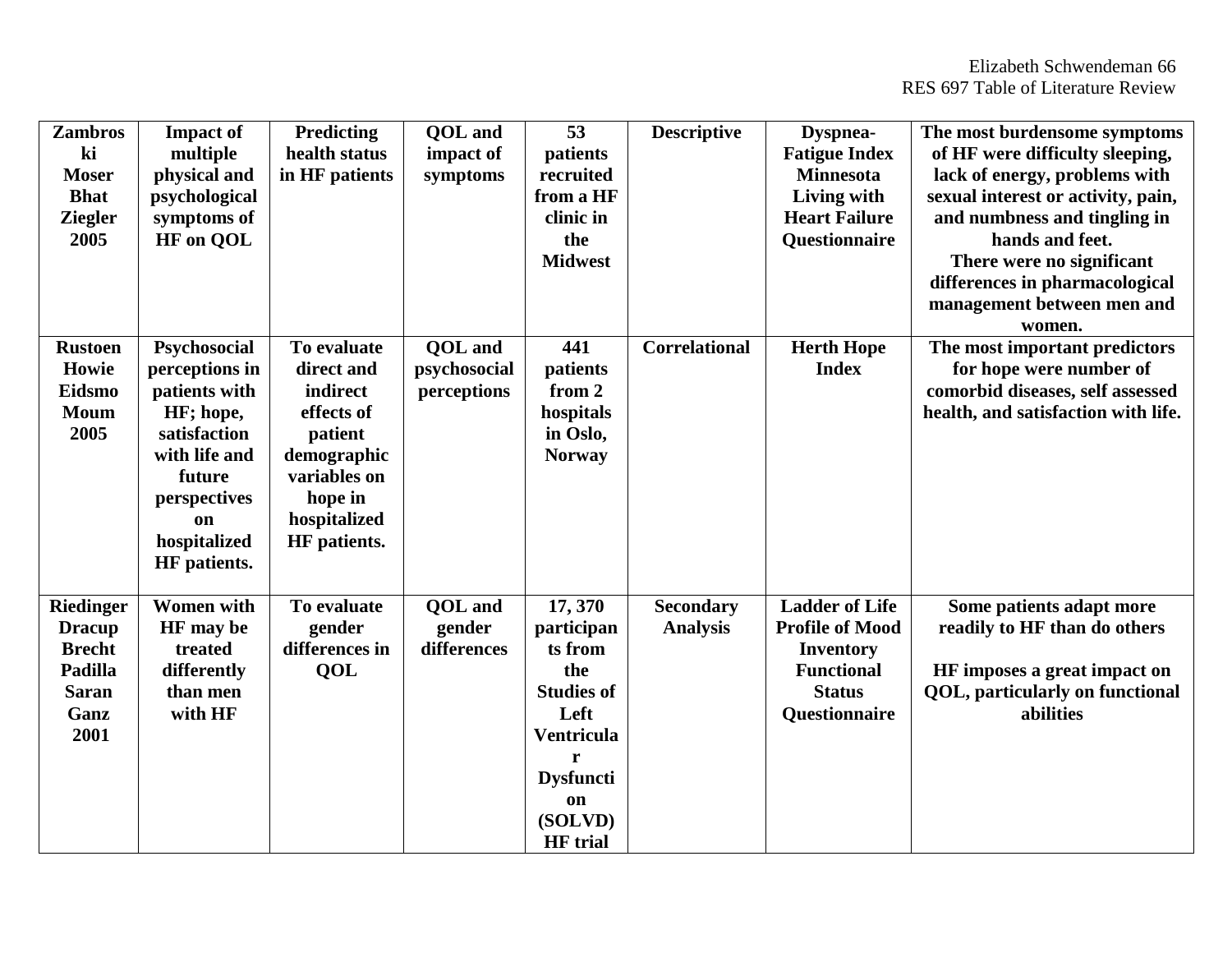|                                                                                                                      |                                                                                                                                                 |                                                                                               |                                           | (20%<br>being<br>women)                                                                  |                                     |                                                                                                                                                                                                                         |                                                                                                                                                                            |
|----------------------------------------------------------------------------------------------------------------------|-------------------------------------------------------------------------------------------------------------------------------------------------|-----------------------------------------------------------------------------------------------|-------------------------------------------|------------------------------------------------------------------------------------------|-------------------------------------|-------------------------------------------------------------------------------------------------------------------------------------------------------------------------------------------------------------------------|----------------------------------------------------------------------------------------------------------------------------------------------------------------------------|
| <b>Riedinger</b><br><b>Dracup</b><br><b>Brecht</b><br>2002                                                           | <b>Women</b> with<br>HF are an<br>understudied<br>group                                                                                         | To compare<br>QOL in<br>women with<br><b>HF</b> and QOL<br>in women in<br>normative<br>groups | QOL in<br>women with<br>and without<br>HF | 691<br>women<br>from the<br><b>SOLVD</b><br><b>HF</b> trials                             | <b>Secondary</b><br><b>Analysis</b> | <b>Profile of Mood</b><br><b>States</b><br>Inventory<br><b>Functional</b><br><b>Status</b><br>Questionnaire<br><b>Beta Blocker</b><br><b>Heart Attack</b><br><b>Trial</b><br><b>Instrument</b><br><b>Ladder of Life</b> | Women with HF had poor QOL<br>in most dimensions<br>HF places a tremendous burden<br>on OOL in women                                                                       |
| Gott<br><b>Barnes</b><br><b>Parker</b><br><b>Payne</b><br><b>Seamark</b><br><b>Gariballa</b><br><b>Small</b><br>2006 | There is a gap<br>in HF<br>research<br>re:factors<br>predictive of<br><b>QOL</b> among<br>older people<br>with HF from<br>community<br>settings | To identify<br>factors<br>predictive of<br><b>QOL</b> in older<br>people with<br>HF           | QOL in<br>patients<br>from<br>communities | 542 people<br>with HF<br>recruited<br>from 16<br>primary<br>care<br>offices in<br>the UK | <b>Descriptive</b>                  | <b>Kansas City</b><br>Cardiomyopath<br>y Questionnaire<br>Geriatric<br><b>Depression</b><br><b>Scale</b>                                                                                                                | <b>HF</b> impacts QOL for older<br>women more than for older men<br>regardless of marital status<br>Co-morbidities greatly increased<br><b>QOL</b> in older people with HF |